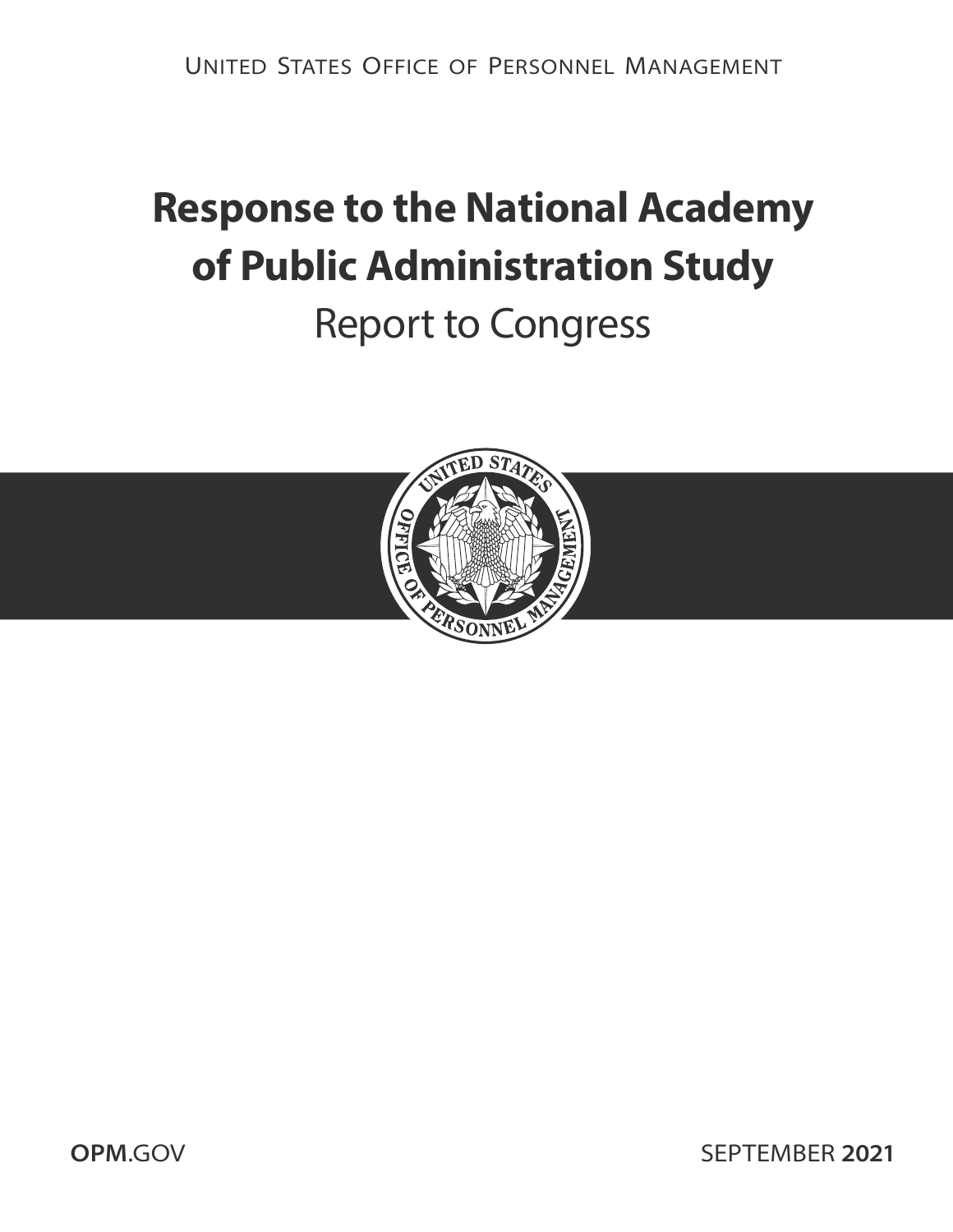

#### UNITED STATES OFFICE OF PERSONNEL MANAGEMENT Washington, DC 20415

The Honorable Carolyn B. Maloney Chairwoman Committee on Oversight and Reform United States House of Representatives Washington, DC 20515

The Honorable Gary C. Peters Chairman Committee on Homeland Security and Governmental Affairs United States Senate Washington, DC 20510

The Honorable Rosa L. DeLauro Chairwoman Committee on Appropriations United States House of Representatives Washington, DC 20515

The Honorable Patrick J. Leahy Chairman Committee on Appropriations United States Senate Washington, DC 20510

The Honorable James R. Comer Ranking Member Committee on Oversight and Reform United States House of Representatives Washington, DC 20515

The Honorable Rob Portman Ranking Member Committee on Homeland Security and Governmental Affairs United States Senate Washington, DC 20510

The Honorable Kay Granger Ranking Member Committee on Appropriations United States House of Representatives Washington, DC 20515

The Honorable Richard C. Shelby Vice Chairman Committee on Appropriations United States Senate Washington, DC 20510

Dear Chairwoman Maloney, Chairman Peters, Chairwoman DeLauro, Chairman Leahy, Ranking Member Comer, Ranking Member Portman, Ranking Member Granger, and Ranking Member Shelby:

As Director of the U.S. Office of Personnel Management (OPM), and pursuant to a Congressional mandate from the National Defense Authorization Act for FY 2020, I am pleased to deliver the enclosed response to the recommendations issued by the National Academy of Public Administration (NAPA) in their study, *Elevating Human Capital: Reframing the U.S. Office of Personnel Management's Leadership Imperative*, dated March 17, 2021.

The NAPA study unequivocally affirms the need for a strong, independent, and well-resourced OPM. Over the past six months, OPM has worked to analyze thoroughly, and respond thoughtfully, to each of NAPA's recommendations. The enclosed response – prepared by seven working groups of OPM staff from across the organization and guided by a steering committee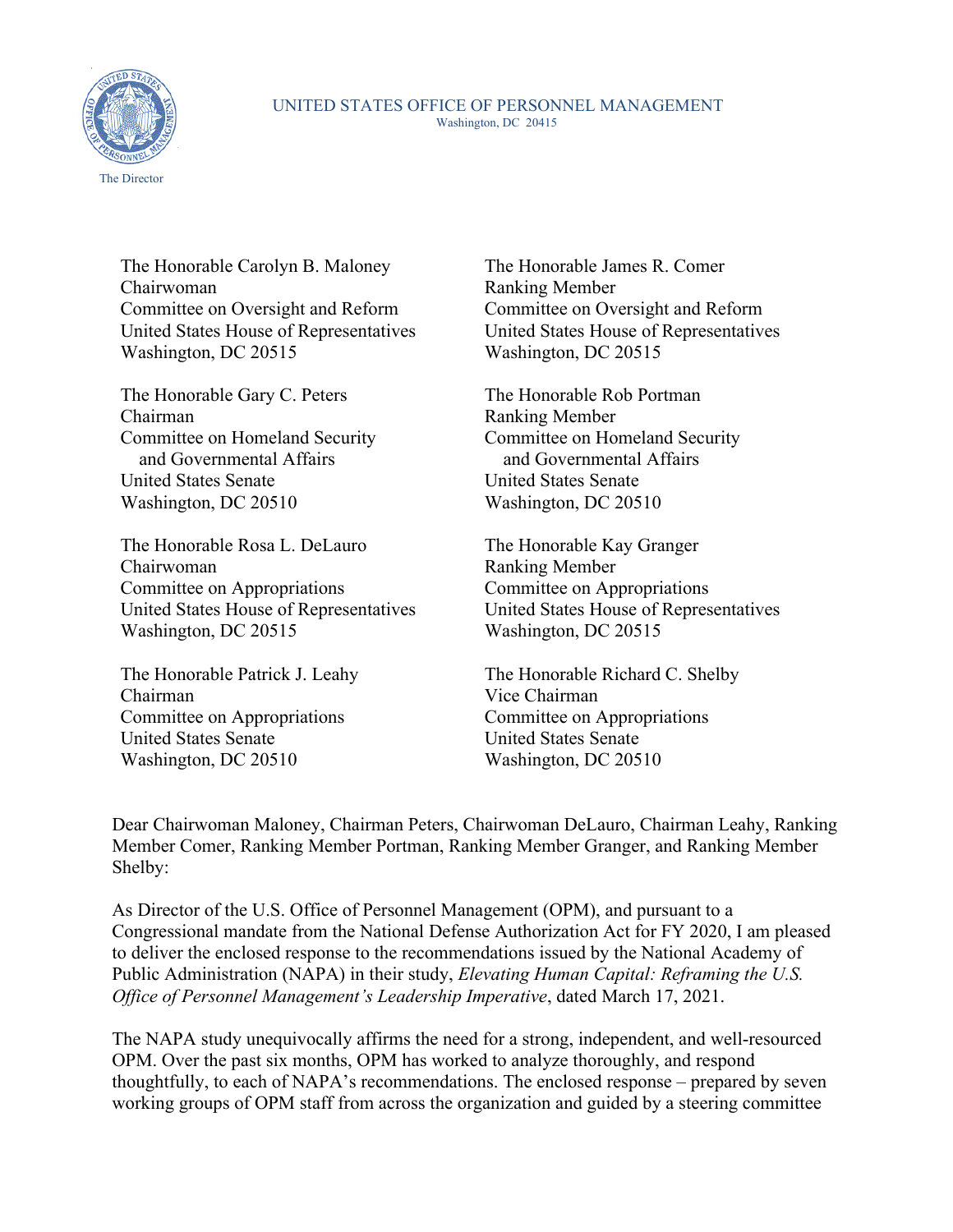of senior OPM officials – reflects our deep engagement and broad agreement with NAPA's recommendations. OPM is committed to the policy changes and investments necessary to strengthen OPM's role as the strategic human capital leader for the Federal Government.

To that end, OPM worked to coordinate our responses herein with our FY2022-26 Strategic Plan and our annual budget development processes. The resulting document reflects OPM's vital role and demonstrates our commitment to providing agencies with the guidance, tools and services needed to meet their evolving human resource needs.

I appreciate your leadership and commitment to excellence in the Federal Government and your support for our most important asset, the Federal employee. I look forward to partnering with you to build upon the NAPA study recommendations and advancing OPM's capacity to support Federal employees and agencies in service to the American public.

Sincerely,

Kraak. Krije

Kiran A. Ahuja Director

Enclosure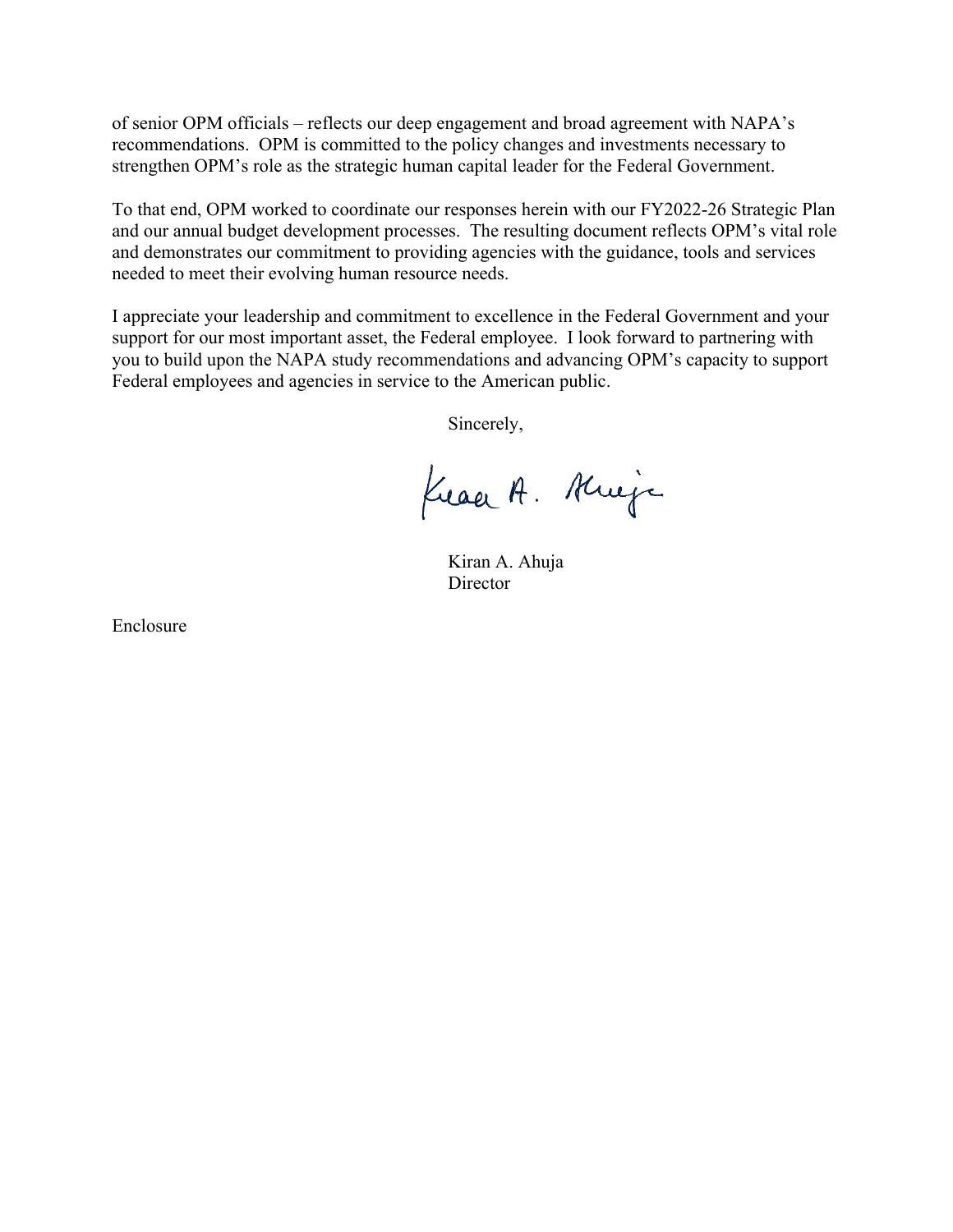## **Table of Contents**

| NAPA Study Recommendation Section 3: Supporting Functions Enabling Mission Execution 11 |  |
|-----------------------------------------------------------------------------------------|--|
|                                                                                         |  |
|                                                                                         |  |
|                                                                                         |  |
|                                                                                         |  |
|                                                                                         |  |
|                                                                                         |  |
|                                                                                         |  |
|                                                                                         |  |
|                                                                                         |  |
|                                                                                         |  |
|                                                                                         |  |
|                                                                                         |  |
|                                                                                         |  |
|                                                                                         |  |
|                                                                                         |  |
|                                                                                         |  |
|                                                                                         |  |
|                                                                                         |  |
|                                                                                         |  |
|                                                                                         |  |
|                                                                                         |  |
|                                                                                         |  |
|                                                                                         |  |
|                                                                                         |  |
|                                                                                         |  |
|                                                                                         |  |
|                                                                                         |  |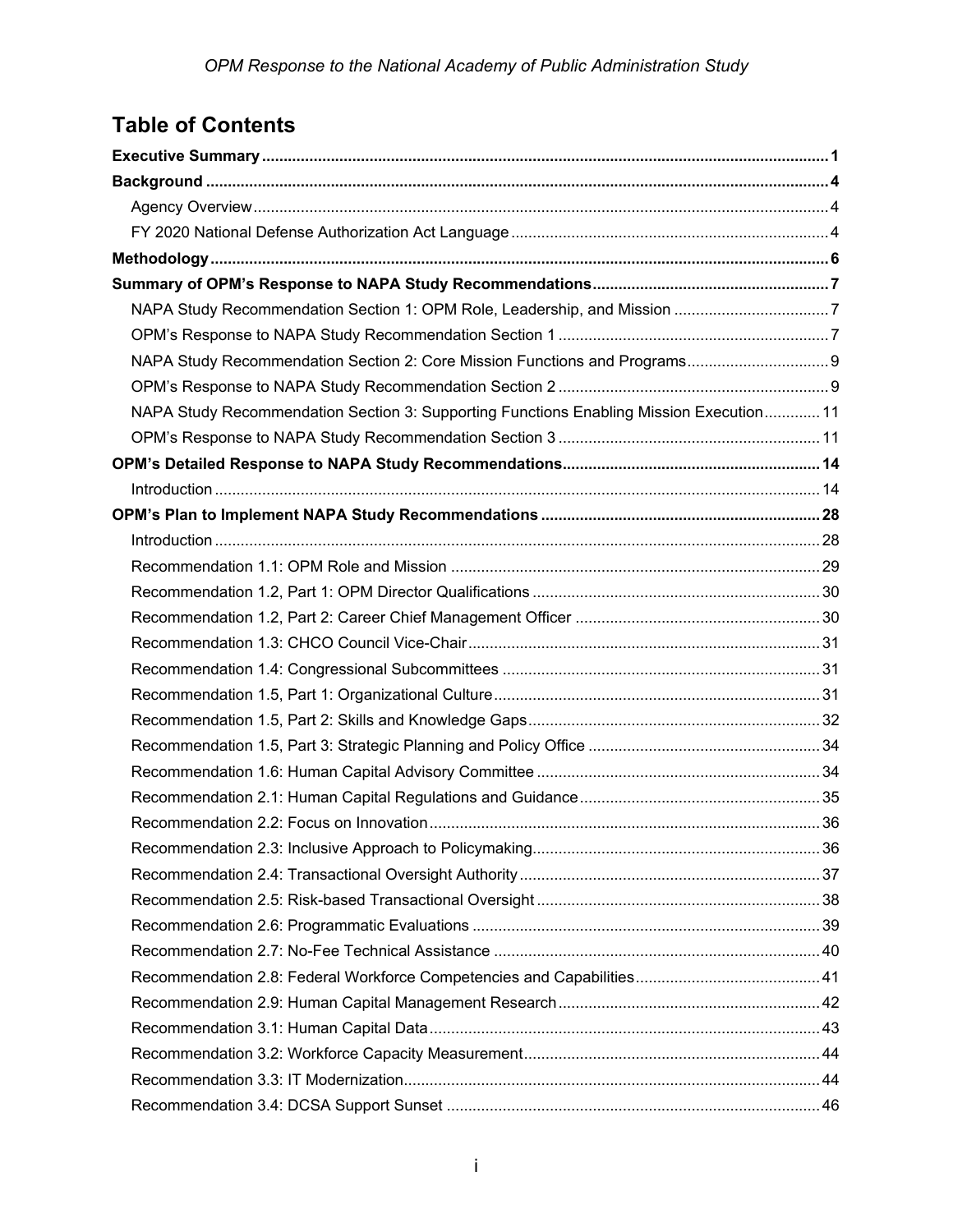## *OPM Response to the National Academy of Public Administration Study*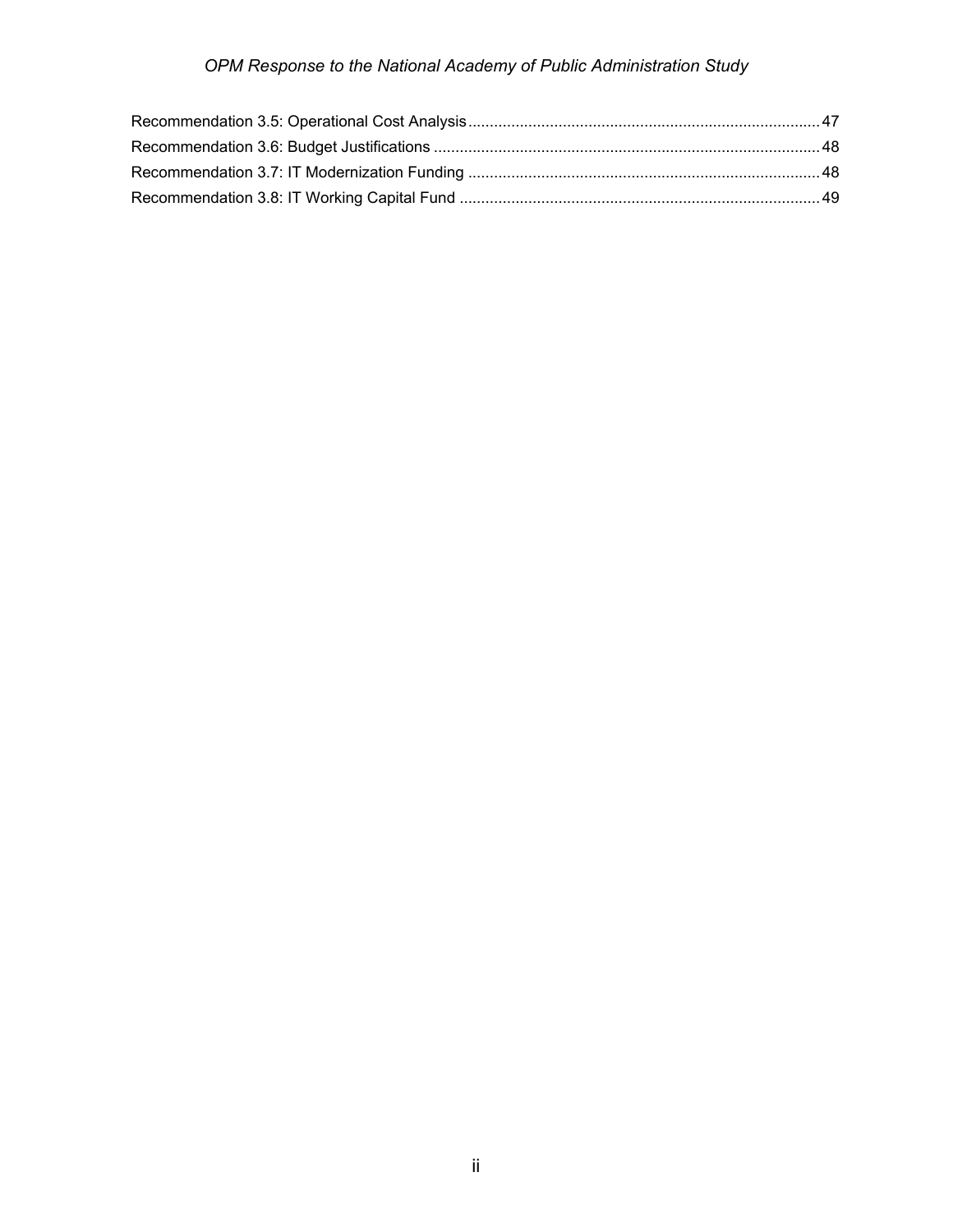# <span id="page-5-0"></span>**Executive Summary**

This document is the official response from the Office of Personnel Management (OPM) to the National Academy of Public Administration's (NAPA) study as directed by the National Defense Authorization Act for Fiscal Year 2020 (Act). In the Act, Congress called for NAPA to create a report with recommendations based on a "comprehensive assessment and analysis" of OPM, requiring OPM to respond to the report's recommendations no later than 180 days after its submission. NAPA published its study, "Elevating Human Capital: Reframing the U.S. Office of Personnel Management's Leadership Imperative," in March 2021.

The NAPA study Executive Summary opens with these words:

"The nation is experiencing turbulent times and unprecedented challenges that are collectively affecting the national psyche. These range from the COVID-19 pandemic and home-grown, as well as foreign, terrorism threats to widespread social unrest and economic uncertainty and disparity. The Federal Government plays a critical role in responding to these crises. But, to do so effectively requires a workforce with both the capability and capacity to tackle these issues head on. The agency charged with administering the federal civil service and merit systems—setting the policies on hiring, staffing, development, performance, accountability, advancement, and benefits, and providing a host of services in support of that workforce—is the U.S. Office of Personnel Management (OPM)" (NAPA study, page 1).

Overall, OPM accepts the spirit and much of the substance of the NAPA study and its recommendations. The NAPA study identifies a clear need for OPM as the "independent, enterprise-wide human capital agency and steward of the merit system principles" (NAPA study, page 2). The study broadly affirms the importance of a strong, independent, and forward-leaning OPM to meet the modern human capital management needs of the Federal Government. OPM firmly agrees with this role for the agency and views the general direction and tenor of the NAPA study recommendations as a valuable guide in that direction. For example, OPM has already substantially advanced a cross-cutting priority within the NAPA study by taking significant steps to reinvigorate the Chief Human Capital Officers (CHCO) Council. OPM has appointed an Executive Director who also serves as a Senior Advisor to the OPM Director, transitioned the official coordination of the Council from the General Services Administration (GSA) to OPM, and reinstituted monthly meetings and working groups with a focus on the Future of Work; Diversity, Equity, Inclusion and Accessibility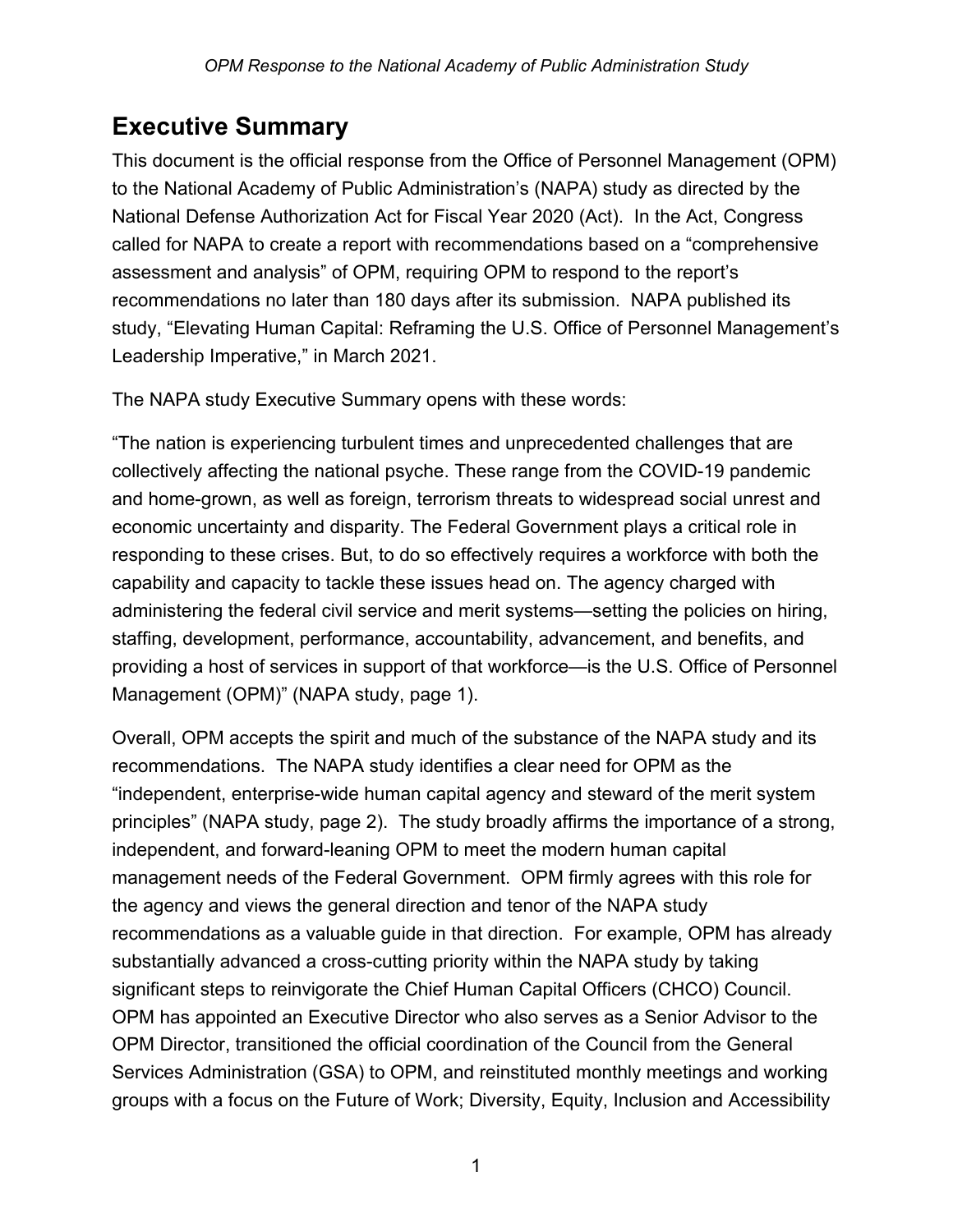(DEIA); and CHCO Council governance (relates to NAPA recommendations 1.3, 2.1 and 2.3).

OPM acknowledges NAPA's statement that, to be the strategic human capital leader that the Federal government needs, it must "rebuild staff capacity, encourage innovation, and adopt a more data-driven, accountable, and forward-looking human capital approach (NAPA Study, page 2)." OPM agrees that meaningful capacity building and culture change must be achieved to ensure it can fully succeed in delivering on its mission. This response includes substantial detail on the strategies OPM will take to address these internal needs.

OPM further acknowledges the Biden-Harris Administration commitment to a strong and empowered OPM as part of the President's commitment to protect and empower Federal employees. This commitment includes the President's early executive actions, focused on Federal worker safety; protecting the integrity of the civil service; resetting labor relations; rebuilding the workforce, and advancing diversity, equity, inclusion, and accessibility; as well as the significant implementation responsibilities delegated to OPM. OPM welcomes the call to action from the NAPA study and both the opportunity presented and responsibility conferred by the current Administration and is leaning into this role.

OPM took an enterprise wide and in-depth approach in considering NAPA's recommendations and developing this response. OPM formed an Executive Steering Committee and seven cross-organizational Working Groups to drive the development of OPM's response. The Working Groups met multiple times to develop scenario-based Action Plans that described the actions, owners and resources needed to advance the NAPA recommendations found to be most in alignment with guiding principles developed for this review. These Action Plans were then integrated into OPM's FY 2022-2026 Strategic Plan, which is a core input to OPM's annual budget formulation process. This critical step was intended to harmonize OPM's strategic and resource planning efforts and to ensure consistent communication with Congress, as well as OPM's customers and key stakeholders. In particular, building OPM's response to the NAPA study into the FY 2022-2026 Strategic Plan demonstrates the agency's commitment to taking action and driving change.

The NAPA study's recommendations were divided into three sections, each with between six and nine distinct recommendations: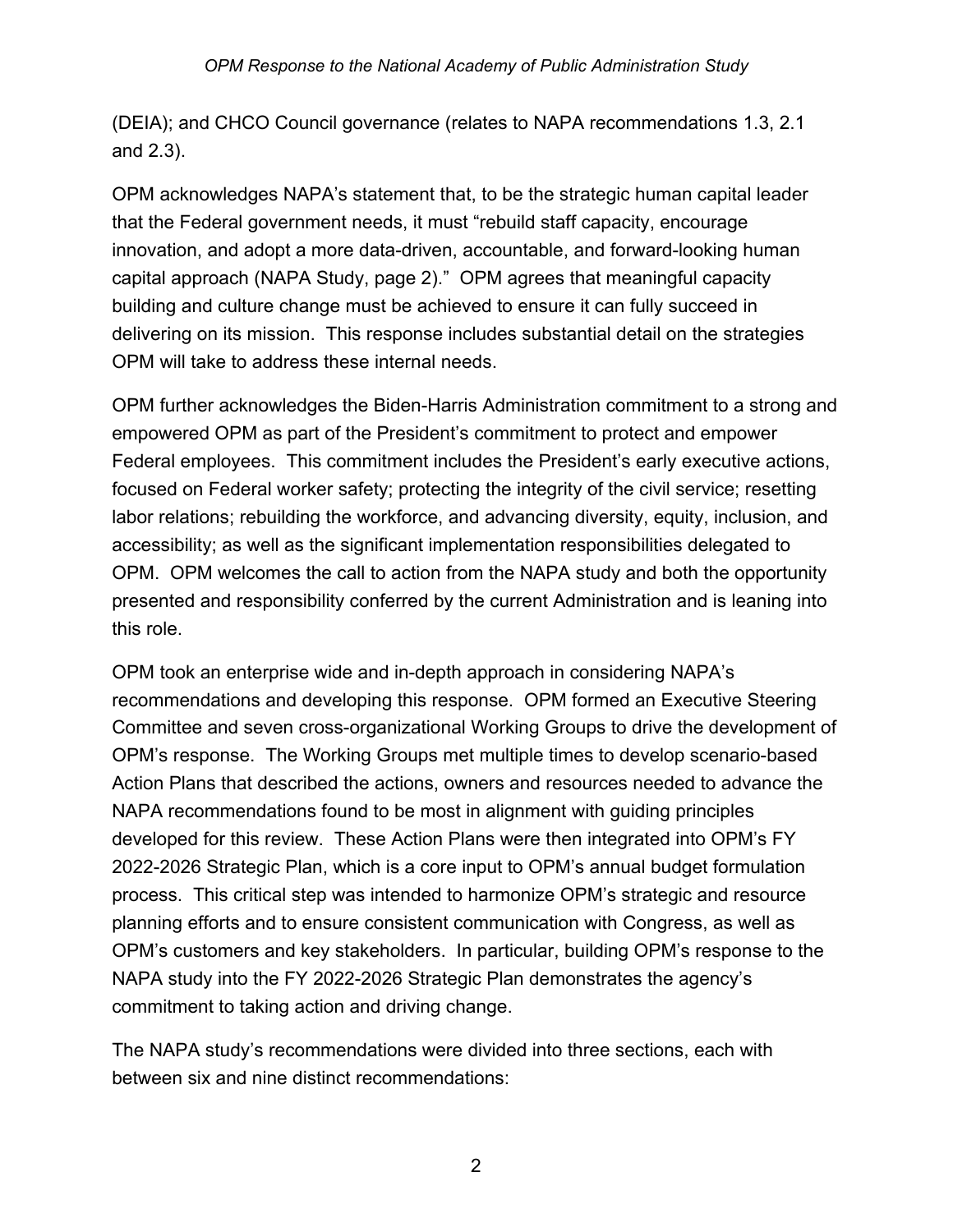- Section 1: OPM Role, Leadership, and Mission
- Section 2: Core Mission Functions and Programs
- Section 3: Supporting Functions Enabling Mission Execution

Nearly all the NAPA recommendations were accepted or conditionally accepted by OPM, with the latter designation typically driven by resourcing, statutory or implementation considerations. Recommendations directed to Congress, many in Section 1, were noted as such and addressed with that ownership in mind. Section 2 focuses on OPM's core mission activity and Section 3 contains recommendations mainly focused on OPM's use of data and information technology (IT). This response to the NAPA study contains a narrative summary of OPM's response to the recommendations and a detailed table outlining a response to each one. The response also includes a detailed description of OPM's strategies to implement the recommendation, where appropriate, via the draft objectives and strategies incorporated into OPM's FY 2022-26 Strategic Plan, as well as a high-level estimate of the resources needed to fully implement the recommendation. OPM recognizes that some of the recommendations will require additional resources, reprioritization of existing resources, and / or funding flexibilities for implementation and appreciates the opportunity to engage with Congress to address those areas.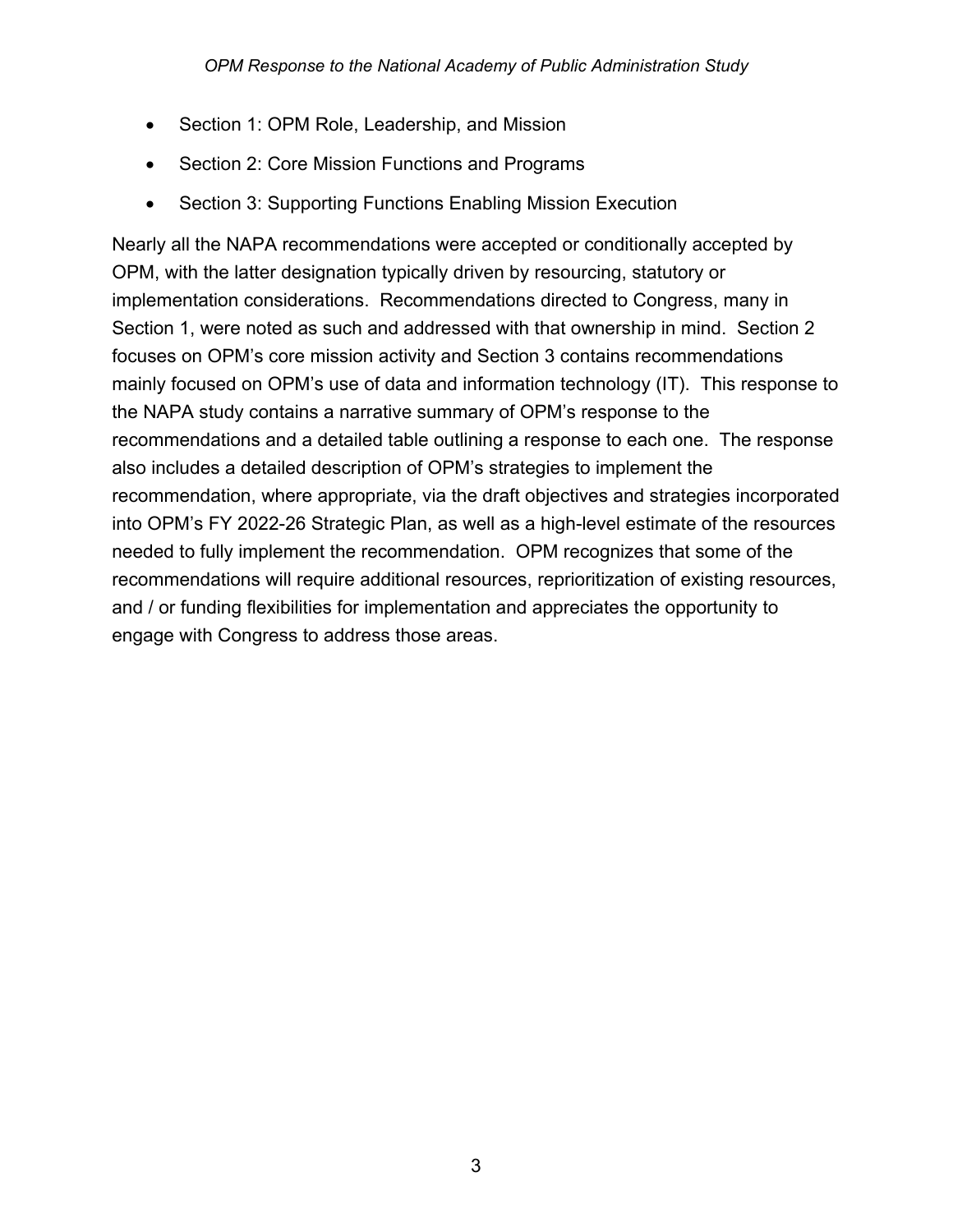# <span id="page-8-0"></span>**Background**

## <span id="page-8-1"></span>**Agency Overview**

The U.S. Office of Personnel Management (OPM) serves as the chief human resources agency and personnel policy manager for the Federal Government. OPM provides human resources leadership and support to Federal agencies and helps the Federal workforce achieve their goals as they serve the American people. OPM oversees meritbased and inclusive hiring into the civil service, directs human resources and employee management services, administers retirement benefits, manages health insurance and insurance programs, and manages personnel vetting policies and processes.

## <span id="page-8-2"></span>**FY 2020 National Defense Authorization Act Language**

The FY 2020 National Defense Authorization Act required the Director of the Office of Personnel Management (OPM) to contract with the National Academy of Public Administration (NAPA) to conduct a study that included "comprehensive assessment and analysis" of each of the elements set forth below:

- (A) the statutory mandates assigned to the Office of Personnel Management and the challenges associated with the Office's execution of those mandates;
- (B) the non-statutory functions, responsibilities, authorities, services, systems, and programs performed or executed by the Office of Personnel Management; the Office's justification for carrying out such functions, responsibilities, authorities, services, systems, and programs; and the challenges associated with the Office's execution of same;
- (C) the means, options, and recommended courses of action for addressing the challenges identified pursuant to subparagraphs (A) and (B), including an analysis of the benefits, costs, and feasibility of each option and the effect of each on labor-management agreements;
- (D) a timetable for the implementation of options and recommended courses of action identified pursuant to subparagraph (C);
- (E) statutory or regulatory changes necessary to execute any course of action recommended;
- (F) the methods for involving, engaging with, and receiving input from other Federal agencies, departments, and entities potentially affected by any change in the structure, functions, responsibilities, authorities of the Office of Personnel Management that may be recommended;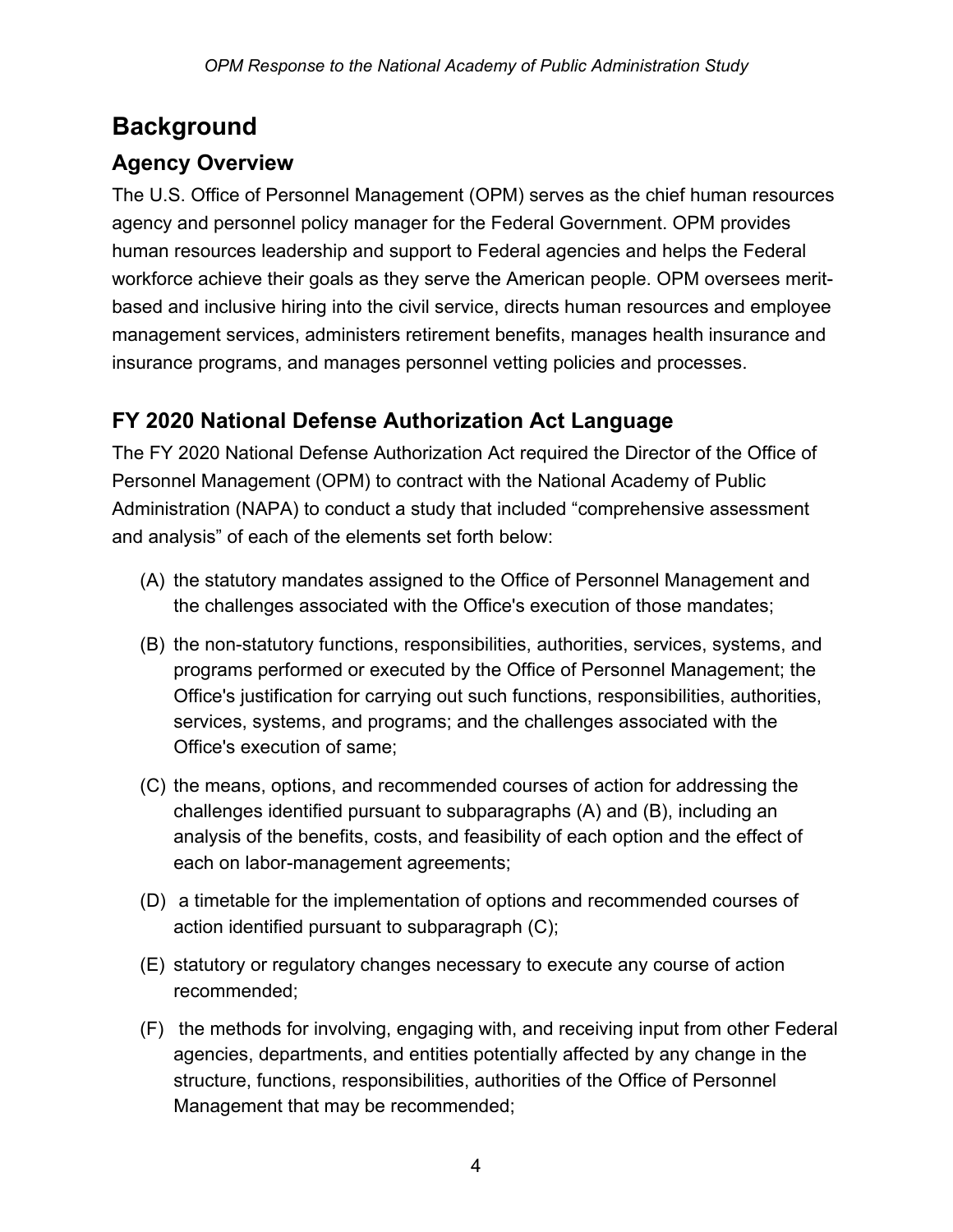- (G) the views of identified stakeholders, including other Federal agencies, departments, and entities; non-Federal entities or organizations representing customers or intended beneficiaries of Office of Personnel Management functions, services, systems, or programs; and such individual customers and intended beneficiaries; and
- (H) such other matters as the Director may prescribe.

The Act required OPM, within 180 days of the release of the NAPA study, to prepare a response on the views and findings set forth in the NAPA study.

This document is OPM's official response to Congress regarding the NAPA study.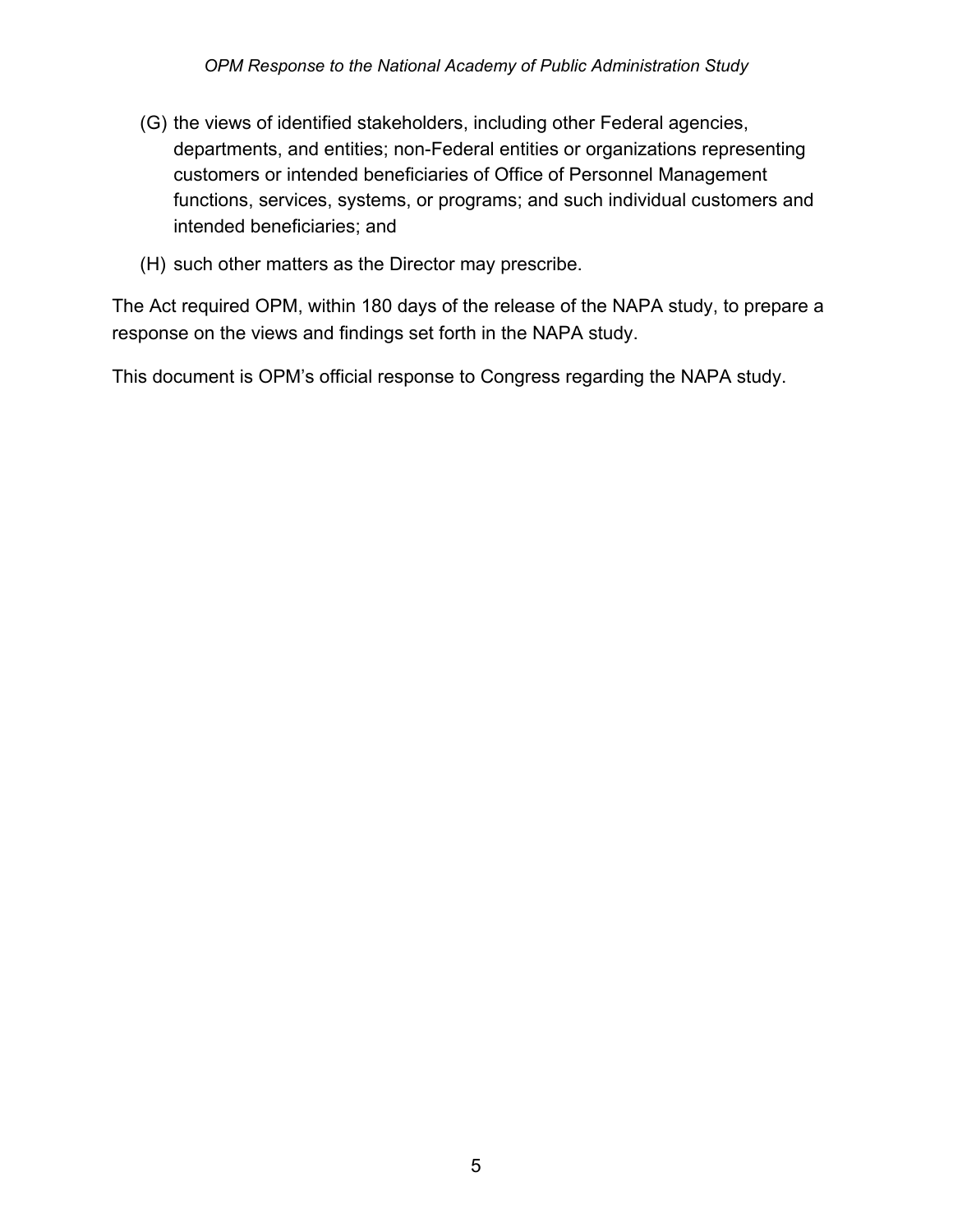# <span id="page-10-0"></span>**Methodology**

OPM took an enterprise wide and comprehensive approach to develop its response to the NAPA study. The approach was intended to engage a wide range of internal stakeholders in considering the recommendations and preparing a robust response in line with OPM's overall strategic direction. To increase that overall strategic alignment, OPM coordinated efforts across the NAPA study response with the FY 2022-26 Strategic Plan and annual budget development processes. The key elements of the approach OPM took to develop its NAPA response were:

- Creation of a **Steering Committee** to guide the overall response effort, with two Senior Leadership team members as the leads
- Creation of seven **Working Groups** with roughly 10 cross-organizational participants each, tasked with reviewing a cluster of NAPA recommendations and drafting responses over multiple meetings
- Development of strategic **guiding principles** used by the Working Groups to provide direction as they reviewed and considered the NAPA recommendations
- Incorporation of extensive **outside stakeholder feedback,** including from the Office of Management and Budget (OMB), General Services Administration (GSA), Federal agency customers and non-governmental stakeholders, on OPM's strengths, opportunities, and challenges, compiled during the agency's recent strategic planning environmental assessment
- Development of **Scenario Based Action Plans** by each Working Group that both outlined a response to the NAPA recommendations and the actions, owners and resources required to carry them forward
- Integration of the Action Plans into OPM's FY 2022-2026 **Strategic Plan,** which is in turn a key input to the development of OPM's annual budget formulation process, to harmonize OPM's strategic and resource planning efforts and communication with outside parties

The result is a robust response to the NAPA study intended to underscore OPM's commitment and plan to fully carry out its mission.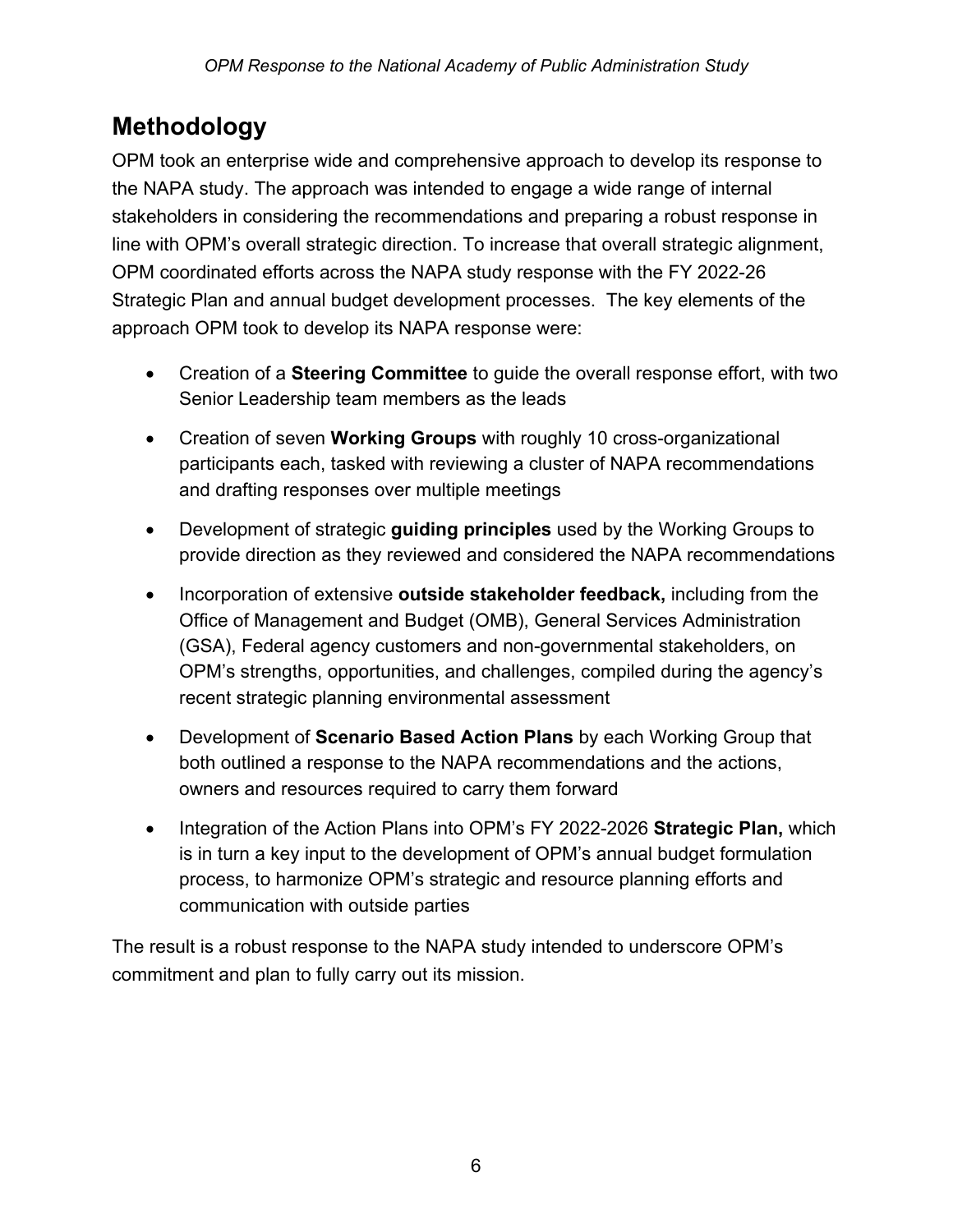# <span id="page-11-0"></span>**Summary of OPM's Response to NAPA Study Recommendations**

OPM serves as the chief human resource agency and personnel policy manager for the Federal Government. OPM provides critical policy, services, and oversight across the talent lifecycle for agency customers and at moments that matter for every single Federal employee. This Administration seeks to elevate and energize OPM's role and capabilities to serve in this critical role, and OPM's response to the NAPA recommendations is consistent with this guiding vision.

Below is a summary of OPM's response to the NAPA recommendations by section and objective. The NAPA objectives and recommendations are taken verbatim from the NAPA study. OPM highlights a few recommendations that are not accepted or conditionally accepted, with a more detailed response to each specific recommendation included in a following section of this document. Please note that the objectives below are alphabetized for ease of reading this response but are not labeled as such in the official NAPA study.

## <span id="page-11-1"></span>**NAPA Study Recommendation Section 1: OPM Role, Leadership, and Mission**

**Objective A:** Reaffirm and broaden OPM's role as an independent entity and leader for federal civilian human capital management and reinvigorate strategic human capital management.

**Objective B:** Recognize the criticality of the federal workforce as the Government's most important asset for achieving agency missions and focus Congressional attention on federal workforce issues of both today and importantly, the future.

**Objective C:** Refocus OPM to make it a state-of-the-art human capital organization capable of elevating and supporting human capital as a strategic priority across the federal enterprise and address the needs of a 21st century federal workforce.

## <span id="page-11-2"></span>**OPM's Response to NAPA Study Recommendation Section 1**

OPM generally accepts the recommendations associated with the objectives from Section 1 of the NAPA study, noting that many of these recommendations are directed to Congress.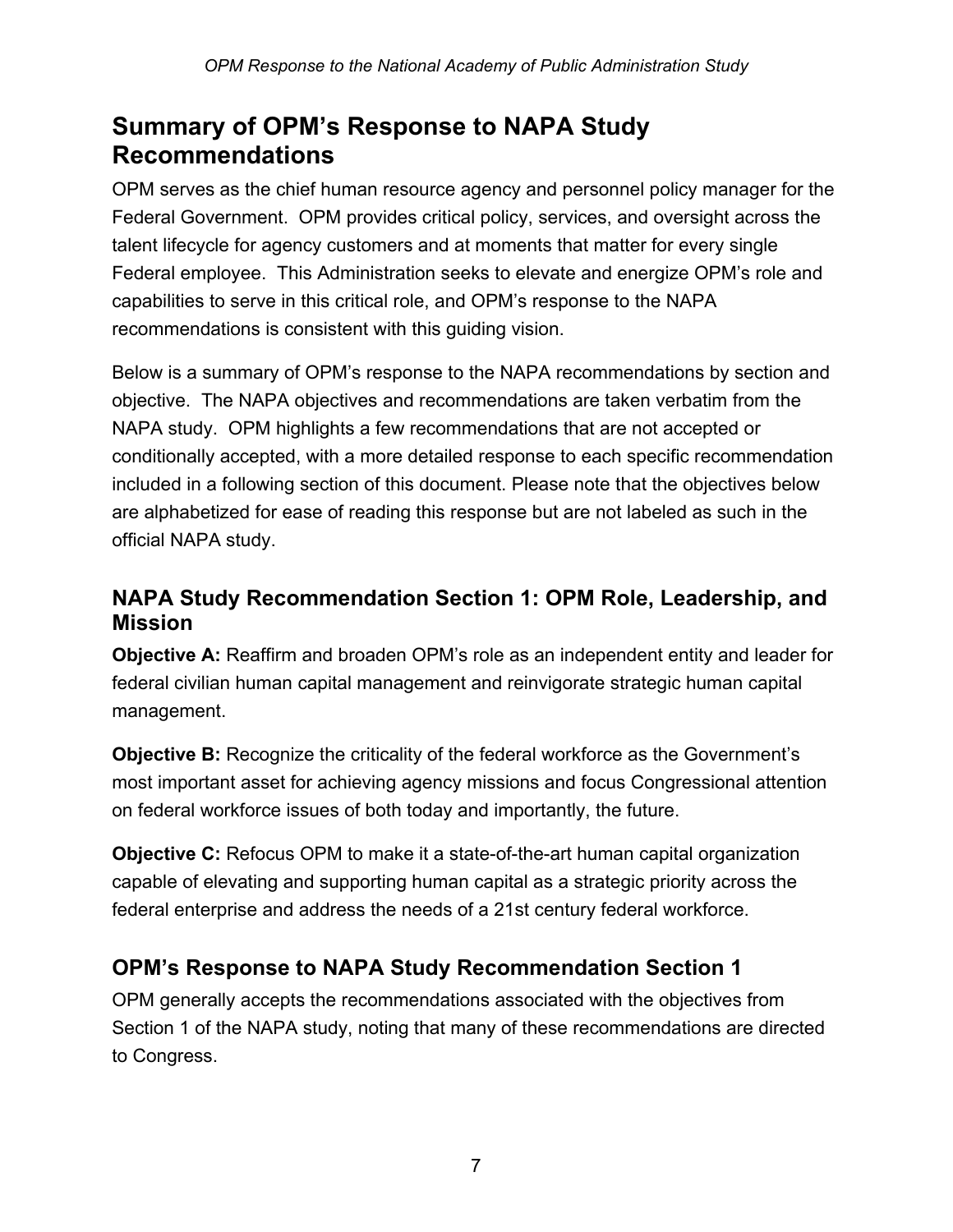In particular, the NAPA recommendations associated with Objective A and C above highlight specific actions OPM can take to increase its effectiveness in "providing government-wide leadership in strategic human capital management" (NAPA Study, page 3). These actions are summarized immediately below and are addressed in the agency's draft FY 2022-2026 Strategic Plan, as described in our detailed response summary later in this document.

#### **Actions from NAPA Objective A, Recommendation 1.1 Incorporated into Strategic Plan**

- Working with stakeholders to develop policies that foster best practices in all human capital areas and ensure the Government has the mission critical workforce required to execute agency missions and evolving priorities.
- Delegating human capital management authorities to agencies to the maximum extent practicable and feasible and setting standards for the delegated activities.
- Refining and maintaining an oversight program to ensure delegated authorities are in accordance with merit system principles by employing efficient, riskbased, data-driven processes, developed with an eye toward reducing burdensome reporting requirements.
- Leading in the development and use of data and data analytics to forecast needs, identify systemic issues, and inform policy, oversight, and services.
- Promoting and facilitating innovation through research and pilot projects to advance innovative approaches government-wide.
- Setting standards of practice and working collaboratively with the governmentwide federal human capital community.

#### **Actions from NAPA Objective C, Recommendation 1.6 Incorporated into Strategic Plan**

- Focus on addressing organizational culture issues and silos—in particular, the widely held perception of customers that OPM's mantra is "just say no."
- Identify critical staff skill gaps in human capital competencies and analytical skills, such as data analysis.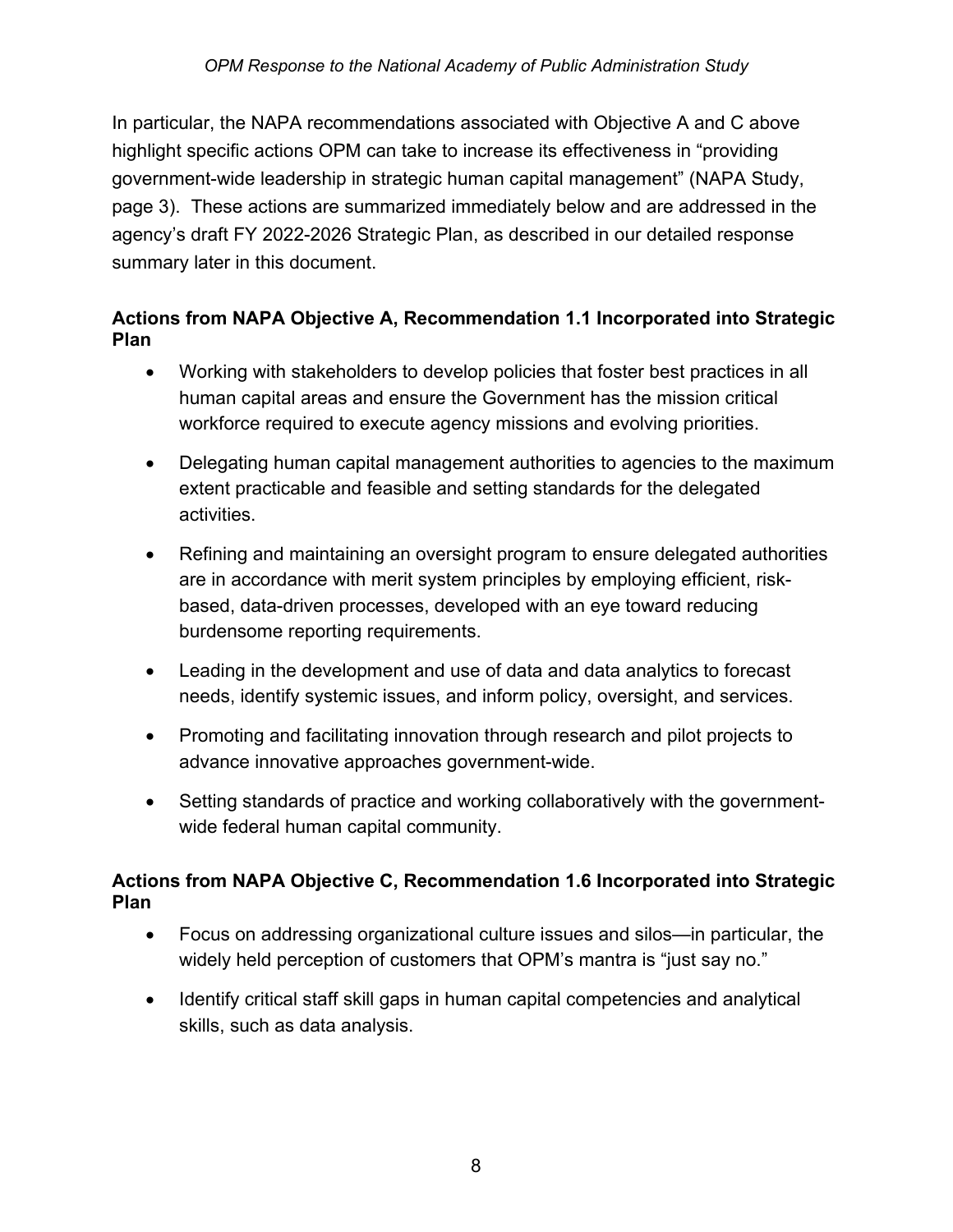• Institute a formal knowledge management approach within the agency to strengthen internal knowledge management transfer and minimize the loss of institutional knowledge resulting from staff retirements and attrition.

A significant portion of the recommendations associated with Objective A and B are directed to Congress and, for that reason, OPM provides commentary in our detailed response but only suggests actions where reasonable given its current statutory authority. For example, OPM has no comment on recommendation 1.4 which suggests Congress reestablish various subcommittees.

OPM provides commentary on a component of recommendation 1.2 (which suggests an additional requirement for the position of OPM Director), noting the potential infringement on Presidential discretion. Additionally, OPM disagrees with a component of recommendation 1.5, which calls for the creation of a strategic planning and policy office, given that current organizational structures already address this function, though OPM notes process improvements that will address a core component of this recommendation.

## <span id="page-13-0"></span>**NAPA Study Recommendation Section 2: Core Mission Functions and Programs**

**Objective D:** Reorient OPM's policy development approach toward a proactive, systematic model that streamlines the federal human capital management system.

**Objective E**: Improve OPM's oversight programs and accelerate the shift from a strictly compliance-oriented approach to a more strategic, risk-based framework.

**Objective F**: Promote OPM's role in strategic human capital management by assisting agencies in effectively implementing federal human capital laws, regulations, and policy guidance, and enhancing federal human capital staff training.

**Objective G**: Strengthen OPM's ability to steer efforts that encourage and sustain innovation in federal human capital management.

## <span id="page-13-1"></span>**OPM's Response to NAPA Study Recommendation Section 2**

OPM generally accepts the recommendations associated with the objectives from Section 2 of the NAPA study, noting conditional acceptance typically where support from outside stakeholders is required to successfully implement the recommendation.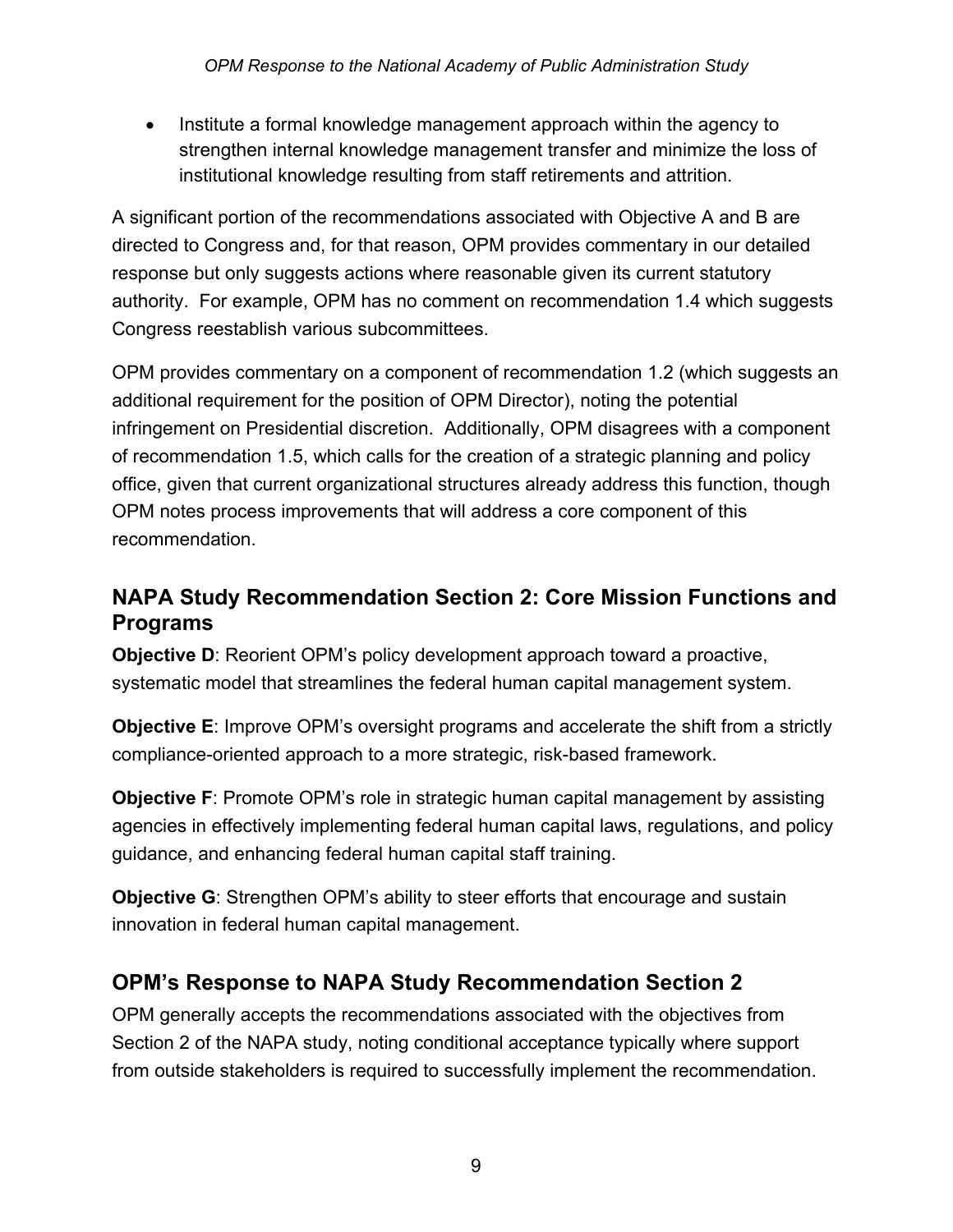The list below highlights recommendations which OPM built in full or in part into its draft FY 2022-2026 Strategic Plan, with a detailed response summary contained in the table later in this document.

#### **Actions from Recommendations 2.1, 2.2, 2.3, 2.5, 2.6, 2.8 and 2.9 Incorporated into Strategic Plan**

- 2.1 Work with agency stakeholders to review federal human capital regulations and guidance to identify needed changes, with attention to streamlining the human capital management system, clarifying requirements, reducing administrative burden, employing a more decentralized and risk-based approach, and encouraging innovation
- 2.2 Develop policy guidance and information sharing practices that focus on strategic human capital management, innovation, and the identification of best practices and lessons learned
- 2.3 Adopt a proactive, systematic, and inclusive approach to developing government-wide human capital policies that effectively address current and emerging workforce issues and reflect the needs of diverse stakeholder groups
- 2.5 Adopt a more decentralized and risk-based approach to executing its transactional approval and oversight responsibilities by delegating, to the maximum extent possible, decision-making authorities to agencies and conducting cyclical reviews to ensure compliance with relevant laws, regulations, and policy guidance
- 2.6 Modernize its approach to performing broad programmatic evaluations by expanding its efforts to conduct strategic and performance-oriented evaluations, focusing on government-wide, systemic issues, and providing forward-looking recommendations
- 2.8 Enhance the competencies and capabilities of the federal human capital workforce by prioritizing and accelerating its efforts to upgrade the human capital competency model, institute a certificate program for credentialing staff, and expand training offerings for human capital professionals with a focus on customer service and problem solving
- 2.9 Expand and prioritize its role in conducting human capital management research and promoting innovative management of federal workforce

OPM conditionally accepts recommendation 2.4, which asks Congress to authorize OPM to conduct transactional approval and oversight through a risk-based approach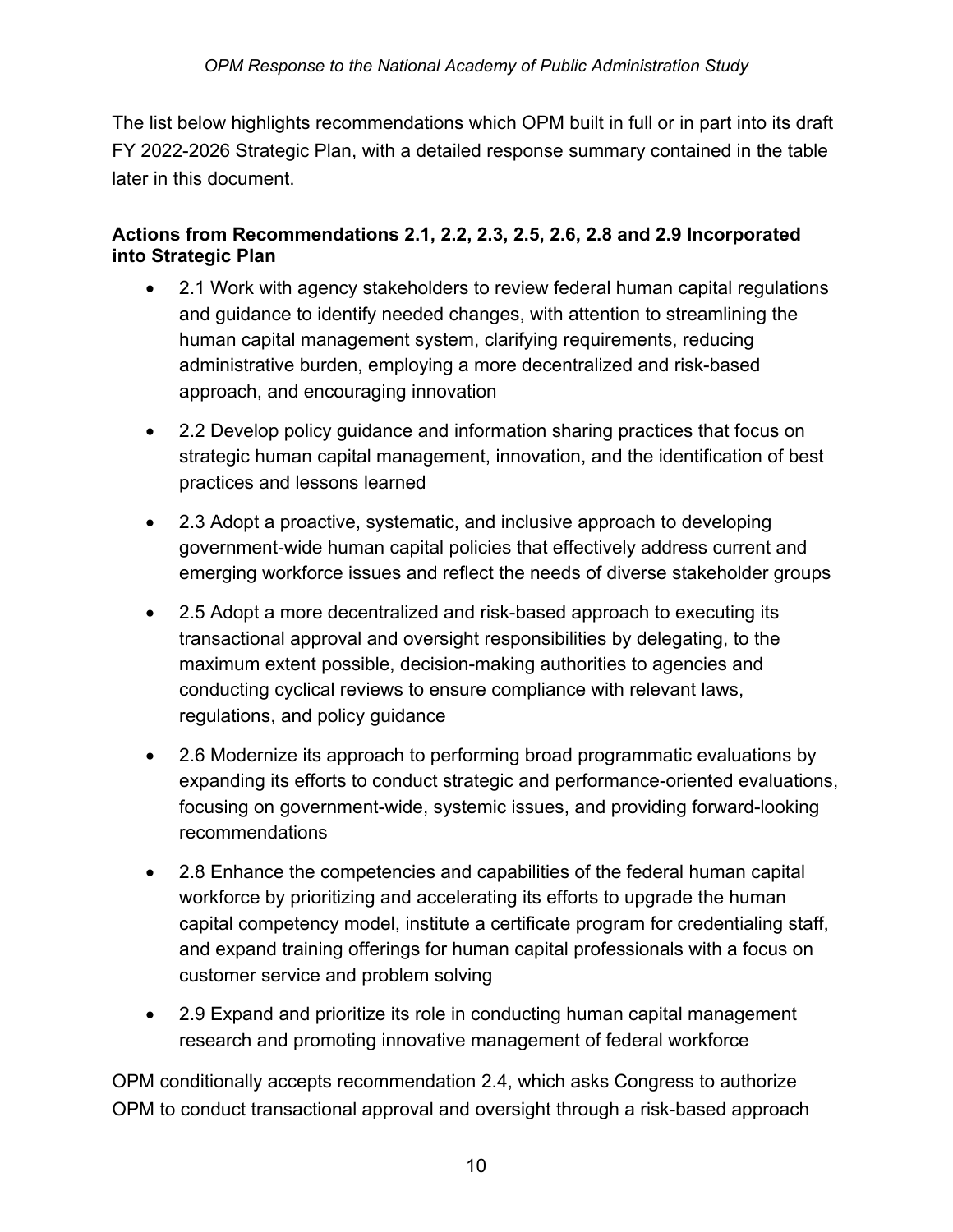that increases delegated authority. OPM believes some of the transactional activities identified by NAPA could be delegated to agencies, but not all. Further, OPM believes that Congress should grant OPM the authority to delegate these authorities rather than directly delegate to the agencies via legislation so that OPM retains oversight responsibility to maintain a consistent governmentwide approach. Successful implementation of this recommendation may also require increased resources.

OPM will further review the conditions where it is feasible to implement recommendation 2.7, which suggests OPM "should provide no-fee technical assistance to agencies for policy interpretation, support, and related training," and notes that OPM currently provides significant no fee-technical assistance to agencies through existing resources and is open to conducting more. As noted by NAPA, "OPM will require additional funding to provide no-fee technical training and assistance." OPM also identified multiple strategies from the Strategic Plan that will enhance customer experience, noted in the response to this recommendation.

## <span id="page-15-0"></span>**NAPA Study Recommendation Section 3: Supporting Functions Enabling Mission Execution**

**Objective H**: Enable and realize the untapped potential of federal human capital data and data analytics as key drivers and assets in strategic human capital management.

**Objective I**: Transform OPM's human capital technology platforms and enhance the experience of OPM's customers and employees.

**Objective J**: Enable more strategic and sustainable funding to support OPM's mission performance.

## <span id="page-15-1"></span>**OPM's Response to NAPA Study Recommendation Section 3**

OPM generally accepts or conditionally accepts the recommendations associated with the objectives from Section 3 of the NAPA Study, noting conditional acceptance typically where additional resources, sometimes significant, are required to successfully implement the recommendation. The list below highlights recommendations which OPM built in full or in part into its FY 2022-2026 Strategic Plan, with a detailed response summary contained in the table later in this document.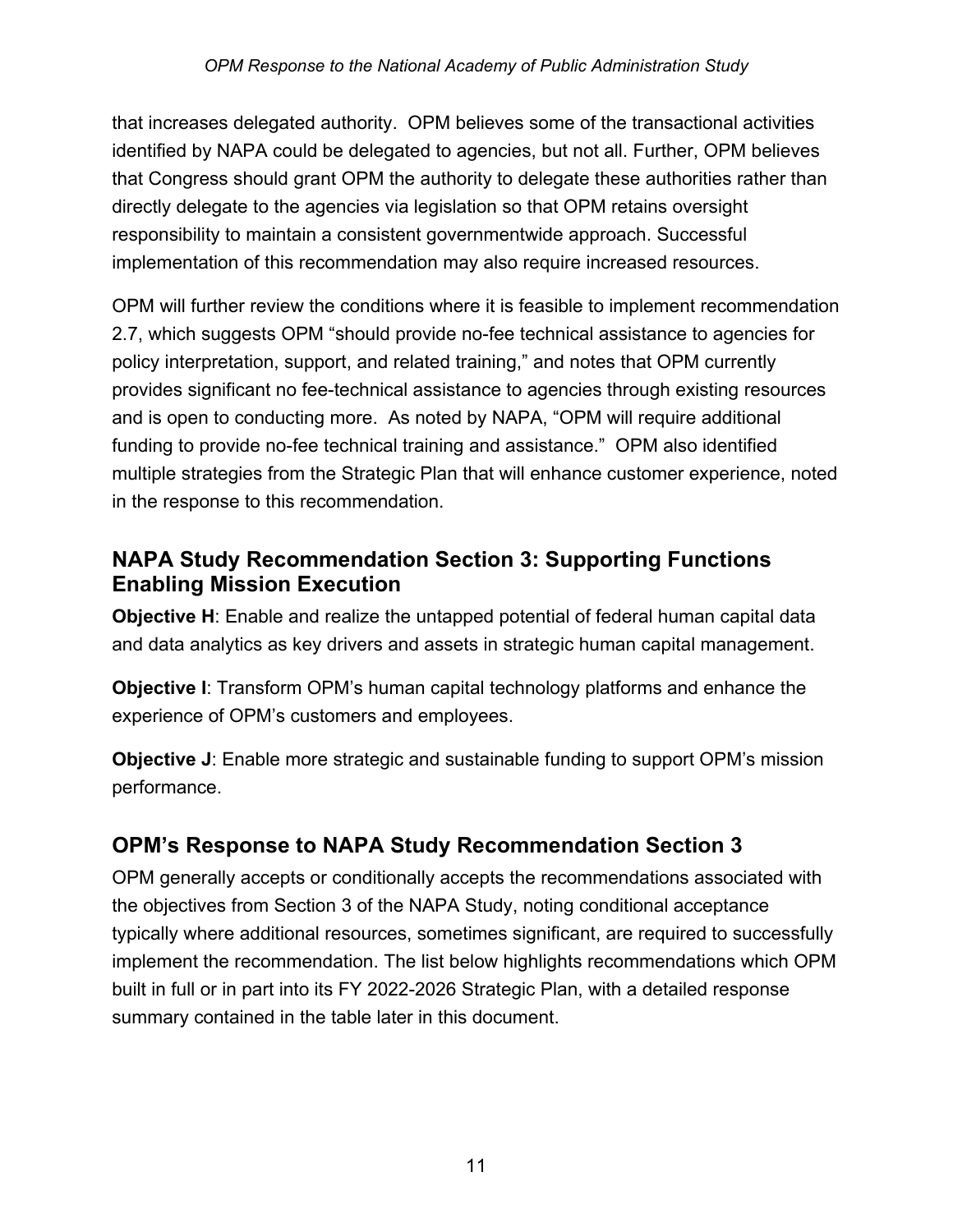## **Actions from Recommendations 3.1, 3.2, 3.3, 3.4, 3.5, 3.6, 3.7, 3.8 Incorporated into Strategic Plan**

- 3.1 (1) Improve the quality of the federal human capital data it collects, provide an integrated view of the federal workforce, and standardize the functional, operational, and data components of the human capital management lifecycle, and (2) Broaden the availability and accessibility of the data it provides to agencies and the public, in addition to providing tools to help agencies with data collection, analysis, and reporting
- 3.2 Establish a systematic approach and process to measure and track the state and capacity of the federal workforce
- 3.3 Prioritize IT modernization and seek funding from Congress to modernize the eOPF and develop an employee digital record, upgrade technology systems supporting the federal retirement programs, enable a modern human capital data and analytics platform, and transform its website to be both user-centric and user-friendly
- 3.4 Work with OMB and Congress to develop a clear, agreed-to plan to transition and sunset its ongoing IT operational support to the Defense Counterintelligence and Security Agency (DCSA), based on an assessment of the impact on OPM's IT budget and enterprise priorities
- 3.5 Expand its ongoing re-baselining initiative to determine the cost of current OPM operations, assess the cost implications of changes recommended in this report (including provision of core human capital services currently offered on a fee-for-service basis), and identify opportunities to reduce costs and reallocate resources to accomplish mission responsibilities more effectively and efficiently
- 3.6 Continue its efforts to strengthen capacity to track staff costs and implement strategic workforce planning to inform more rigorous budget justifications and manage resources more efficiently and effectively
- 3.7 Provide dedicated funding to be used for specific, major OPM IT modernization projects contingent on the development of an agreed-upon roadmap based on sound IT investment planning and control processes
- 3.8 Provide authority to OPM to establish an IT Working Capital Fund, contingent on the completion of an enterprise-wide IT requirements and cost analysis to enable a more flexible and accountable internal process for funding IT operations and maintenance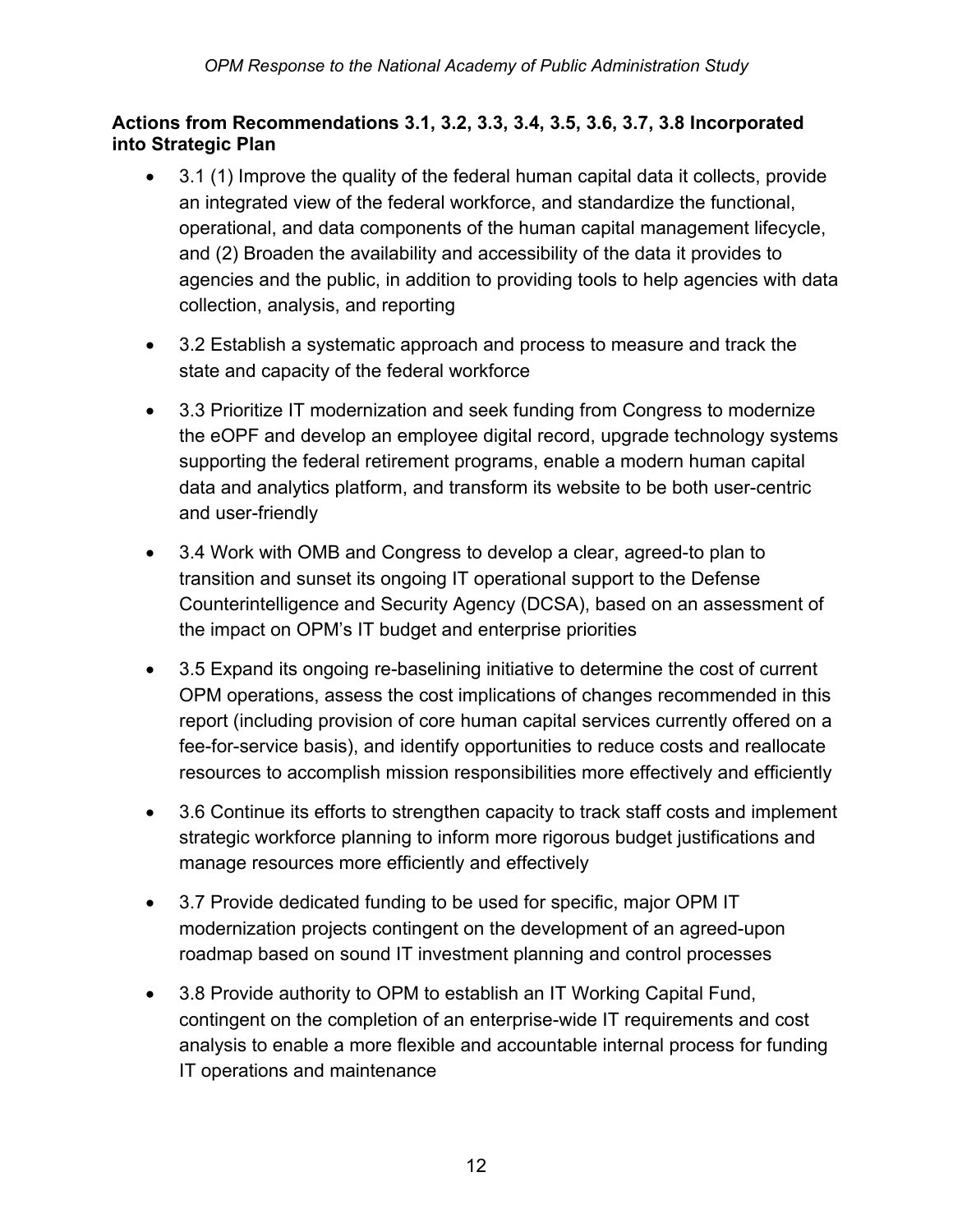OPM notes that the overall recommendations in this section of the NAPA study require substantial resources to fully implement. In particular, recommendation 3.3 calls for OPM to "prioritize IT modernization," which OPM agrees is a top Agency requirement.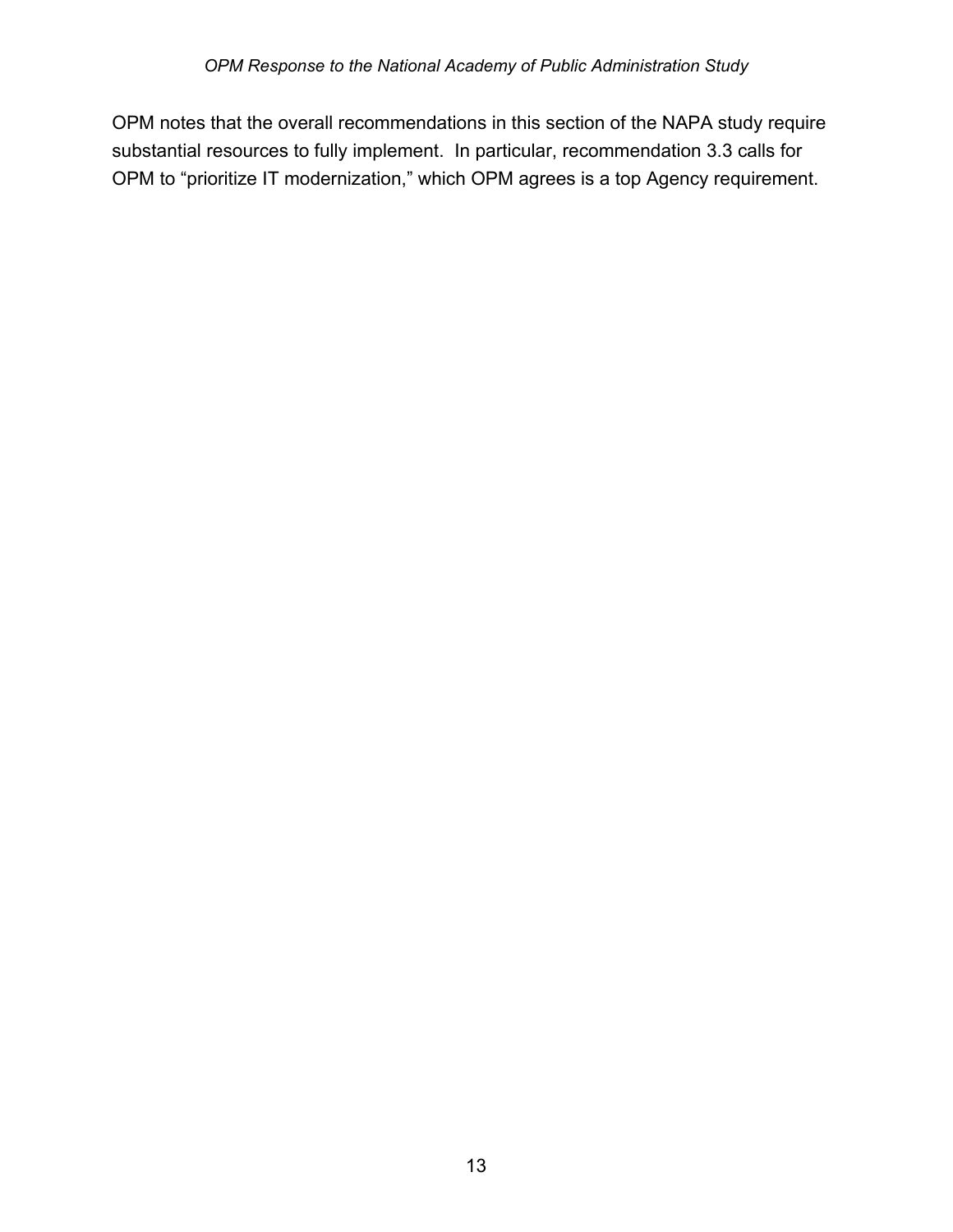# <span id="page-18-0"></span>**OPM's Detailed Response to NAPA Study Recommendations Introduction**

<span id="page-18-1"></span>OPM created seven cross-functional Working Groups organized by policy and operational areas to consider the NAPA recommendations and OPM's response. The table below provides the original NAPA recommendation, OPM's response and some additional commentary. For each response below, the OPM Working Groups considered:

- Ownership is the recommendation meant for Congress or OPM? If the recommendation was meant for Congress, OPM identifies this in the response column and acknowledges that any final action on the recommendation requires Congressional approval.
- Mission and strategic alignment does the recommendation advance OPM's core mission and strategic direction?
- Current activities does the recommendation link to existing or soon to be initiated efforts put in motion before the NAPA study?
- Enabling resources, collaboration, or authority does the recommendation require additional resources, cross-government collaboration or increased OPM authority to implement, either in part or in full?

Based on this review, OPM then selected between four different responses:

- Accept OPM agrees with most of the substance of the recommendation and identified strategies to advance it in alignment with the Agency's FY 2022-26 Strategic Plan. In some instances, OPM activities to advance the recommendation may already be underway and some minimal or minimal to moderate resources may be necessary to make significant progress.
- Conditionally Accept OPM agrees with most of the substance of the recommendation, but changes in authority, moderate or higher funding levels, or increased stakeholder collaboration are likely required to make significant progress. Where appropriate, OPM still identifies strategies to advance the recommendation in alignment with the Agency's draft FY 2022-26 Strategic Plan.
- Do Not Agree OPM does not agree with the recommendation and includes explanatory language.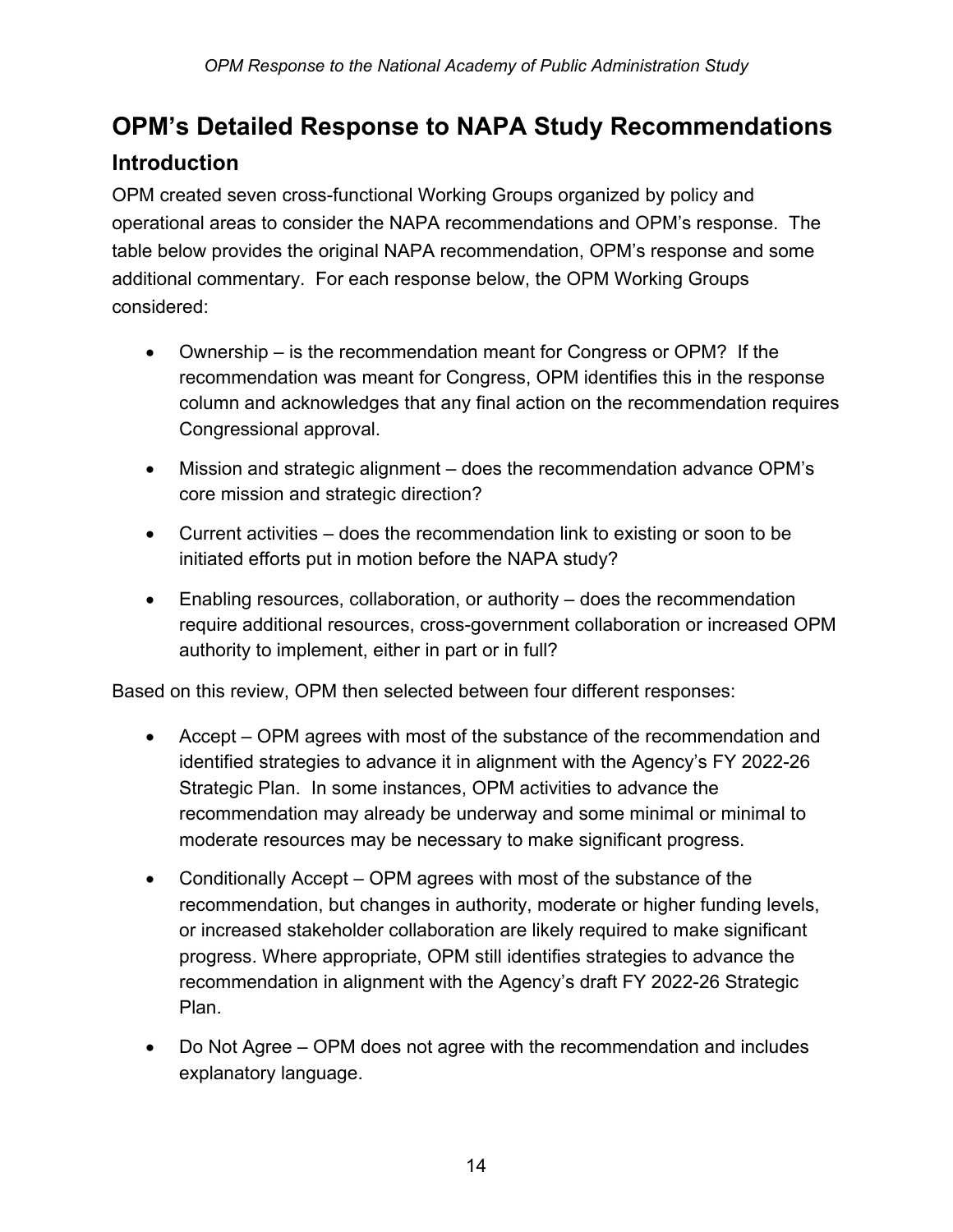• Recommendation to Congress – OPM recognizes a recommendation as meant for Congress. If appropriate, OPM provides commentary and notes where major steps are planned to advance the recommendation through allowable measures (e.g. administratively).

Please note that for "accept" and "conditionally accept" responses, OPM does not intend in all cases to implement recommendations verbatim as written by NAPA, but by developing organizationally appropriate strategies and actions that can be executed through OPM's FY 2022-2026 Strategic Plan, subject to the availability of resources.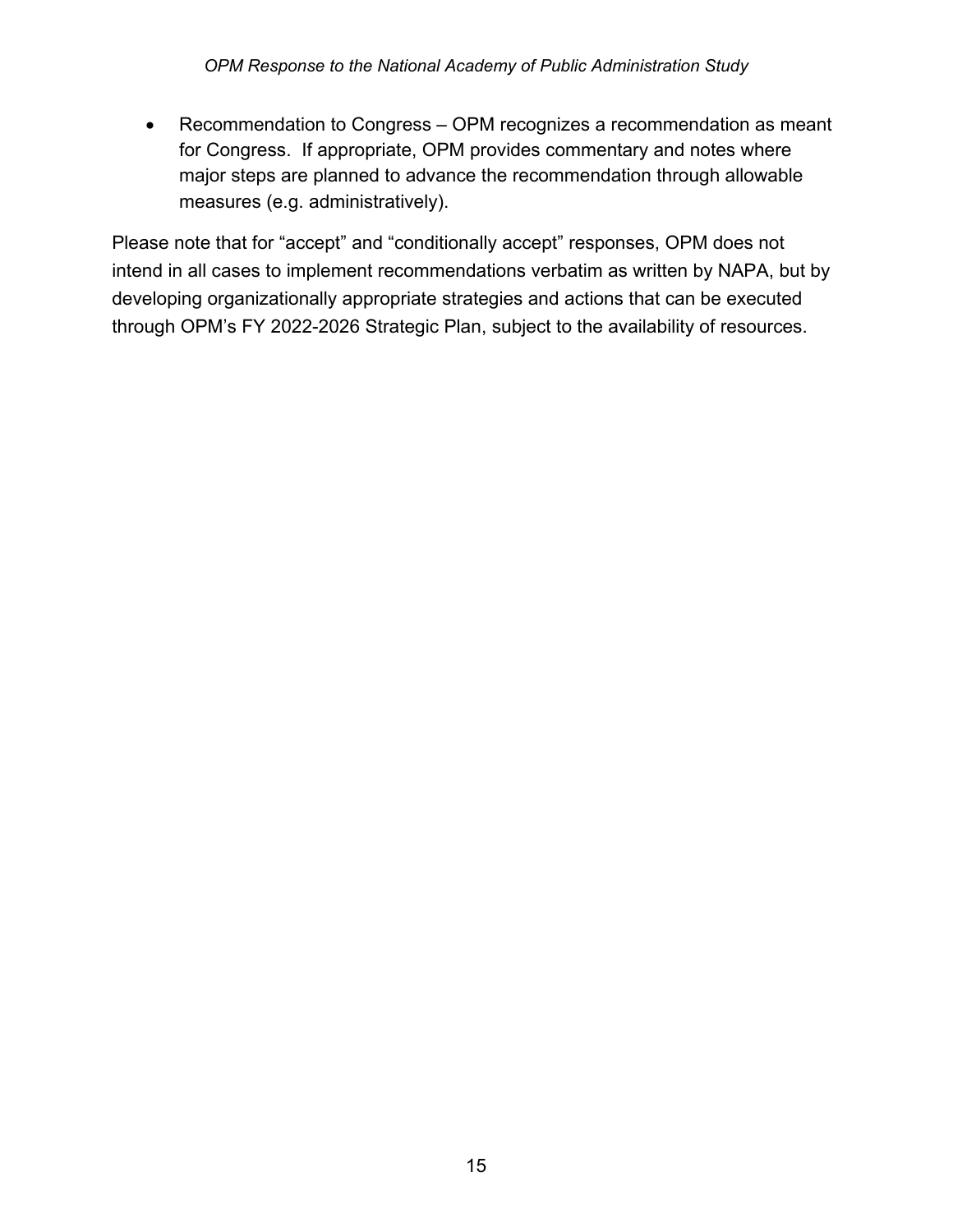| <b>Recommendation</b><br><b>Number</b> | <b>Recommendation</b>                                                                                                                                                                                                                                                                                                                                                                                                                | <b>OPM Response and Commentary</b>                                                                                                                                                                                                                                                                   |
|----------------------------------------|--------------------------------------------------------------------------------------------------------------------------------------------------------------------------------------------------------------------------------------------------------------------------------------------------------------------------------------------------------------------------------------------------------------------------------------|------------------------------------------------------------------------------------------------------------------------------------------------------------------------------------------------------------------------------------------------------------------------------------------------------|
| 1.1                                    | Congress should amend title 5, section 1101. (5 USC 1101), Office<br>of Personnel Management, to clarify and redefine the role and<br>mission of OPM as the federal government's enterprise-wide,<br>independent federal human capital agency and steward of the merit<br>system for all civilian personnel systems and employees,<br>responsible for providing government-wide leadership in strategic<br>human capital management. | Recommendation to Congress not OPM.<br>Although this recommendation is addressed to<br>Congress and not OPM, OPM conditionally accepts<br>the recommendation and aims to increase<br>engagement across stakeholder groups<br>administratively and through our Strategic Plan as<br>permitted by law. |
|                                        | Functions currently delineated in statute should be revised and<br>expanded to clarify that OPM is responsible for:                                                                                                                                                                                                                                                                                                                  |                                                                                                                                                                                                                                                                                                      |
|                                        | • Working with stakeholders to develop policies that foster best<br>practices in all human capital areas and ensure the Government<br>has the mission critical workforce required to execute agency<br>missions and evolving priorities.                                                                                                                                                                                             |                                                                                                                                                                                                                                                                                                      |
|                                        | Delegating human capital management authorities to agencies to<br>$\bullet$<br>the maximum extent practicable and feasible and setting<br>standards for the delegated activities.                                                                                                                                                                                                                                                    |                                                                                                                                                                                                                                                                                                      |
|                                        | Refining and maintaining an oversight program to ensure<br>$\bullet$<br>delegated authorities are in accordance with merit system<br>principles by employing efficient, risk- based, data-driven<br>processes, developed with an eye toward reducing burdensome<br>reporting requirements.                                                                                                                                           |                                                                                                                                                                                                                                                                                                      |
|                                        | Leading in the development and use of data and data analytics<br>$\bullet$<br>to forecast needs, identify systemic issues, and inform policy,<br>oversight, and services.                                                                                                                                                                                                                                                            |                                                                                                                                                                                                                                                                                                      |
|                                        | Promoting and facilitating innovation through research and pilot<br>$\bullet$<br>projects and the development of legislative proposals, where<br>indicated, to advance innovative approaches government-wide.                                                                                                                                                                                                                        |                                                                                                                                                                                                                                                                                                      |
|                                        | Setting standards of practice and working collaboratively with the<br>$\bullet$<br>government-wide federal human capital community.                                                                                                                                                                                                                                                                                                  |                                                                                                                                                                                                                                                                                                      |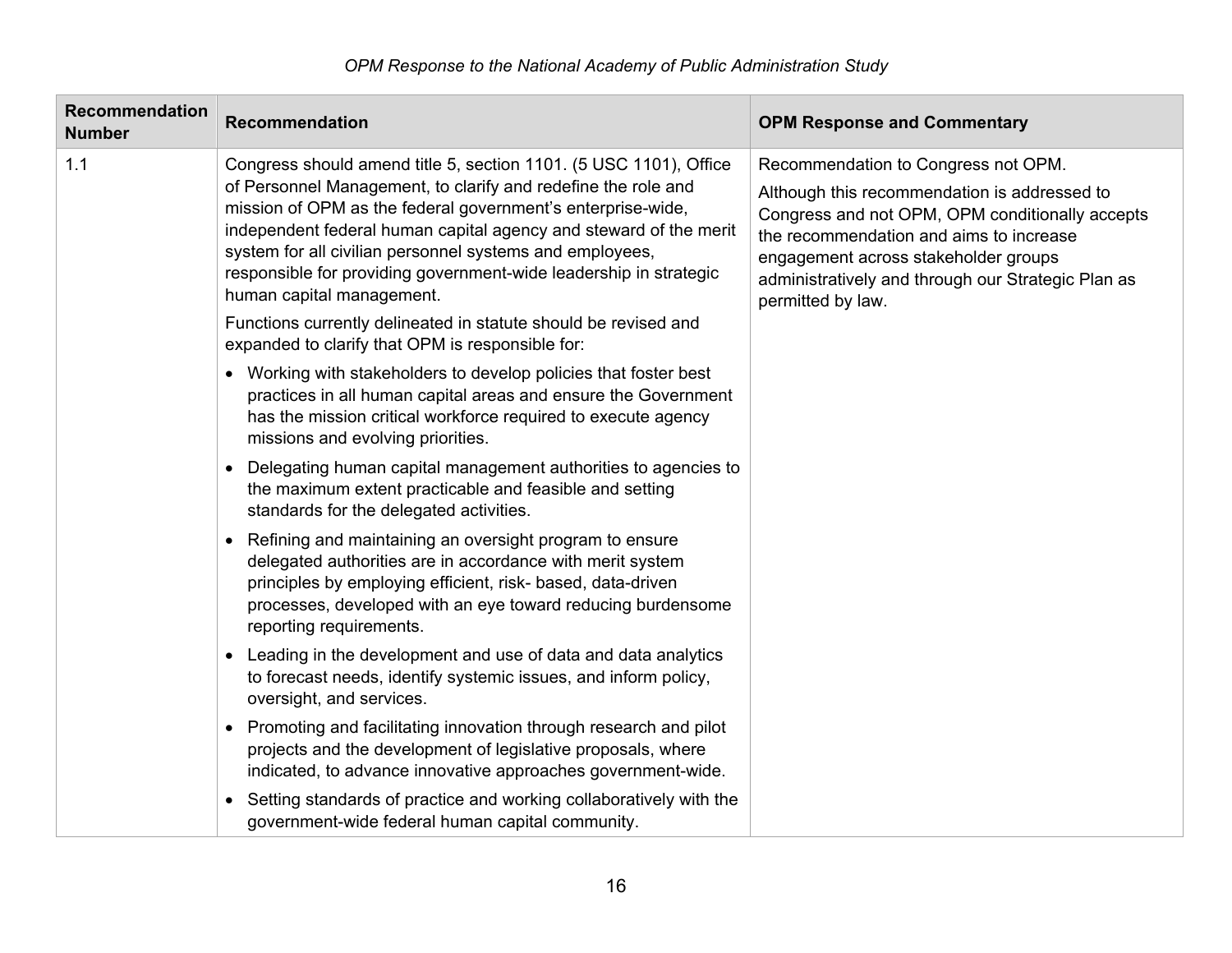## *OPM Response to the National Academy of Public Administration Study*

| <b>Recommendation</b><br><b>Number</b> | <b>Recommendation</b>                                                                                                                                                                                                                                                                                                                   | <b>OPM Response and Commentary</b>                                                                                                                                                                                                                                                                                                                                                                                                                        |
|----------------------------------------|-----------------------------------------------------------------------------------------------------------------------------------------------------------------------------------------------------------------------------------------------------------------------------------------------------------------------------------------|-----------------------------------------------------------------------------------------------------------------------------------------------------------------------------------------------------------------------------------------------------------------------------------------------------------------------------------------------------------------------------------------------------------------------------------------------------------|
| 1.2                                    | Congress should amend title 5, section 1102. (5 USC 1102),<br>Director, Deputy Director; Associate Directors to:<br>• Add a qualifications requirement to the position of OPM Director<br>for demonstrated leadership experience and human capital<br>management expertise (Section 1102 (a)).                                          | Recommendation to Congress not OPM.<br>Although this recommendation is addressed to<br>Congress and not OPM, OPM notes this may infringe<br>upon the President's discretion to appoint someone<br>the President deems appropriate. Further, this may<br>reverse Congress' prior judgment in the Civil Service<br>Reform Act of 1978 to replace a politically balanced<br>Civil Service Commission with a single presidentially<br>appointed OPM Director. |
| 1.2                                    | Add a statutory requirement for a career chief management officer,<br>with responsibilities clearly established to assist the Director and<br>Deputy Director in achieving Administration priorities, while<br>providing continuity and strengthening focus on internal agency<br>management to deliver on mission. (Section 1102 (b)). | Recommendation to Congress not OPM.<br>Although this recommendation is addressed to<br>Congress and not OPM, OPM conditionally accepts<br>the recommendation to establish a statutory<br>requirement for a career CMO. OPM sees the benefit<br>of this recommendation.                                                                                                                                                                                    |
| 1.3                                    | Congress should amend Pub. L. 107-296, title XIII, section 1303,<br>Chief Human Capital Officers Council, to add a rotating vice-chair<br>from among the CHCO membership.                                                                                                                                                               | Recommendation to Congress not OPM.<br>Although this recommendation is addressed to<br>Congress and not OPM, OPM accepts the<br>recommendation, contingent upon the specifics of the<br>ultimate proposal, and will need to acquire<br>commitment from OMB leadership and support of the<br>CHCOs. OPM also intends to create an Executive<br>Steering Committee as an interim step in<br>strengthening the Council.                                      |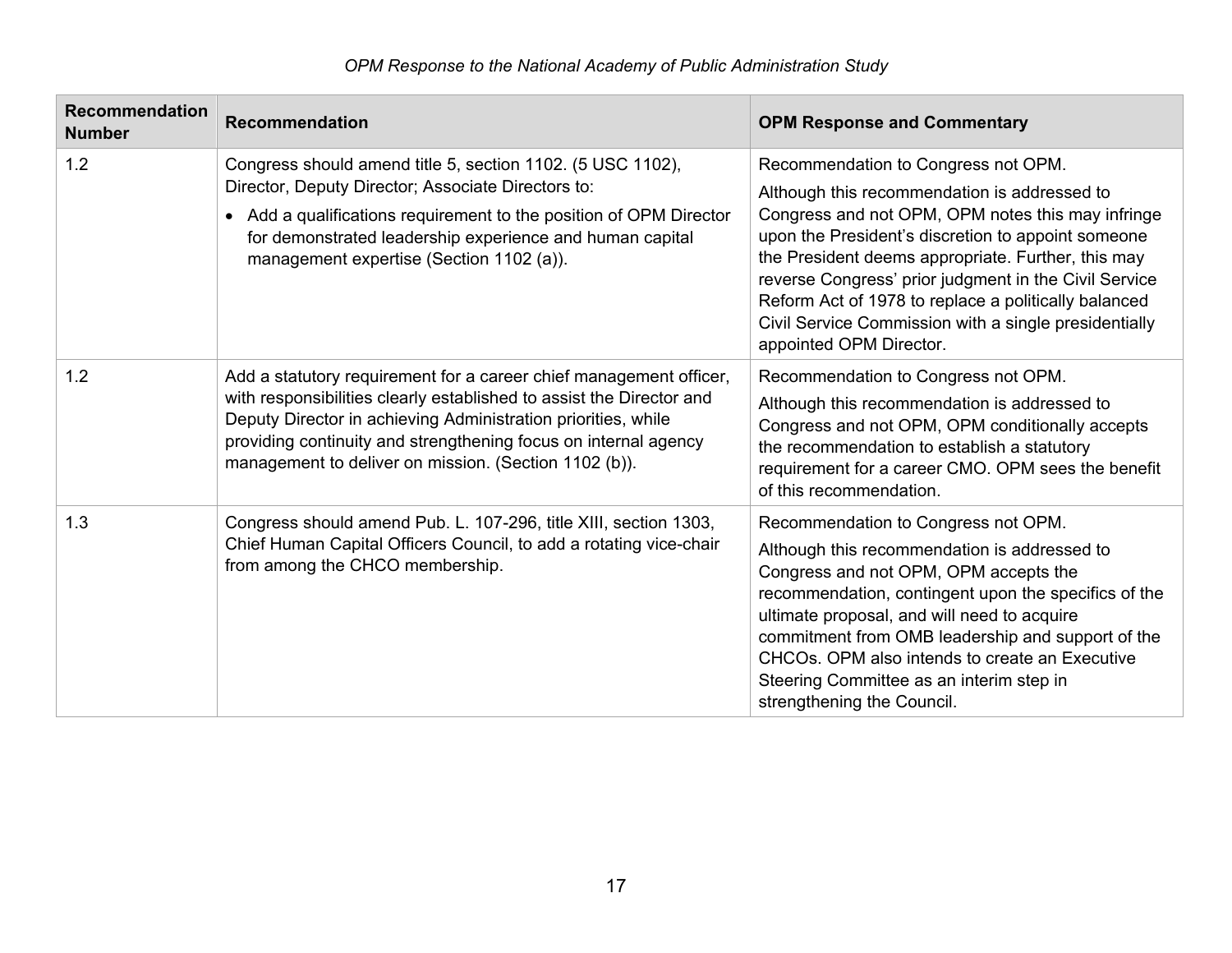| <b>Recommendation</b><br><b>Number</b> | <b>Recommendation</b>                                                                                                                                                                                                                                                                                                                                                                                                                                                                                         | <b>OPM Response and Commentary</b>                                                                                                                                                                                                                                                                                                                                                                                                                                               |
|----------------------------------------|---------------------------------------------------------------------------------------------------------------------------------------------------------------------------------------------------------------------------------------------------------------------------------------------------------------------------------------------------------------------------------------------------------------------------------------------------------------------------------------------------------------|----------------------------------------------------------------------------------------------------------------------------------------------------------------------------------------------------------------------------------------------------------------------------------------------------------------------------------------------------------------------------------------------------------------------------------------------------------------------------------|
| 1.4                                    | Congress should reestablish civil service subcommittees in the<br>House and Senate oversight committees to (1) address the state of<br>the federal workforce and federal human capital management; (2)<br>promote government-wide policy and legislation in support of the<br>workforce and OPM's role as the lead for federal civilian human<br>capital management; and (3) advance federal human capital<br>management reforms.                                                                             | Recommendation to Congress not OPM.                                                                                                                                                                                                                                                                                                                                                                                                                                              |
| 1.5                                    | OPM should (1) redefine the OPM mission statement and<br>restructure the organization to effectively and efficiently execute the<br>reframed mission priorities and (2) restore the agency's reputation<br>for human capital leadership, expertise, and service by redirecting<br>the internal culture and rebuilding internal staff capacity. Among<br>priorities, OPM should:                                                                                                                               | OPM conditionally accepts this part of the<br>recommendation.<br>OPM has efforts underway to assess current<br>organizational capacity and align to future mission<br>needs. The result of these efforts will inform our<br>strategies to address this overall recommendation,<br>which will require support from Congress and the<br>Administration and potentially additional resources and<br>funding.                                                                        |
| 1.5                                    | Focus on addressing organizational culture issues and silos-in<br>particular, the widely held perception of customers that OPM's<br>mantra is "just say no."                                                                                                                                                                                                                                                                                                                                                  | OPM accepts this part of the recommendation.<br>OPM has aligned this recommendation within our<br>Strategic Plan and has developed strategies to<br>address it in accordance with applicable law.                                                                                                                                                                                                                                                                                |
| 1.5                                    | Identify critical staff skill gaps in human capital competencies and<br>$\bullet$<br>analytical skills, such as data analysis.<br>• Institute a formal knowledge management approach within the<br>agency to strengthen internal knowledge management transfer<br>and minimize the loss of institutional knowledge resulting from<br>staff retirements and attrition<br>Consider establishing a rotational program between OPM and<br>$\bullet$<br>agencies' human capital staff to enhance knowledge sharing | OPM conditionally accepts this part of the<br>recommendation.<br>OPM has aligned these recommendations within our<br>Strategic Plan and developed strategies to address<br>them. OPM will consider implementing a rotational<br>program as appropriate pursuant to all appropriations,<br>ethics, conflicts of interest, and related considerations.<br>OPM will also consider the need for additional<br>resources and funding to implement this part of the<br>recommendation. |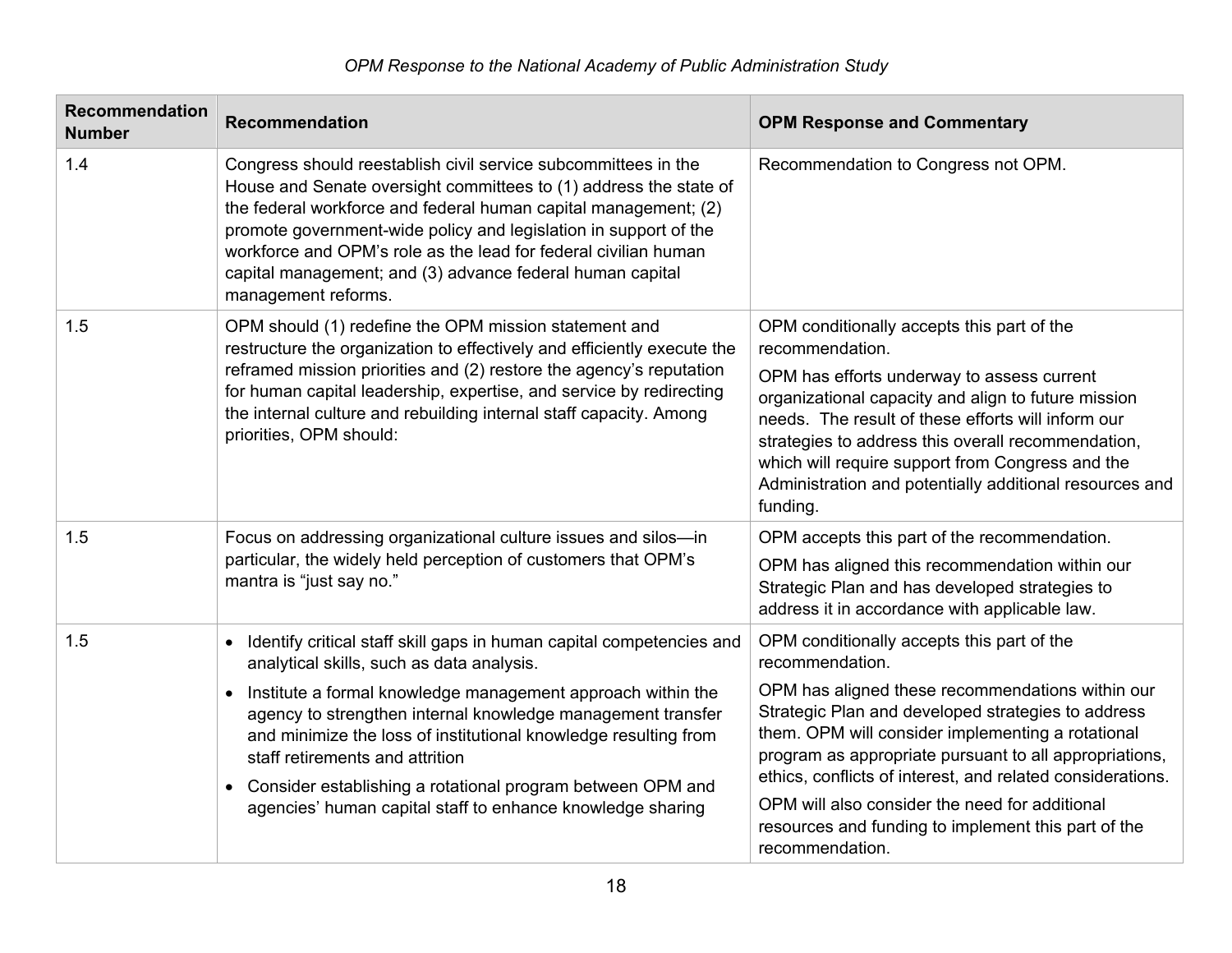| <b>Recommendation</b><br><b>Number</b> | <b>Recommendation</b>                                                                                                                                                                                                                                                                                                                                                                                                                                                                                    | <b>OPM Response and Commentary</b>                                                                                                                                                                                                                                                                                                                                                                     |
|----------------------------------------|----------------------------------------------------------------------------------------------------------------------------------------------------------------------------------------------------------------------------------------------------------------------------------------------------------------------------------------------------------------------------------------------------------------------------------------------------------------------------------------------------------|--------------------------------------------------------------------------------------------------------------------------------------------------------------------------------------------------------------------------------------------------------------------------------------------------------------------------------------------------------------------------------------------------------|
| 1.5                                    | Establish a strategic planning and policy office:<br>Within the office, establish a regulatory affairs function to take a<br>$\bullet$<br>government-wide view of all OPM's policy development and<br>issuance processes (including suitability, insurance, and<br>retirement policy) and coordinate policy issuances across<br>program units and externally to avoid inconsistent, incompatible,<br>or duplicative policies.<br>Consider establishing a chief customer experience officer.<br>$\bullet$ | OPM does not agree with this part of the<br>recommendation, to the extent it suggests the creation<br>of a new office.                                                                                                                                                                                                                                                                                 |
|                                        |                                                                                                                                                                                                                                                                                                                                                                                                                                                                                                          | OPM currently has a strategic planning function. As is<br>typical throughout the Federal Government, OPM's<br>interrelated strategic planning, organizational<br>performance management, and research and                                                                                                                                                                                              |
|                                        |                                                                                                                                                                                                                                                                                                                                                                                                                                                                                                          | evaluation functions are consolidated in one group<br>reporting to the Performance Improvement Officer and<br>Deputy Performance Improvement Officer within the<br>Office of the Chief Financial Officer.                                                                                                                                                                                              |
|                                        |                                                                                                                                                                                                                                                                                                                                                                                                                                                                                                          | However, OPM recognizes the importance of<br>enhanced enterprise wide regulatory analysis and<br>coordination and has developed strategies to address<br>this within our Strategic Plan (see strategies for<br>recommendation 2.3). OPM also notes that strategies<br>associated with recommendation 2.7 will deliver<br>improvements for the customer experience component<br>of this recommendation. |
| 1.6                                    | OPM should establish a human capital advisory committee<br>comprising representatives of public, nonprofit (including academia),<br>and private sector organizations to advise OPM on emerging best<br>practices and innovation in human capital management and to<br>serve as a sounding board for agency initiatives.                                                                                                                                                                                  | OPM conditionally accepts this recommendation.                                                                                                                                                                                                                                                                                                                                                         |
|                                        |                                                                                                                                                                                                                                                                                                                                                                                                                                                                                                          | OPM has aligned this recommendation within our<br>Strategic Plan and has developed strategies to<br>address it.                                                                                                                                                                                                                                                                                        |
|                                        |                                                                                                                                                                                                                                                                                                                                                                                                                                                                                                          | OPM will also consider the need for additional<br>resources and funding to implement this<br>recommendation.                                                                                                                                                                                                                                                                                           |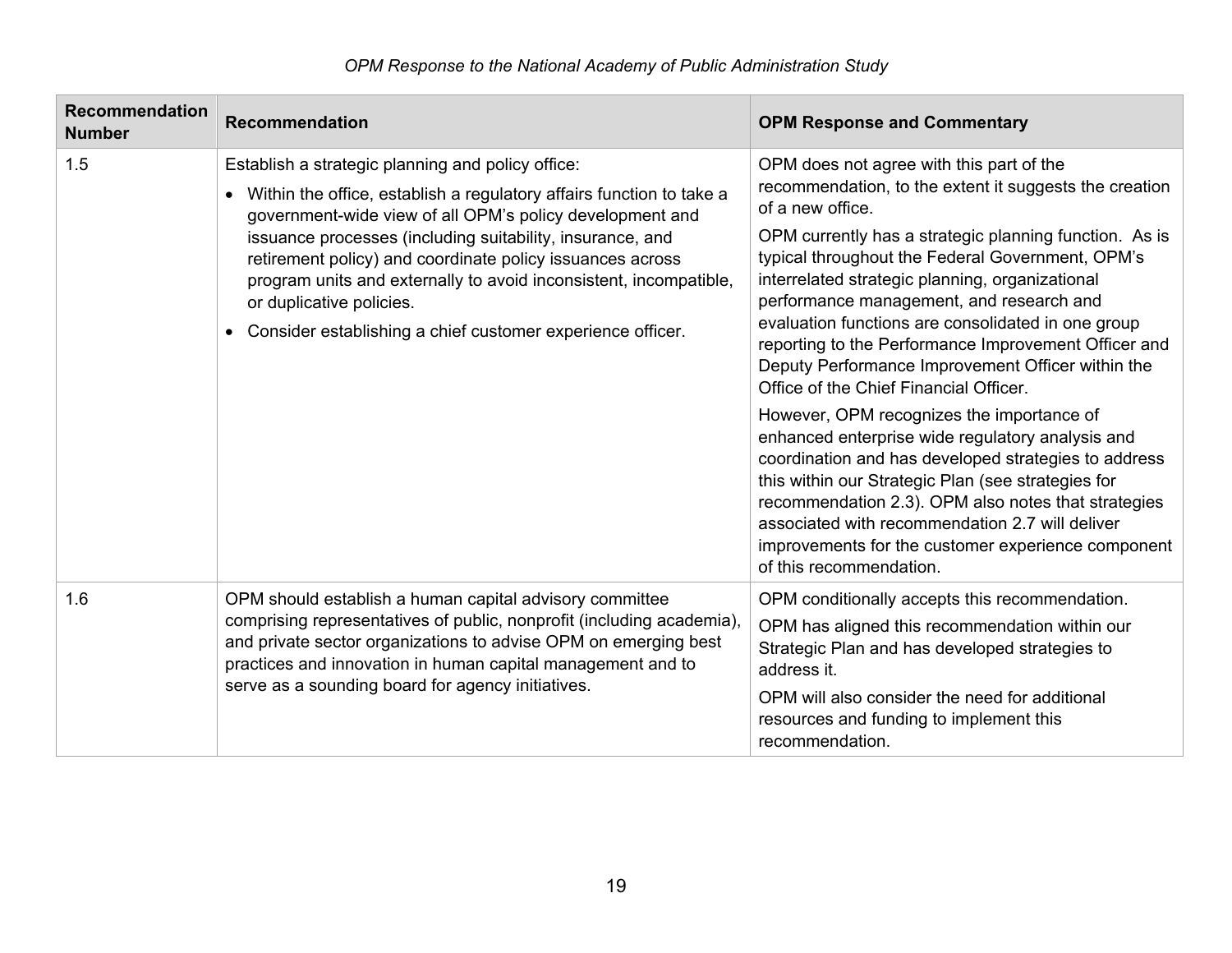| <b>Recommendation</b><br><b>Number</b> | <b>Recommendation</b>                                                                                                                                                                                                                                                                                                                                                                                                                                                                                                                                                                                                                                                                                                                                                                                                                                                                                                                                                                                                                                                                                                                                                           | <b>OPM Response and Commentary</b>                                                                                                                                                                                                                                                                                                                                      |
|----------------------------------------|---------------------------------------------------------------------------------------------------------------------------------------------------------------------------------------------------------------------------------------------------------------------------------------------------------------------------------------------------------------------------------------------------------------------------------------------------------------------------------------------------------------------------------------------------------------------------------------------------------------------------------------------------------------------------------------------------------------------------------------------------------------------------------------------------------------------------------------------------------------------------------------------------------------------------------------------------------------------------------------------------------------------------------------------------------------------------------------------------------------------------------------------------------------------------------|-------------------------------------------------------------------------------------------------------------------------------------------------------------------------------------------------------------------------------------------------------------------------------------------------------------------------------------------------------------------------|
| 2.1                                    | OPM should work with agency stakeholders to review federal<br>human capital regulations and guidance to identify needed<br>changes, with attention to streamlining the human capital<br>management system, clarifying requirements, reducing<br>administrative burden, employing a more decentralized and risk-<br>based approach, and encouraging innovation. Steps include:<br>Develop a list of government-wide excepted service authorities,<br>including title 5 and other statutorily excepted authorities, and<br>work with constituent groups to review and update the list<br>regularly and identify opportunities to develop a more unified<br>approach that places greater focus on commonalities across<br>agencies and occupations while enabling appropriate flexibilities.<br>Establish a cross-cutting taskforce comprising stakeholders from<br>$\bullet$<br>the CHCO Council and representatives from agencies (large,<br>mid-size, and small) to review human capital regulations and<br>identify an initial set of statutory and regulatory changes offering<br>the greatest potential to improve the effectiveness of federal<br>human capital management. | OPM conditionally accepts this recommendation.<br>OPM has aligned this recommendation within our<br>Strategic Plan and has developed strategies to<br>address it. OPM will need Congressional and<br>Administration support and cooperation from CHCOs.<br>OPM will also consider the need for additional<br>resources and funding to implement this<br>recommendation. |
| 2.2                                    | OPM should develop policy guidance and information sharing<br>practices that focus on strategic human capital management,<br>innovation, and the identification of best practices and lessons<br>learned.                                                                                                                                                                                                                                                                                                                                                                                                                                                                                                                                                                                                                                                                                                                                                                                                                                                                                                                                                                       | OPM accepts this recommendation.<br>OPM has aligned this recommendation within our<br>Strategic Plan and has developed strategies to<br>address it. OPM will need Congressional and<br>Administration support and cooperation from CHCOs.<br>OPM will also consider the need for additional<br>resources and funding to implement this<br>recommendation.               |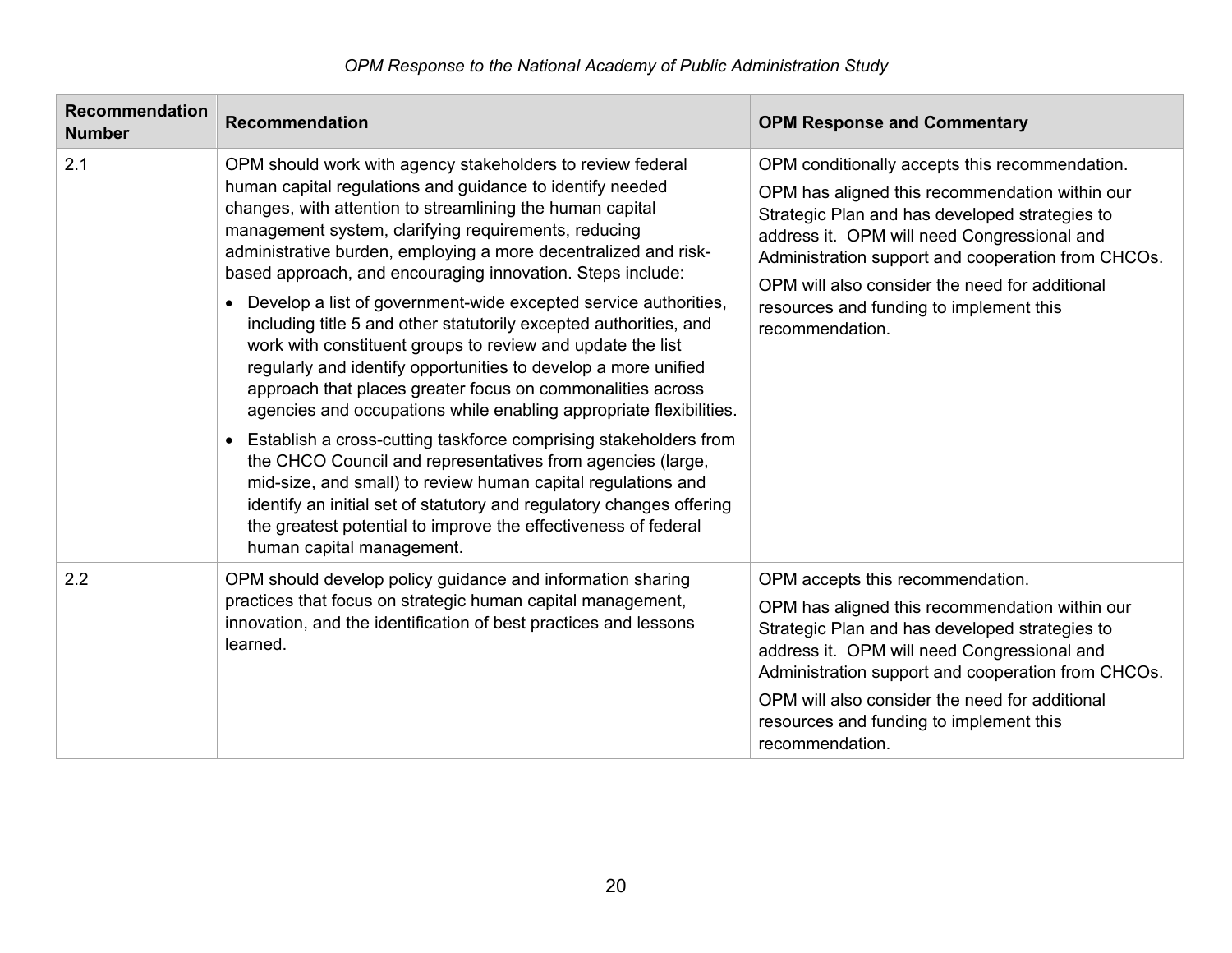| <b>Recommendation</b><br><b>Number</b> | <b>Recommendation</b>                                                                                                                                                                                                                                                                                                                                                                                                                               | <b>OPM Response and Commentary</b>                                                                                                                                                                                                        |
|----------------------------------------|-----------------------------------------------------------------------------------------------------------------------------------------------------------------------------------------------------------------------------------------------------------------------------------------------------------------------------------------------------------------------------------------------------------------------------------------------------|-------------------------------------------------------------------------------------------------------------------------------------------------------------------------------------------------------------------------------------------|
| 2.3                                    | OPM should adopt a proactive, systematic, and inclusive approach<br>to developing government-wide human capital policies that<br>effectively address current and emerging workforce issues and<br>reflect the needs of diverse stakeholder groups. Actions steps<br>include:                                                                                                                                                                        | OPM accepts this recommendation.<br>OPM has aligned this recommendation within our<br>Strategic Plan and has developed strategies to<br>address it. OPM will need Congressional and<br>Administration support and cooperation from CHCOs. |
|                                        | Compiling a checklist to identify the key factors that OPM should<br>consider when developing human capital policies, regulations,<br>and guidance including consideration of the long-term impacts of<br>proposed policies on the future workforce and potential<br>administrative burden.                                                                                                                                                         | OPM will also consider the need for additional<br>resources and funding to implement this<br>recommendation.                                                                                                                              |
|                                        | Engaging the CHCO Council, the Small Agency Human<br>Resources Council, and other stakeholders in developing<br>priorities, policies, and implementation guidance and providing<br>feedback before full roll-out government-wide.                                                                                                                                                                                                                   |                                                                                                                                                                                                                                           |
|                                        | Reviewing the policy development process to identify<br>opportunities to improve efficiency by (1) developing internal<br>written guidance on policy development and issuance,<br>addressing key working relationships, identifying performance<br>metrics, and establishing mechanisms for accountability and (2)<br>making broader use of technologies and data that can increase<br>the transparency of the policy guidance development process. |                                                                                                                                                                                                                                           |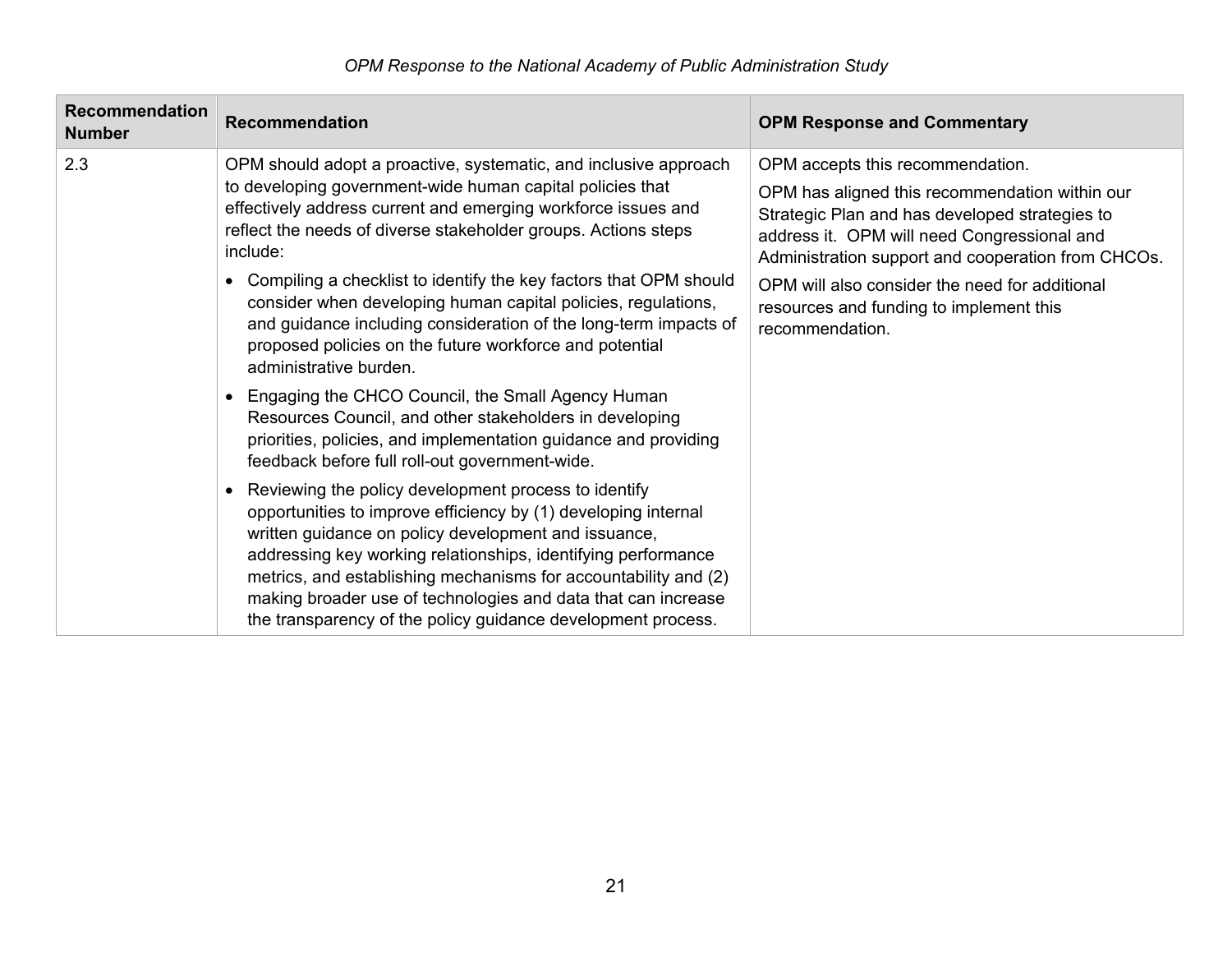| <b>Recommendation</b><br><b>Number</b> | <b>Recommendation</b>                                                                                                                                                                                                                                                                                                                                                                                                                                                                                                                                                                                                                                                                                                                                                                                                                                                                                                                                            | <b>OPM Response and Commentary</b>                                                                                                                                                                                                                                                                                                                                                                                                                                                                                                                                                                                                                                                                                                                                                                                                                                                                                                                                                                                                                                                                             |
|----------------------------------------|------------------------------------------------------------------------------------------------------------------------------------------------------------------------------------------------------------------------------------------------------------------------------------------------------------------------------------------------------------------------------------------------------------------------------------------------------------------------------------------------------------------------------------------------------------------------------------------------------------------------------------------------------------------------------------------------------------------------------------------------------------------------------------------------------------------------------------------------------------------------------------------------------------------------------------------------------------------|----------------------------------------------------------------------------------------------------------------------------------------------------------------------------------------------------------------------------------------------------------------------------------------------------------------------------------------------------------------------------------------------------------------------------------------------------------------------------------------------------------------------------------------------------------------------------------------------------------------------------------------------------------------------------------------------------------------------------------------------------------------------------------------------------------------------------------------------------------------------------------------------------------------------------------------------------------------------------------------------------------------------------------------------------------------------------------------------------------------|
| 2.4                                    | Congress should review and amend statutory mandates requiring<br>OPM to conduct transactional approval and oversight and, to the<br>maximum extent practical, authorize OPM to develop an alternative<br>approach to carrying out its transactional approval and oversight<br>responsibilities. Steps should include:<br>Reviewing statutory requirements to distinguish (1) actions<br>where OPM has flexibility to delegate authority, (2) high-risk<br>actions where OPM should retain decision-making authority<br>(e.g., where there is past evidence of abuse); and (3) actions<br>where authorities should be updated to reflect current issues or<br>needs and where statutory changes are warranted.<br>Taking appropriate actions to amend or eliminate statutory<br>requirements.<br>Authorizing OPM to develop an approach in which laws,<br>regulations, and policy guidance are enforced through delegation<br>and periodic reviews or evaluations | Recommendation to Congress not OPM.<br>Although this recommendation is addressed to<br>Congress and not OPM, OPM conditionally accepts<br>this recommendation. OPM believes several of the<br>transactional oversight activities identified by NAPA<br>could be delegated to Agencies although not all of<br>them. OPM has aligned this recommendation within<br>our Strategic Plan and has developed strategies to<br>address it. OPM will consider the list of activities<br>identified in the NAPA study as transactional but notes<br>that some may not be appropriate for delegation due<br>to their already exceptional nature, for example, Direct<br>Hire Authority.<br>OPM also believes that Congress should grant OPM<br>the authority to delegate these authorities rather than<br>directly delegate to the agencies via legislation so that<br>OPM retains oversight responsibility to maintain a<br>consistent governmentwide approach. Further,<br>successful implementation of this recommendation<br>would also require consideration of existing resources<br>and potentially new resources. |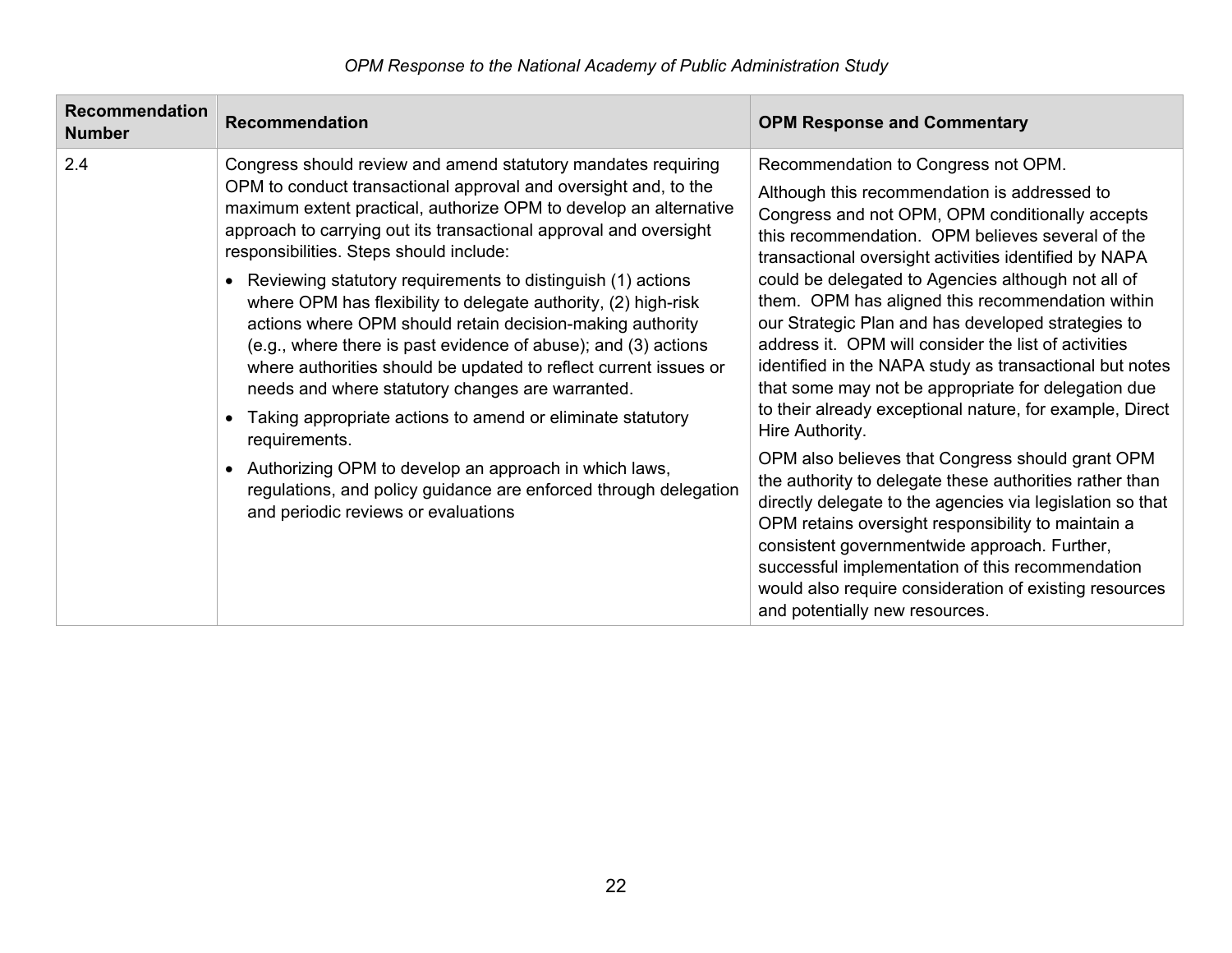| <b>Recommendation</b><br><b>Number</b> | <b>Recommendation</b>                                                                                                                                                                                                                                                                                                                                                                                                                                                                                                                                                  | <b>OPM Response and Commentary</b>                                                                                                                                                                                                                                                                                                                      |
|----------------------------------------|------------------------------------------------------------------------------------------------------------------------------------------------------------------------------------------------------------------------------------------------------------------------------------------------------------------------------------------------------------------------------------------------------------------------------------------------------------------------------------------------------------------------------------------------------------------------|---------------------------------------------------------------------------------------------------------------------------------------------------------------------------------------------------------------------------------------------------------------------------------------------------------------------------------------------------------|
| 2.5                                    | OPM should adopt a more decentralized and risk-based approach<br>to executing its transactional approval and oversight responsibilities<br>by delegating, to the maximum extent possible, decision-making<br>authorities to agencies and conducting cyclical reviews to ensure<br>compliance with relevant laws, regulations, and policy guidance.<br>The effort should include developing:<br>Policy guidance on how agencies should review transactional                                                                                                             | OPM conditionally accepts this recommendation.<br>Consistent with this recommendation, as well as,<br>OPM's statutory responsibility to provide oversight,<br>OPM can develop and implement a "trust but verify"<br>strategy as appropriate where we delegate authorities<br>to agencies and develop a strategy for more cyclical<br>oversight reviews. |
|                                        | cases and exercise decision-making authorities.<br>Delegation agreements which set the minimum standards of<br>performance and describe OPM's oversight approach and<br>agency responsibilities (for example, agencies routinely reporting<br>to OPM information relating to their activities under the delegated<br>authority and OPM's authority to require an agency to take<br>corrective action and suspend or revoke a delegation agreement<br>if the agency fails to comply with relevant laws, regulations, or<br>the provisions of the delegation agreement). | OPM has aligned this recommendation within our<br>Strategic Plan and has developed strategies to<br>address it. OPM will need Congressional and<br>Administration support and cooperation from the<br>CHCOs and agencies.<br>OPM will also consider the need for additional<br>resources and funding to implement this<br>recommendation.               |
| 2.6                                    | OPM should modernize its approach to performing broad<br>programmatic evaluations by expanding its efforts to conduct<br>strategic and performance-oriented evaluations, focusing on<br>government-wide, systemic issues, and providing forward-looking<br>recommendations.                                                                                                                                                                                                                                                                                            | OPM accepts this recommendation.<br>OPM has aligned this recommendation within our<br>Strategic Plan and has developed strategies to<br>address it.<br>OPM will also consider the need for additional<br>resources and funding to implement this<br>recommendation.                                                                                     |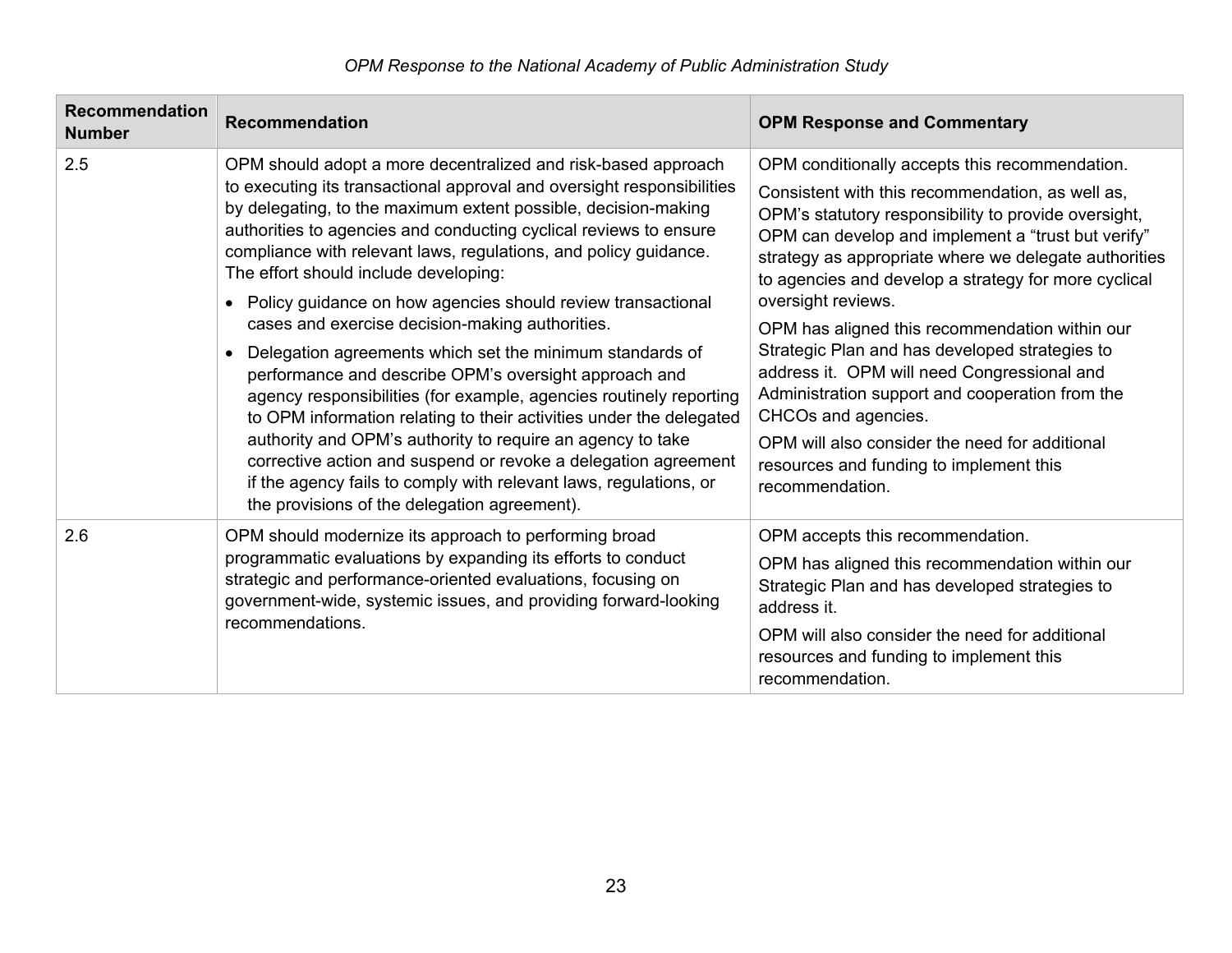| <b>Recommendation</b><br><b>Number</b> | <b>Recommendation</b>                                                                                                                                                                                                                                                                                                                                                                              | <b>OPM Response and Commentary</b>                                                                                                                                                                                                                                                                                                                                                                                                                                                                   |
|----------------------------------------|----------------------------------------------------------------------------------------------------------------------------------------------------------------------------------------------------------------------------------------------------------------------------------------------------------------------------------------------------------------------------------------------------|------------------------------------------------------------------------------------------------------------------------------------------------------------------------------------------------------------------------------------------------------------------------------------------------------------------------------------------------------------------------------------------------------------------------------------------------------------------------------------------------------|
| 2.7                                    | OPM should provide no-fee technical assistance to agencies for<br>policy interpretation, support, and related training, such as<br>delegated examining training, to the extent consistent with OPM<br>appropriations. (Note: OPM will require additional funding to provide<br>no-fee technical training and assistance.)                                                                          | OPM conditionally accepts this recommendation.<br>OPM currently provides a substantial amount of no-fee<br>technical assistances through existing functions within<br>the agency. OPM will review conditions where it can<br>provide additional no-fee technical assistance and<br>develop policies to support this recommendation. As<br>noted by NAPA, without the ability to charge a fee,<br>OPM would need additional resources, funding and<br>authorization to implement this recommendation. |
|                                        |                                                                                                                                                                                                                                                                                                                                                                                                    | OPM has also identified strategies in our Strategic<br>Plan that will enhance the overall customer<br>experience.                                                                                                                                                                                                                                                                                                                                                                                    |
| 2.8                                    | OPM should enhance the competencies and capabilities of the<br>federal human capital workforce by prioritizing and accelerating its<br>efforts to upgrade the human capital competency model, institute a<br>certificate program for credentialing staff, and expand training<br>offerings for human capital professionals with a focus on customer<br>service and problem solving. Steps include: | OPM conditionally accepts this recommendation.<br>OPM has aligned this recommendation within our<br>Strategic Plan and has developed strategies to<br>address it.<br>OPM will also consider the need for additional<br>resources and funding to implement this<br>recommendation.                                                                                                                                                                                                                    |
|                                        | Working actively with agencies to identify training requirements<br>and priorities and exploring more cost-effective training options<br>and tools that are suitable to varying agency needs.                                                                                                                                                                                                      |                                                                                                                                                                                                                                                                                                                                                                                                                                                                                                      |
|                                        | Leveraging external training resources and expertise to expand<br>human capital training offerings by certifying the training<br>programs developed and offered by agencies or external entities.                                                                                                                                                                                                  |                                                                                                                                                                                                                                                                                                                                                                                                                                                                                                      |
|                                        | Supporting the creation of communities of practice to share<br>$\bullet$<br>promising practices and encourage cross agency collaboration.                                                                                                                                                                                                                                                          |                                                                                                                                                                                                                                                                                                                                                                                                                                                                                                      |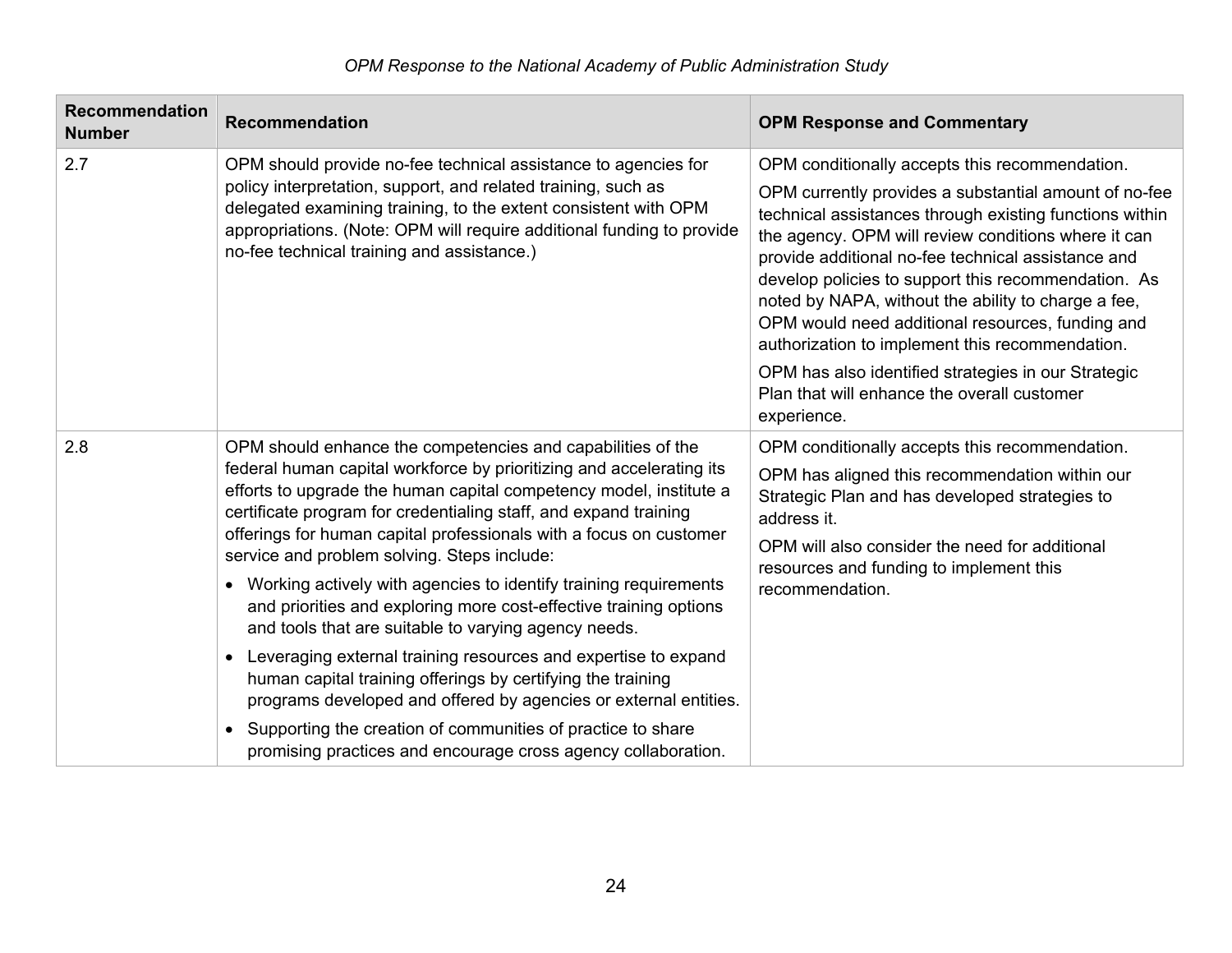| Recommendation<br><b>Number</b>                                                                                                                                                                                                                                                                                                          | <b>Recommendation</b>                                                                                                                                                                                                                                | <b>OPM Response and Commentary</b>                                                                                                                 |
|------------------------------------------------------------------------------------------------------------------------------------------------------------------------------------------------------------------------------------------------------------------------------------------------------------------------------------------|------------------------------------------------------------------------------------------------------------------------------------------------------------------------------------------------------------------------------------------------------|----------------------------------------------------------------------------------------------------------------------------------------------------|
| 2.9                                                                                                                                                                                                                                                                                                                                      | OPM should expand and prioritize its role in conducting human<br>capital management research and promoting innovative<br>management of federal workforce. Step should include:                                                                       | OPM conditionally accepts this recommendation.<br>OPM has aligned this recommendation within our<br>Strategic Plan and has developed strategies to |
| Working with agencies to leverage its existing authority to<br>expand the use of demonstration projects and seek additional<br>flexibility if needed.<br>Reviewing and seeking authority to amend the statutory<br>language in 5 U.S.C. 4703 to streamline and simplify the<br>approval process for establishing demonstration projects. | address it.<br>OPM will also consider the need for additional<br>resources and funding to implement this                                                                                                                                             |                                                                                                                                                    |
|                                                                                                                                                                                                                                                                                                                                          | recommendation.                                                                                                                                                                                                                                      |                                                                                                                                                    |
|                                                                                                                                                                                                                                                                                                                                          | Improving the visibility and highlighting the value of research<br>programs and demonstration projects to boost federal agencies'<br>awareness of these options.                                                                                     |                                                                                                                                                    |
| 3.1                                                                                                                                                                                                                                                                                                                                      | OPM should initiate efforts to:                                                                                                                                                                                                                      | OPM conditionally accepts this recommendation.                                                                                                     |
|                                                                                                                                                                                                                                                                                                                                          | (1) Improve the quality of the federal human capital data it<br>collects, provide an integrated view of the federal workforce, and<br>standardize the functional, operational, and data components of<br>the human capital management lifecycle, and | OPM has aligned this recommendation within our<br>Strategic Plan and has developed strategies to<br>address it.                                    |
|                                                                                                                                                                                                                                                                                                                                          | (2) Broaden the availability and accessibility of the data it<br>provides to agencies and the public, in addition to providing tools<br>to help agencies with data collection, analysis, and reporting.                                              | OPM will also consider the need for additional<br>resources and funding to implement this<br>recommendation.                                       |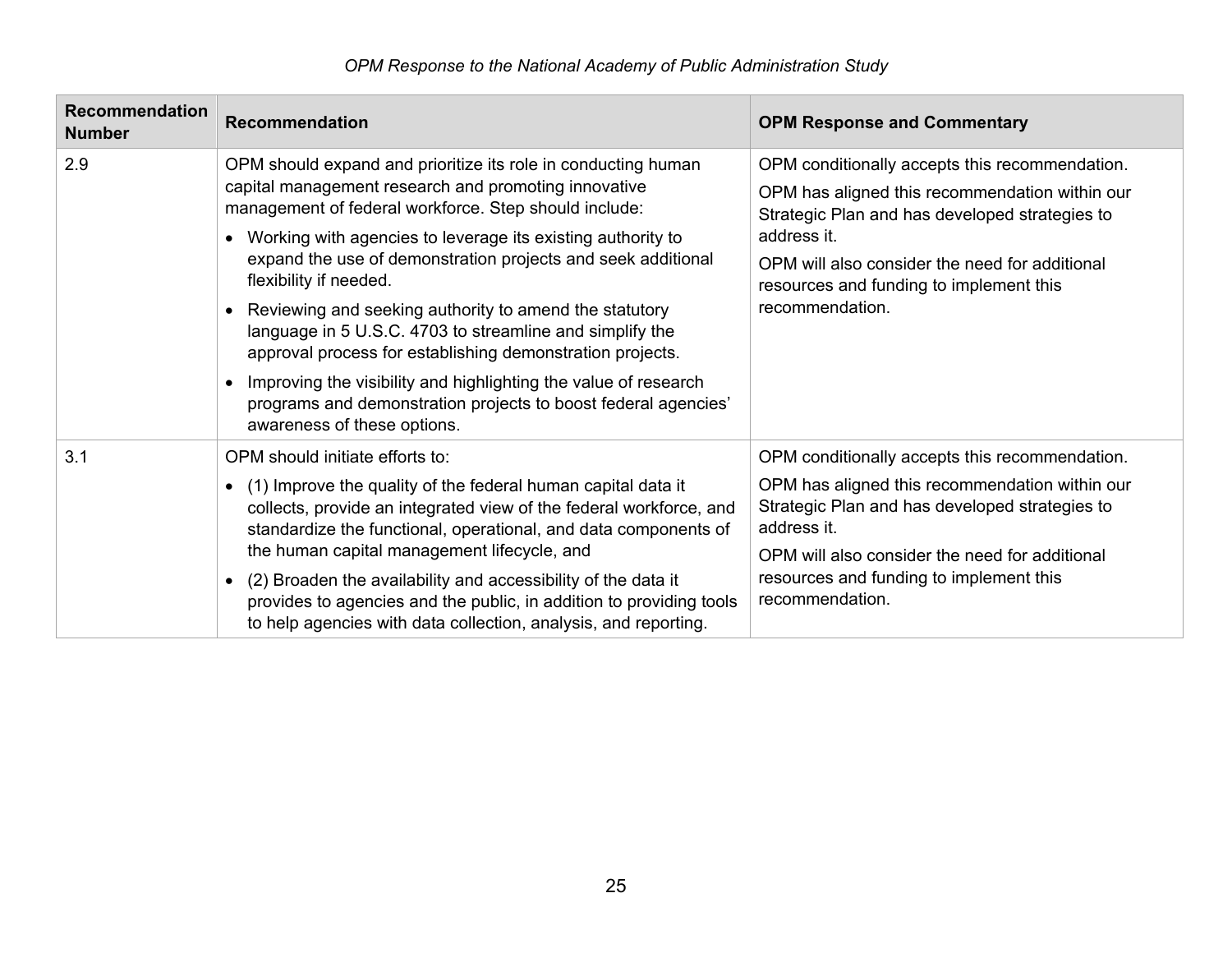| <b>Recommendation</b><br><b>Number</b> | <b>Recommendation</b>                                                                                                                                                                                                                                                                                                                                     | <b>OPM Response and Commentary</b>                                                                                                                                                                                                                                   |
|----------------------------------------|-----------------------------------------------------------------------------------------------------------------------------------------------------------------------------------------------------------------------------------------------------------------------------------------------------------------------------------------------------------|----------------------------------------------------------------------------------------------------------------------------------------------------------------------------------------------------------------------------------------------------------------------|
| 3.2                                    | OPM should establish a systematic approach and process to<br>measure and track the state and capacity of the federal workforce.                                                                                                                                                                                                                           | OPM conditionally accepts this recommendation.<br>OPM has aligned this recommendation within our<br>Strategic Plan and has developed strategies to<br>address it.                                                                                                    |
|                                        |                                                                                                                                                                                                                                                                                                                                                           | OPM will need significant collaboration with outside<br>agencies and stakeholders to capture additional data<br>and to define an effective approach to measure the<br>"state and capacity" of the workforce.                                                         |
|                                        |                                                                                                                                                                                                                                                                                                                                                           | OPM also will also consider the need for additional<br>resources and funding to implement this<br>recommendation.                                                                                                                                                    |
| 3.3                                    | OPM should prioritize IT modernization and seek funding from<br>Congress to modernize the eOPF and develop an employee digital<br>record, upgrade technology systems supporting the federal<br>retirement programs, enable a modern human capital data and<br>analytics platform, and transform its website to be both user-centric<br>and user-friendly. | OPM conditionally accepts this recommendation.                                                                                                                                                                                                                       |
|                                        |                                                                                                                                                                                                                                                                                                                                                           | OPM has aligned this recommendation within our<br>Strategic Plan and has developed strategies to<br>address it.                                                                                                                                                      |
|                                        |                                                                                                                                                                                                                                                                                                                                                           | OPM will consider the need for likely significant<br>additional resources and funding to implement this<br>recommendation, including utilization of innovative<br>funding flexibilities such as an IT Working Capital Fund<br>and the Technology Modernization Fund. |
| 3.4                                    | OPM should work with OMB and Congress to develop a clear,<br>agreed-to plan to transition and sunset its ongoing IT operational<br>support to DCSA, based on an assessment of the impact on OPM's<br>IT budget and enterprise priorities.                                                                                                                 | OPM conditionally accepts this recommendation.                                                                                                                                                                                                                       |
|                                        |                                                                                                                                                                                                                                                                                                                                                           | OPM is not setup to be a shared service provider but<br>is having to operate as such for the ongoing IT,<br>procurement, financial management and other<br>activities provided to DCSA.                                                                              |
|                                        |                                                                                                                                                                                                                                                                                                                                                           | OPM is working with stakeholders on the exit (sunset)<br>plan. OPM will also consider the need for additional<br>resources and funding to implement this<br>recommendation.                                                                                          |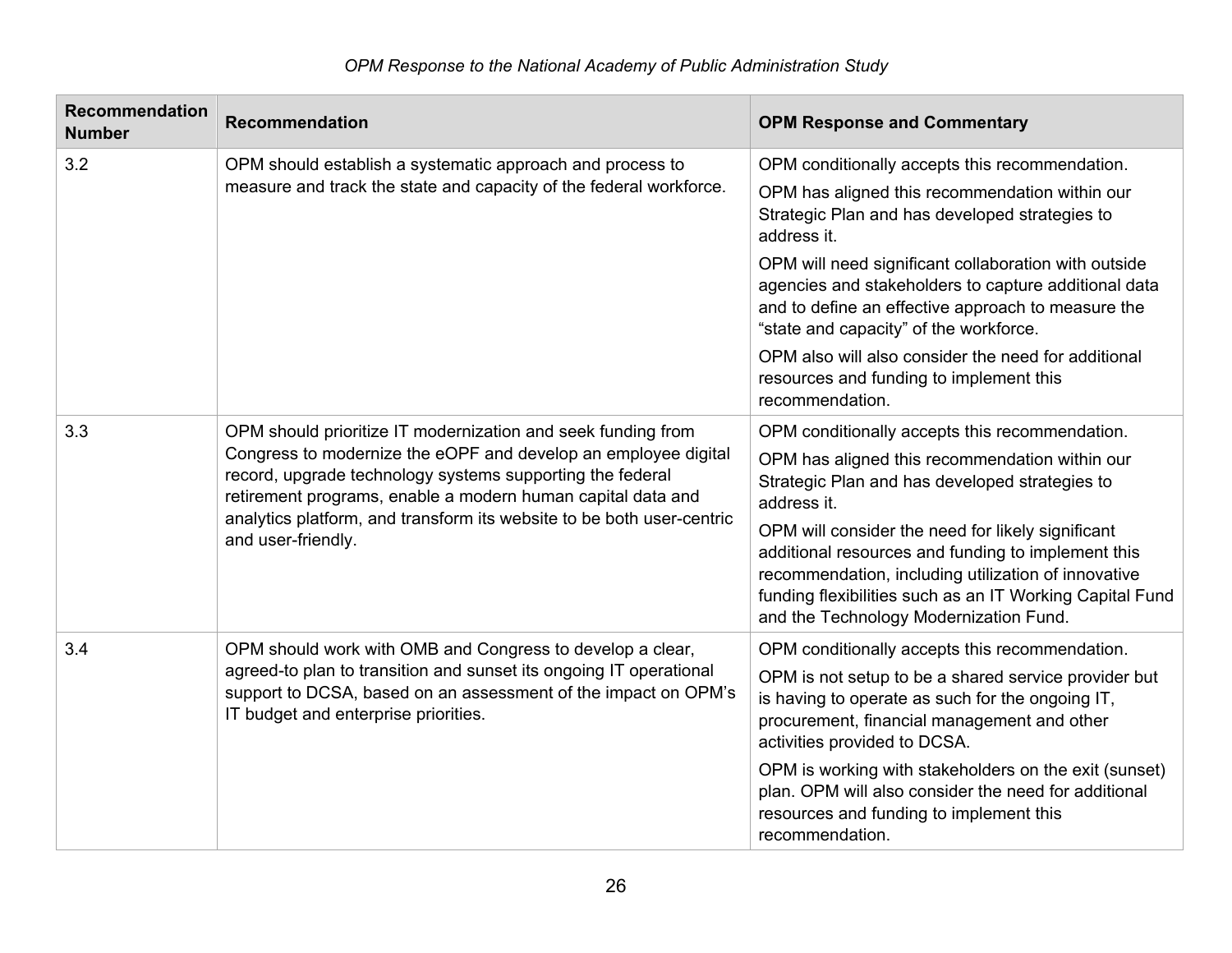| <b>Recommendation</b><br><b>Number</b> | <b>Recommendation</b>                                                                                                                                                                                                                                                                                                                                                                                                                        | <b>OPM Response and Commentary</b>                                                                                                                                                                                                                                                                                                                    |
|----------------------------------------|----------------------------------------------------------------------------------------------------------------------------------------------------------------------------------------------------------------------------------------------------------------------------------------------------------------------------------------------------------------------------------------------------------------------------------------------|-------------------------------------------------------------------------------------------------------------------------------------------------------------------------------------------------------------------------------------------------------------------------------------------------------------------------------------------------------|
| 3.5                                    | OPM should expand its ongoing re-baselining initiative to determine<br>the cost of current OPM operations, assess the cost implications of<br>changes recommended in this report (including provision of core<br>human capital services currently offered on a fee-for-service basis),<br>and identify opportunities to reduce costs and reallocate resources<br>to accomplish mission responsibilities more effectively and<br>efficiently. | OPM accepts this recommendation.<br>OPM has aligned this recommendation within our<br>Strategic Plan and has developed strategies to<br>address it.<br>OPM will also consider the need for additional<br>resources and funding in concert with exploring<br>opportunities to reduce cost and reallocate resources,<br>as noted in the recommendation. |
| 3.6                                    | OPM should continue its efforts to strengthen capacity to track staff<br>costs and implement strategic workforce planning to inform more<br>rigorous budget justifications and manage resources more efficiently<br>and effectively.                                                                                                                                                                                                         | OPM accepts this recommendation.<br>OPM has aligned this recommendation within our<br>Strategic Plan and has developed strategies to<br>address it.<br>OPM will also consider the need for additional<br>resources and funding to implement this<br>recommendation.                                                                                   |
| 3.7                                    | Congress should provide dedicated funding to be used for specific,<br>major OPM IT modernization projects contingent on the<br>development of an agreed-upon roadmap based on sound IT<br>investment planning and control processes.                                                                                                                                                                                                         | Recommendation to Congress not OPM.<br>OPM has aligned this recommendation within our<br>Strategic Plan and has developed strategies to<br>address it.<br>OPM will need the support of Congress and the<br>Administration to implement this recommendation.                                                                                           |
| 3.8                                    | Congress should provide authority to OPM to establish an IT<br>Working Capital Fund, contingent on the completion of an<br>enterprise-wide IT requirements and cost analysis to enable a more<br>flexible and accountable internal process for funding IT operations<br>and maintenance.                                                                                                                                                     | Recommendation to Congress not OPM.<br>OPM has aligned this recommendation within our<br>Strategic Plan and has developed strategies to<br>address it.<br>OPM will need the support of Congress to implement<br>this recommendation by enacting the transfer authority<br>necessary to operationalize an IT Working Capital<br>Fund.                  |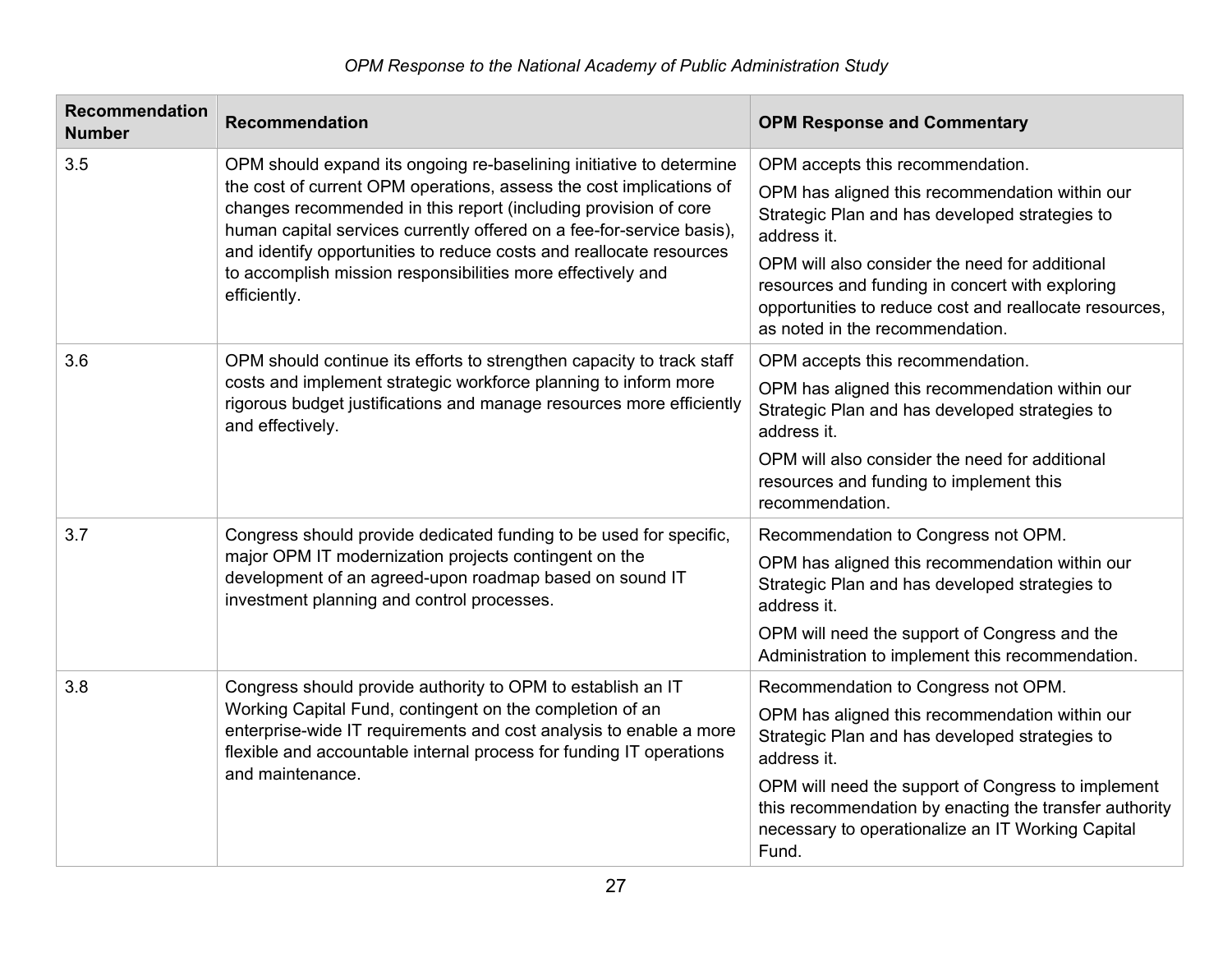# <span id="page-32-0"></span>**OPM's Plan to Implement NAPA Study Recommendations Introduction**

<span id="page-32-1"></span>OPM coordinated the development of the NAPA study response with the creation of the FY 2022-2026 Strategic Plan, which is a direct input to OPM's annual budget formulation process. The purpose of this coordination was to integrate the agency's planning efforts and improve the ability and chance of success in implementing those efforts. This step also demonstrates the comprehensive and in-depth nature of the response that OPM took to the NAPA study.

This section is organized by the NAPA study recommendations and includes corresponding information related to the OPM draft FY 2022-2026 Strategic Plan. OPM will begin operating under the direction of the Strategic Plan starting in October 2021, and the full Plan will be public and final in February 2022. In the table below, OPM has included the specific objectives and strategies in the current draft Strategic Plan that most directly address how OPM plans to implement any NAPA recommendation that it accepts or conditionally accepts.

OPM's FY 2023 Performance Budget request will be submitted to the Office of Management and Budget (OMB) on the same day that this response to the NAPA study will be delivered to Congress. To provide connectivity with OPM's fiscal planning while not inappropriately sharing specific figures that have not been approved through OMB, OPM has provided high-level, two-year estimates of the potentially new resources required to fully meet the NAPA recommendation starting in FY '23. These estimates should be considered preliminary and directional in nature, and OPM notes the annual budget formulation process with OMB will result in more refined figures balanced against existing resources and the potential to leverage resources for one recommendation to address multiple recommendations. The ranges for these estimates are provided below.

Definitions for High Level Two Year Potentially New Resource Requirements Starting in FY 2023

- $\bullet$  Minimal = 0 to \$1M
- Minimal to Moderate = \$1 to \$5M
- Moderate  $= $5$  to  $$10M$
- Moderate to High =  $$10$  to  $$20M$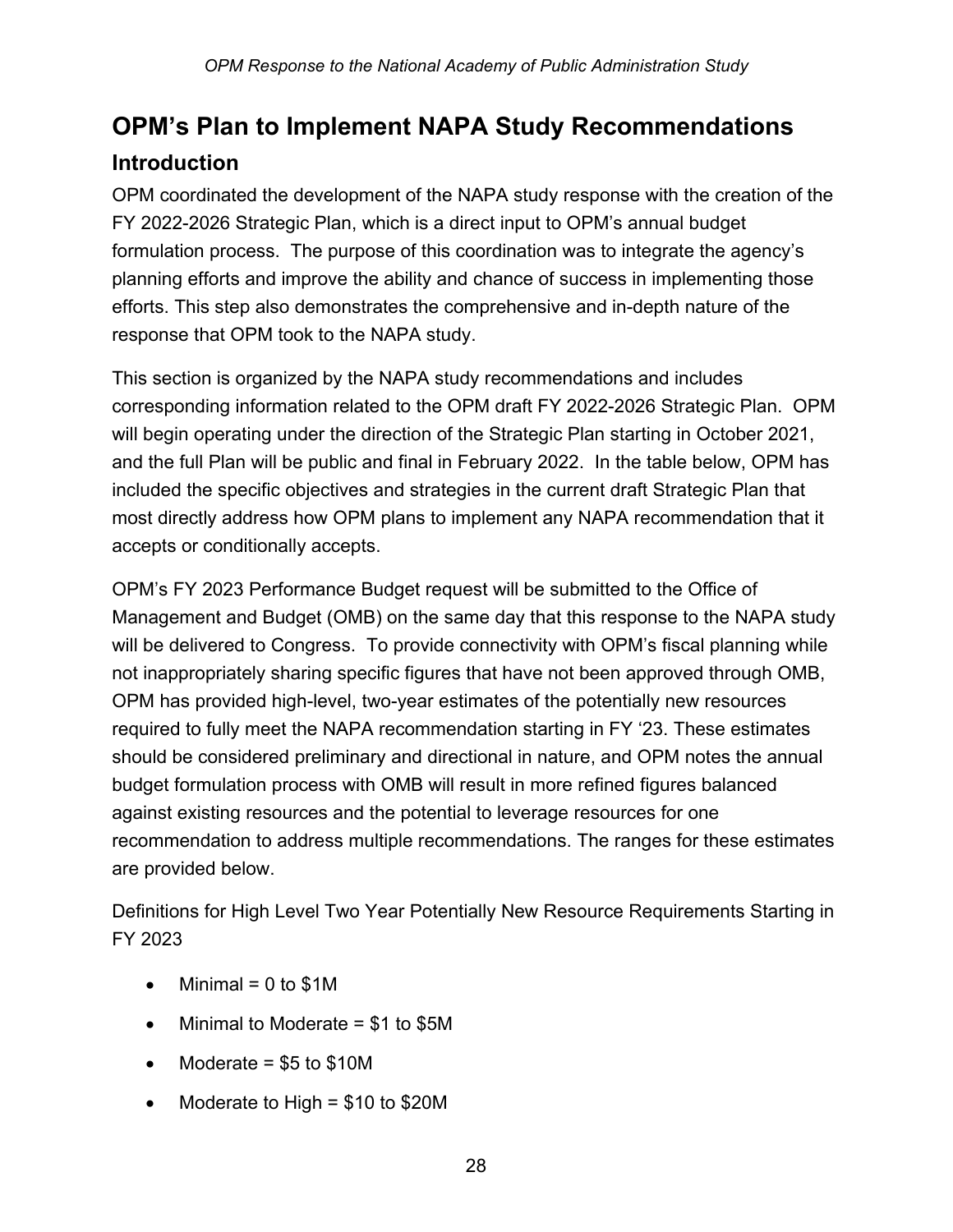- High =  $$20$  to  $$50M$
- Very High =  $$50M +$

## <span id="page-33-0"></span>**Recommendation 1.1: OPM Role and Mission**

## **NAPA Recommendation**

Congress should amend title 5, section 1101. (5 USC 1101), Office of Personnel Management, to clarify and redefine the role and mission of OPM as the federal government's enterprise-wide, independent federal human capital agency and steward of the merit system for all civilian personnel systems and employees, responsible for providing government-wide leadership in strategic human capital management.

Functions currently delineated in statute should be revised and expanded to clarify that OPM is responsible for:

- Working with stakeholders to develop policies that foster best practices in all human capital areas and ensure the Government has the mission critical workforce required to execute agency missions and evolving priorities.
- Delegating human capital management authorities to agencies to the maximum extent practicable and feasible and setting standards for the delegated activities.
- Refining and maintaining an oversight program to ensure delegated authorities are in accordance with merit system principles by employing efficient, riskbased, data-driven processes, developed with an eye toward reducing burdensome reporting requirements.
- Leading in the development and use of data and data analytics to forecast needs, identify systemic issues, and inform policy, oversight, and services.
- Promoting and facilitating innovation through research and pilot projects and the development of legislative proposals, where indicated, to advance innovative approaches government-wide.
- Setting standards of practice and working collaboratively with the governmentwide federal human capital community.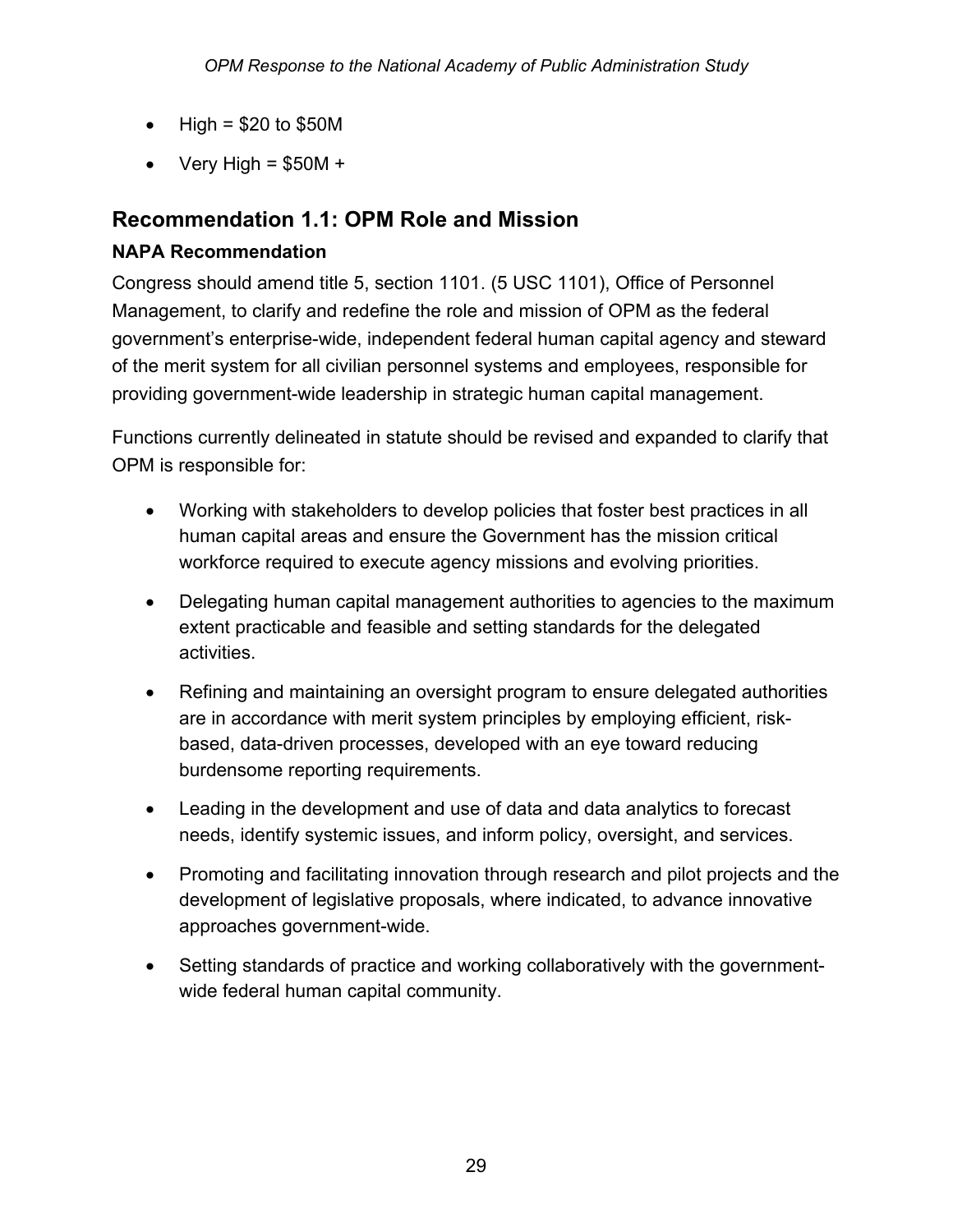#### **OPM Implementation Strategies**

Improve OPM's relationships and standing as the human capital management thought leader with Congress, good government nonprofits, the media, academia, private sector, and agency partners, by establishing regular, open engagement

- Increase engagement with the CHCO Council to improve OPM's standing as the human capital thought leader across the Federal Government
- Shift the communication and engagement strategy from reactive to proactive

#### **Preliminary Resource Estimate**

Minimal to moderate

## <span id="page-34-0"></span>**Recommendation 1.2, Part 1: OPM Director Qualifications**

#### **NAPA Recommendation**

Congress should amend title 5, section 1102. (5 USC 1102), Director, Deputy Director; Associate Directors to:

• Add a qualifications requirement to the position of OPM Director for demonstrated leadership experience and human capital management expertise (Section 1102 (a)).

#### **OPM Implementation Strategies**

None

## <span id="page-34-1"></span>**Recommendation 1.2, Part 2: Career Chief Management Officer**

#### **NAPA Recommendation**

Congress should amend title 5, section 1102. (5 USC 1102), Director, Deputy Director; Associate Directors to add a statutory requirement for a career chief management officer, with responsibilities clearly established to assist the Director and Deputy Director in achieving Administration priorities, while providing continuity and strengthening focus on internal agency management to deliver on mission. (Section 1102 (b)).

## **OPM Implementation Strategies**

OPM sees the benefit of this recommendation (note that there is no specific associated strategy in the Strategic Plan).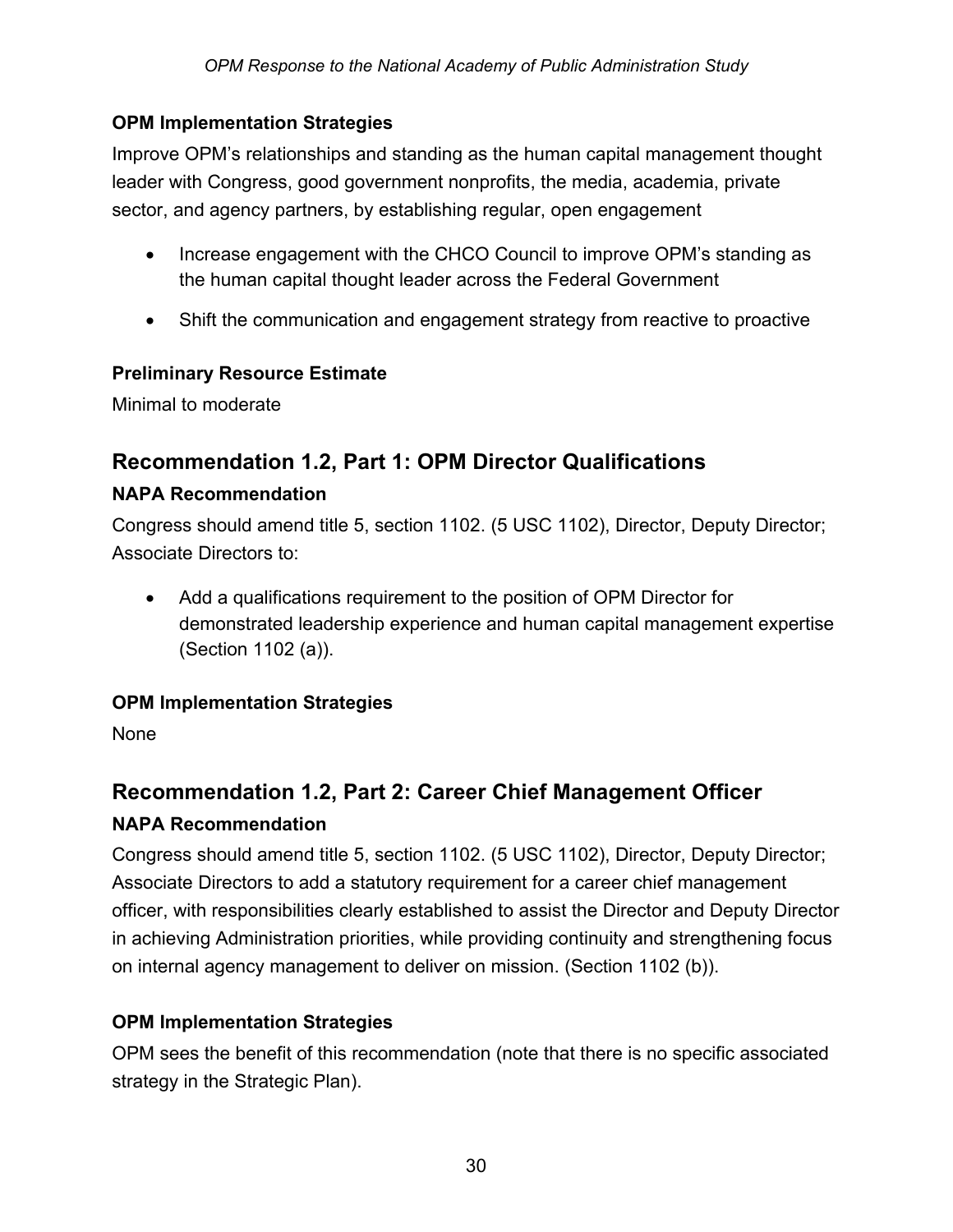Minimal

## <span id="page-35-0"></span>**Recommendation 1.3: CHCO Council Vice-Chair**

#### **NAPA Recommendation**

Congress should amend Pub. L. 107-296, title XIII, section 1303, Chief Human Capital Officers Council, to add a rotating vice-chair from among the CHCO membership.

## **OPM Implementation Strategies**

Improve OPM's relationships and standing as the human capital management thought leader with Congress, good government nonprofits, the media, academia, private sector, and agency partners, establishing regular, open engagement

• Increase engagement with the CHCO Council to improve OPM's standing as the human capital thought leader across the Federal Government

#### **Preliminary Resource Estimate**

Minimal

## <span id="page-35-1"></span>**Recommendation 1.4: Congressional Subcommittees**

## **NAPA Recommendation**

Congress should reestablish civil service subcommittees in the House and Senate oversight committees to (1) address the state of the federal workforce and federal human capital management; (2) promote government-wide policy and legislation in support of the workforce and OPM's role as the lead for federal civilian human capital management; and (3) advance federal human capital management reforms.

## **OPM Implementation Strategies**

None

## <span id="page-35-2"></span>**Recommendation 1.5, Part 1: Organizational Culture**

## **NAPA Recommendation**

OPM should (1) redefine the OPM mission statement and restructure the organization to effectively and efficiently execute the reframed mission priorities and (2) restore the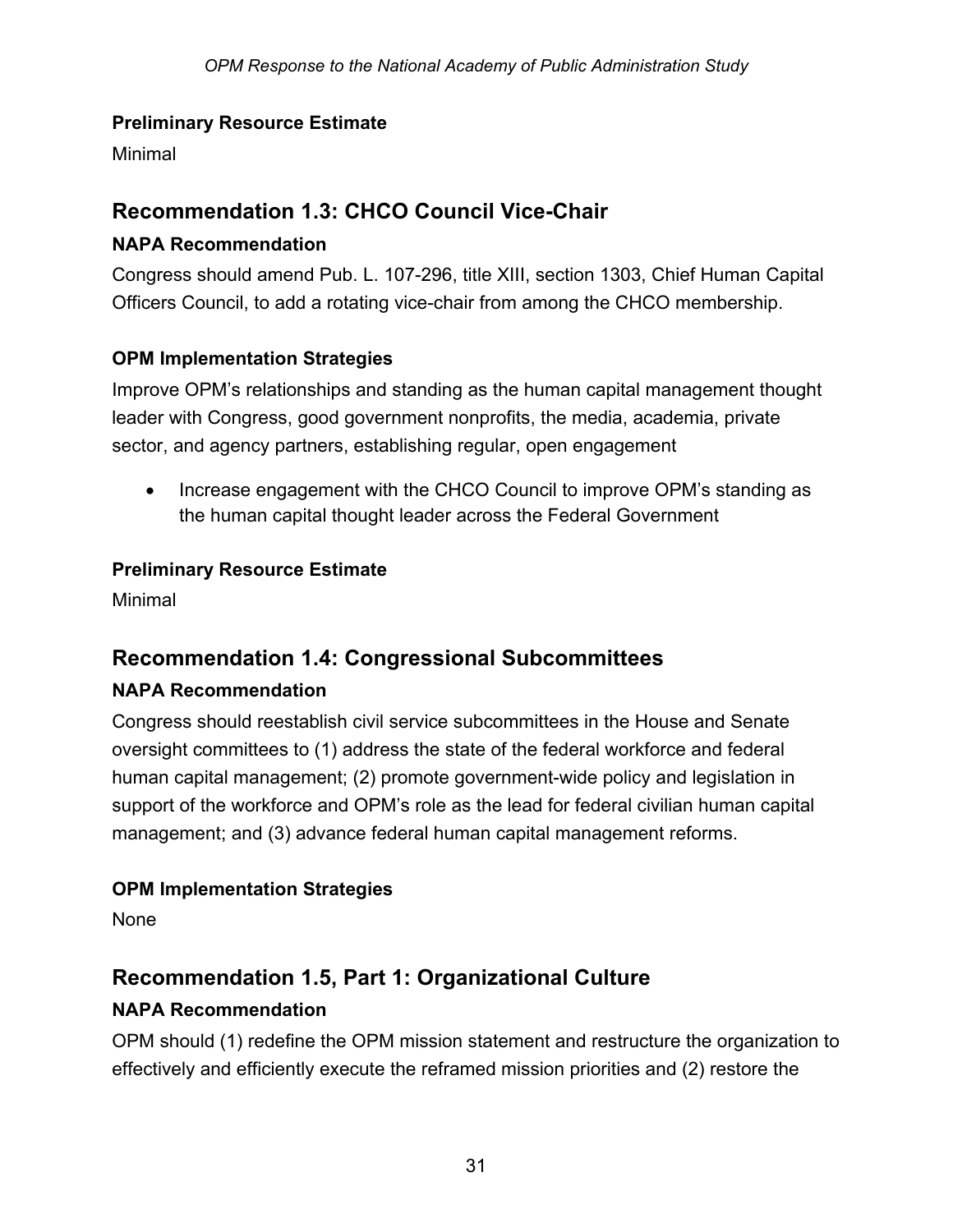agency's reputation for human capital leadership, expertise, and service by redirecting the internal culture and rebuilding internal staff capacity. Among priorities, OPM should:

• Focus on addressing organizational culture issues and silos—in particular, the widely held perception of customers that OPM's mantra is "just say no."

#### **OPM Implementation Strategies**

Promote a positive organizational culture where leadership drives an enterprise mindset, lives the OPM values, and supports employee engagement and professional growth:

- Increase leadership awareness of corporate citizenship and an enterprise-wide mindset
- Develop a set of guiding principles for an enterprise-wide leadership mindset
- Increase communication to employees focusing on the strategic goals and objectives
- Strengthen customer engagement with OPM system users and stakeholders during design, requirements, and testing phases to improve system quality and adoption

Foster a culture of creativity and innovation within OPM

- Build leader mindsets, skills, and behaviors that foster innovation in offices, including senior leaders' abilities to model professional vulnerability, risks, failures and lessons learned
- Design forums that encourage cross-organizational communication and collaboration where OPM employees can interact with others and learn from creative leaders while continuing to meet OPM's statutory obligations

## **Preliminary Resource Estimate**

Minimal to moderate

## <span id="page-36-0"></span>**Recommendation 1.5, Part 2: Skills and Knowledge Gaps NAPA Recommendation**

Among priorities, OPM should: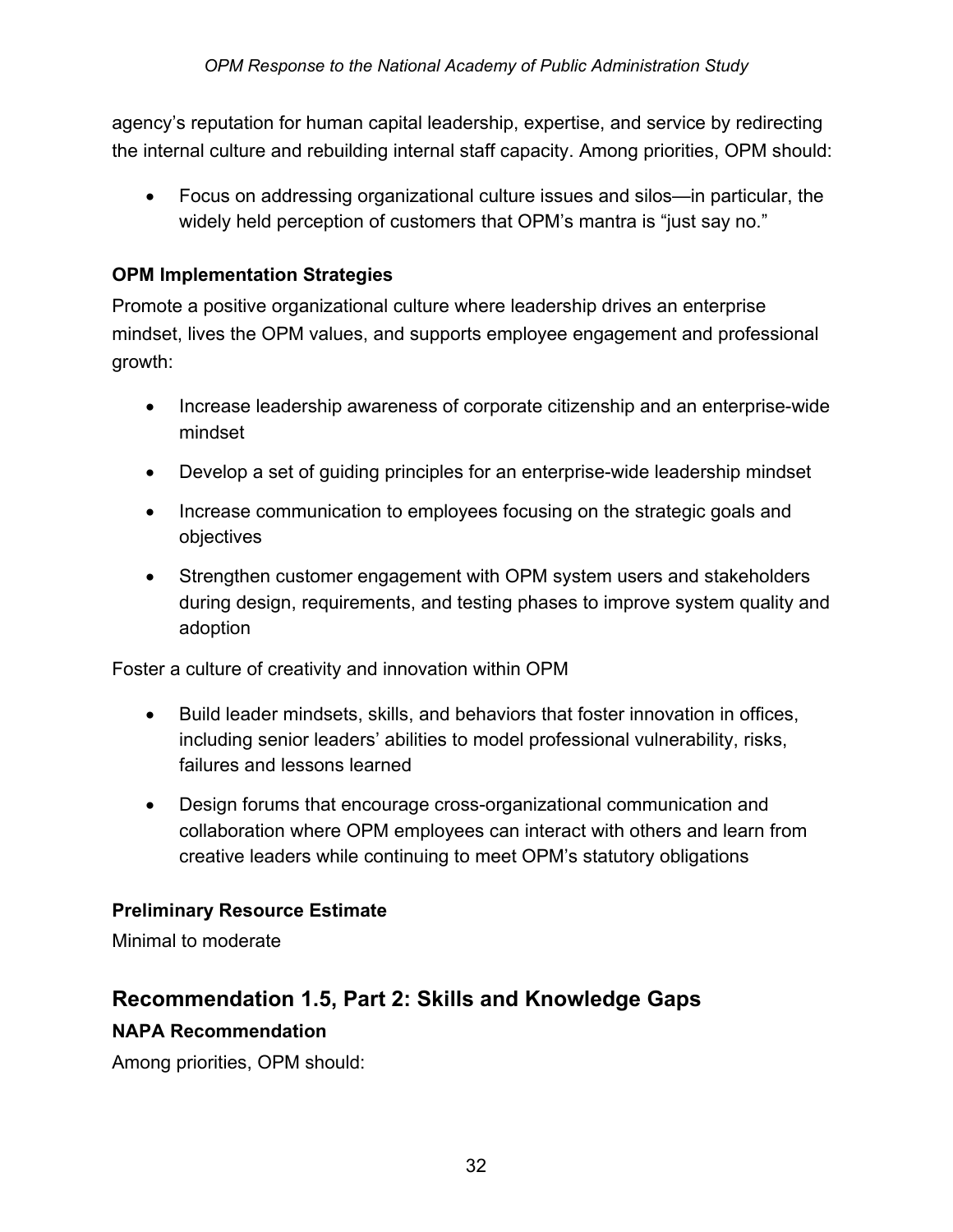- Identify critical staff skill gaps in human capital competencies and analytical skills, such as data analysis.
- Institute a formal knowledge management approach within the agency to strengthen internal knowledge management transfer and minimize the loss of institutional knowledge resulting from staff retirements and attrition
- Consider establishing a rotational program between OPM and agencies' human capital staff to enhance knowledge sharing

## **OPM Implementation Strategies**

Build the skills of the OPM workforce and attract skilled talent

- Determine existing competency gaps between employees' current skills and those skills required to achieve workforce planning, recruitment, retention, and talent development goals
- Create and implement targeted cross-functional developmental opportunities that align with talent management (or reskilling and upskilling) needs
- Leverage compensation, flexible work arrangements, and strategic hiring initiatives on an enterprise-level to attract a highly skilled and diverse OPM workforce
- Equip HR professionals with new tools and capabilities to effectively support mission needs through the creation of a dedicated talent team

Establish a sustainable funding and staffing model for OPM that better allows the agency to meet its mission

- Implement a process and structure that enhances labor code management and reporting across the agency
- Provide OPM supervisors and managers with educational materials about the budget formulation process, resource allocation, and execution

## **Preliminary Resource Estimate**

Moderate to high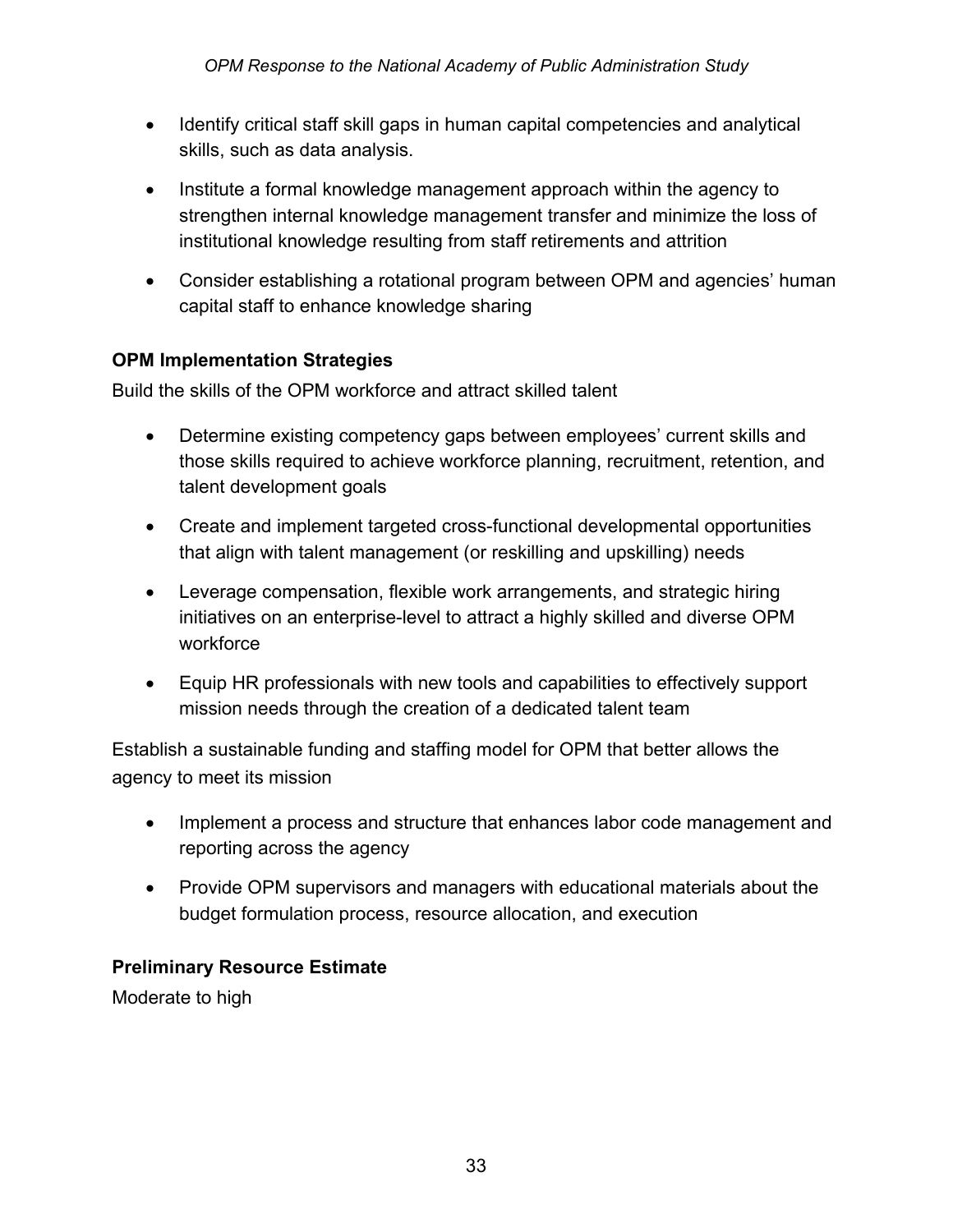## <span id="page-38-0"></span>**Recommendation 1.5, Part 3: Strategic Planning and Policy Office NAPA Recommendation**

Among priorities, OPM should:

- Establish a strategic planning and policy office:
	- o Within the office, establish a regulatory affairs function to take a government-wide view of all OPM's policy development and issuance processes (including suitability, insurance, and retirement policy) and coordinate policy issuances across program units and externally to avoid inconsistent, incompatible, or duplicative policies.
	- o Consider establishing a chief customer experience officer.

## **OPM Implementation Strategies**

None related specifically to the creation of a strategic planning office.

See strategies for recommendation 2.3 for enhanced enterprise wide regulatory analysis and coordination, and strategies for recommendation 2.7 related to customer experience.

## <span id="page-38-1"></span>**Recommendation 1.6: Human Capital Advisory Committee**

## **NAPA Recommendation**

OPM should establish a human capital advisory committee comprising representatives of public, nonprofit (including academia), and private sector organizations to advise OPM on emerging best practices and innovation in human capital management and to serve as a sounding board for agency initiatives.

## **OPM Implementation Strategies**

Improve OPM's relationships and standing as the human capital management thought leader with Congress, good government nonprofits, the media, academia, private sector, and agency partners, by establishing regular, open engagement.

## **Preliminary Resource Estimate**

Minimal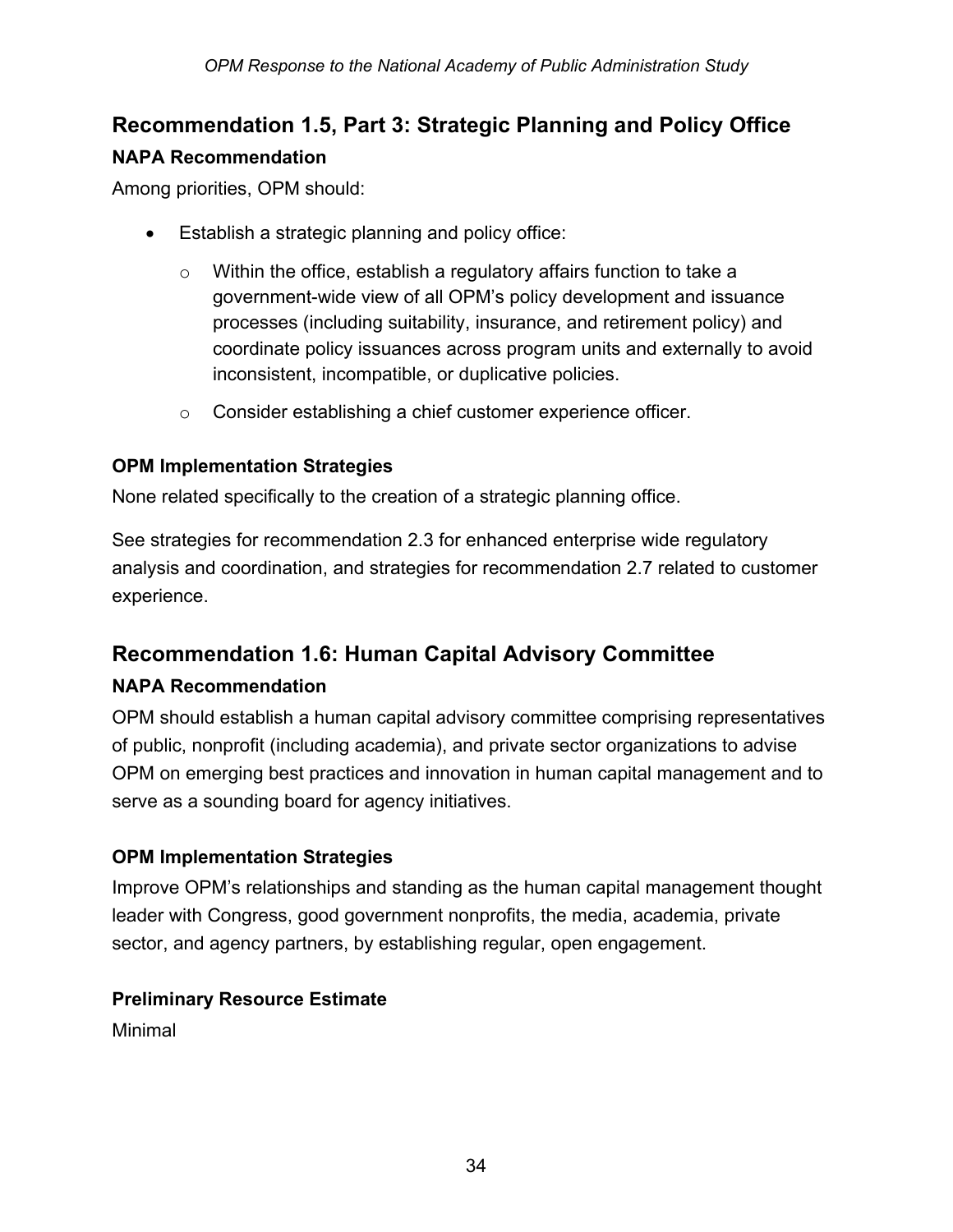## <span id="page-39-0"></span>**Recommendation 2.1: Human Capital Regulations and Guidance NAPA Recommendation**

OPM should work with agency stakeholders to review federal human capital regulations and guidance to identify needed changes, with attention to streamlining the human capital management system, clarifying requirements, reducing administrative burden, employing a more decentralized and risk-based approach, and encouraging innovation. Steps include:

- Develop a list of government-wide excepted service authorities, including title 5 and other statutorily excepted authorities, and work with constituent groups to review and update the list regularly and identify opportunities to develop a more unified approach that places greater focus on commonalities across agencies and occupations while enabling appropriate flexibilities.
- Establish a cross-cutting taskforce comprising stakeholders from the CHCO Council and representatives from agencies (large, mid-size, and small) to review human capital regulations and identify an initial set of statutory and regulatory changes offering the greatest potential to improve the effectiveness of federal human capital management.

## **OPM Implementation Strategies**

Streamline Federal human capital regulations and guidance to reduce administrative burden and promote innovation while upholding merit system principles

- Review Federal human capital regulations and guidance usage by agencies to identify high level strategic changes to streamline and simplify human capital management
- Implement, as appropriate, the recommendation(s) related to decentralized approaches, innovation, and the use of existing data to eliminate current reporting requirements that result from the review of regulations and guidance
- Determine what current regulations or guidance needs to be modified to be effective in reducing the burden on agencies, while upholding merit system principles

## **Preliminary Resource Estimate**

Minimal to moderate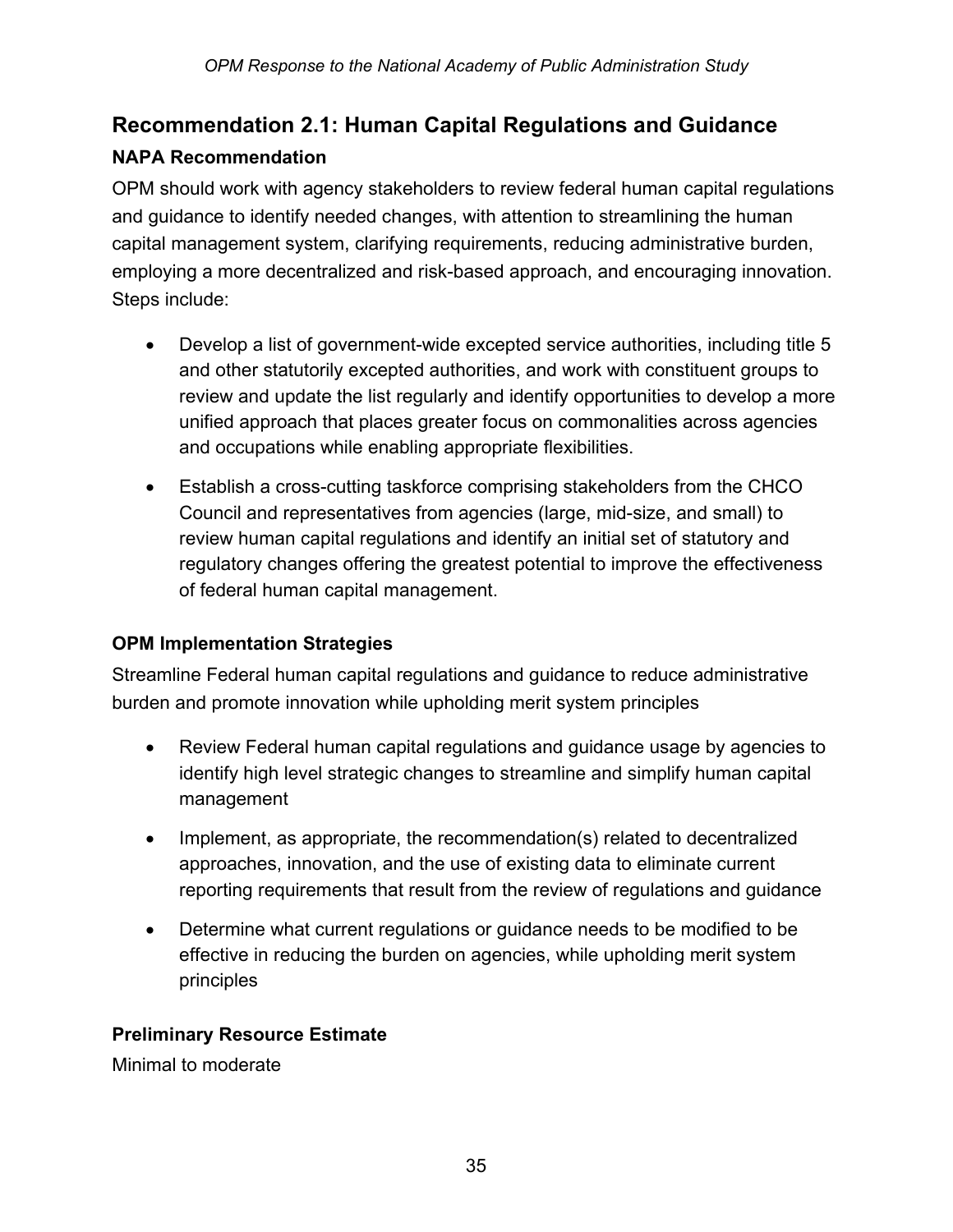## <span id="page-40-0"></span>**Recommendation 2.2: Focus on Innovation**

## **NAPA Recommendation**

OPM should develop policy guidance and information sharing practices that focus on strategic human capital management, innovation, and the identification of best practices and lessons learned.

## **OPM Implementation Strategies**

Improve OPM's ability to provide strategic human capital management leadership to agencies through expansion of innovation, pilots, and identification of best practices across Government

- Identify key human capital strategies to communicate and operationalize key aspects of human capital research and successful practices that support improvements across the human capital management lifecycle, which may include creating or amending policy and developing or amending guidance
- Improve the visibility and highlight the value of research programs and demonstration projects to boost Federal agencies' awareness of these options
- Identify best practices across Government and create a repository of best practices for agencies to access on a designated portal

## **Preliminary Resource Estimate**

Minimal to moderate

## <span id="page-40-1"></span>**Recommendation 2.3: Inclusive Approach to Policymaking**

## **NAPA Recommendation**

OPM should adopt a proactive, systematic, and inclusive approach to developing government-wide human capital policies that effectively address current and emerging workforce issues and reflect the needs of diverse stakeholder groups. Actions steps include:

• Compiling a checklist to identify the key factors that OPM should consider when developing human capital policies, regulations, and guidance including consideration of the long-term impacts of proposed policies on the future workforce and potential administrative burden.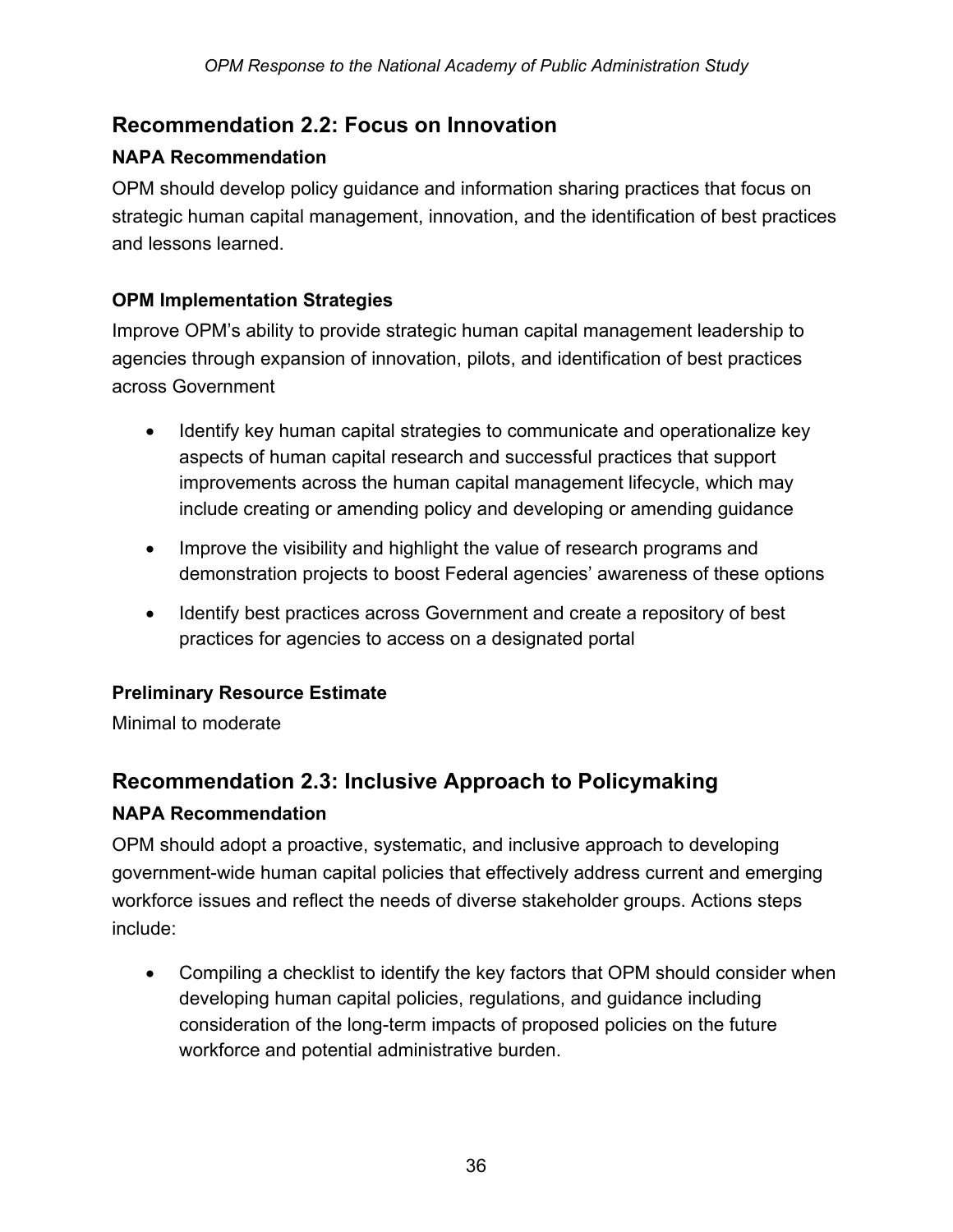- Engaging the CHCO Council, the Small Agency Human Resources Council, and other stakeholders in developing priorities, policies, and implementation guidance and providing feedback before full roll-out government-wide.
- Reviewing the policy development process to identify opportunities to improve efficiency by (1) developing internal written guidance on policy development and issuance, addressing key working relationships, identifying performance metrics, and establishing mechanisms for accountability and (2) making broader use of technologies and data that can increase the transparency of the policy guidance development process.

## **OPM Implementation Strategies**

Revamp OPM's policy-making approach to be proactive, timely, systematic, and inclusive

- Expand the agency's overall competencies in regulatory development and analysis
- Review processes for internal OPM clearance for potential improvements
- Better enable senior official(s) to track and coordinate policy development across OPM
- Build higher level relationships between OPM leadership and leadership of other agencies and the White House to understand core talent priorities and concerns
- Systematize OPM's ability to collect input from stakeholders and use evidence to inform and evaluate policy prioritization, development, and implementation
- Strengthen OPM's capacity to increase awareness and understanding of OPM policies and programs among key stakeholders and customers

## **Preliminary Resource Estimate**

Minimal to moderate

## <span id="page-41-0"></span>**Recommendation 2.4: Transactional Oversight Authority**

## **NAPA Recommendation**

Congress should review and amend statutory mandates requiring OPM to conduct transactional approval and oversight and, to the maximum extent practical, authorize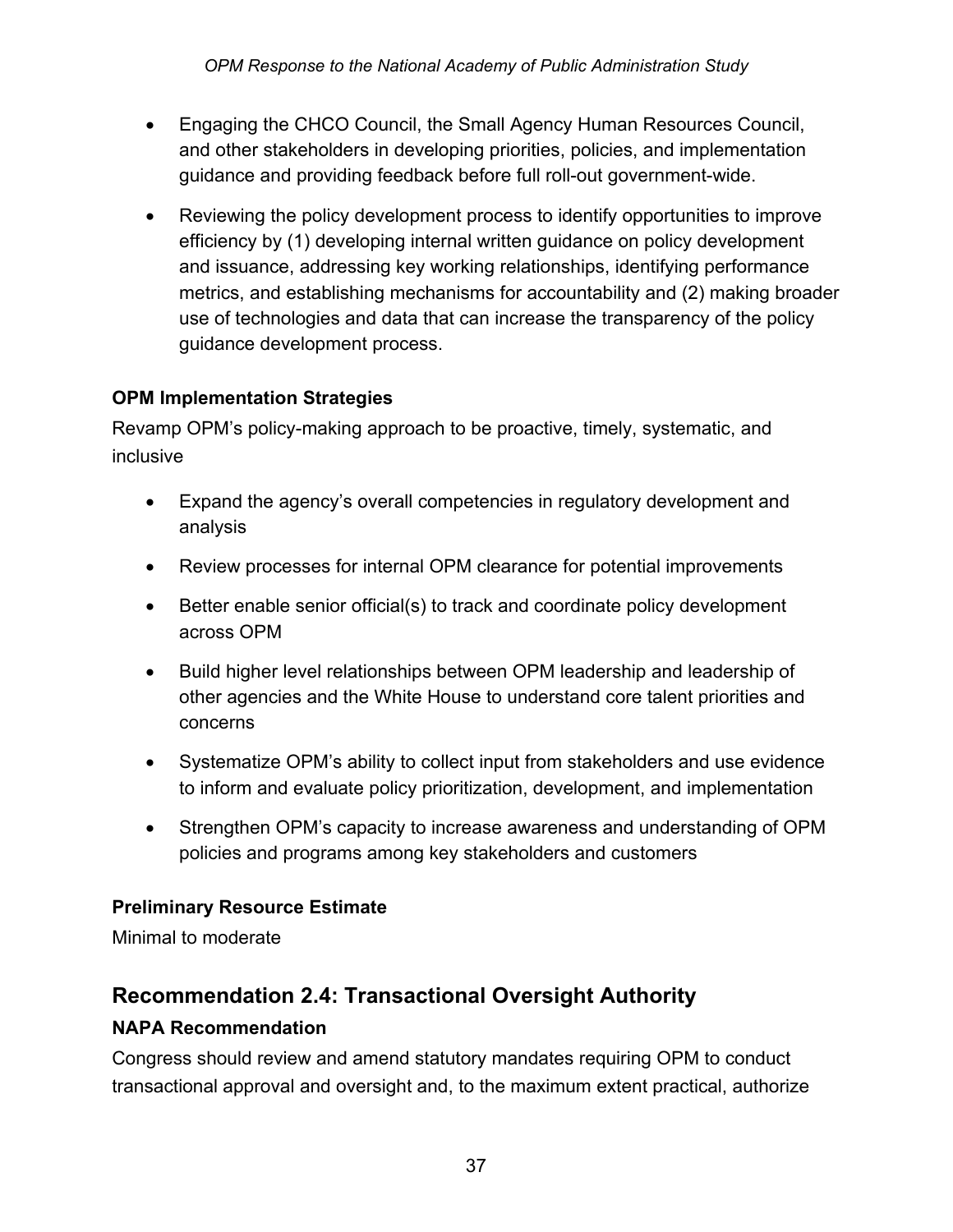OPM to develop an alternative approach to carrying out its transactional approval and oversight responsibilities. Steps should include:

- Reviewing statutory requirements to distinguish (1) actions where OPM has flexibility to delegate authority, (2) high-risk actions where OPM should retain decision-making authority (e.g., where there is past evidence of abuse); and (3) actions where authorities should be updated to reflect current issues or needs and where statutory changes are warranted.
- Taking appropriate actions to amend or eliminate statutory requirements.
- Authorizing OPM to develop an approach in which laws, regulations, and policy guidance are enforced through delegation and periodic reviews or evaluations

## **OPM Implementation Strategies**

Increase focus on Government-wide policy work by identifying authorities that could be exercised by agencies without significant risk to merit system principles and then delegating such low-risk functions to agency heads where possible and efficient

- Identify low-risk adjudicative or oversight activities for which OPM is responsible that are appropriate for delegation to agencies, and delegate such authorities, where delegation can be accomplished without a legislative change
- Collaborate with OMB and Congress to develop legislation to provide OPM the statutory authority to delegate certain low-risk adjudicative or oversight activities to agencies, if OPM determines the activities should be delegated to the agencies

## **Preliminary Resource Estimate**

Minimal to moderate

# <span id="page-42-0"></span>**Recommendation 2.5: Risk-based Transactional Oversight**

## **NAPA Recommendation**

OPM should adopt a more decentralized and risk-based approach to executing its transactional approval and oversight responsibilities by delegating, to the maximum extent possible, decision-making authorities to agencies and conducting cyclical reviews to ensure compliance with relevant laws, regulations, and policy guidance. The effort should include developing: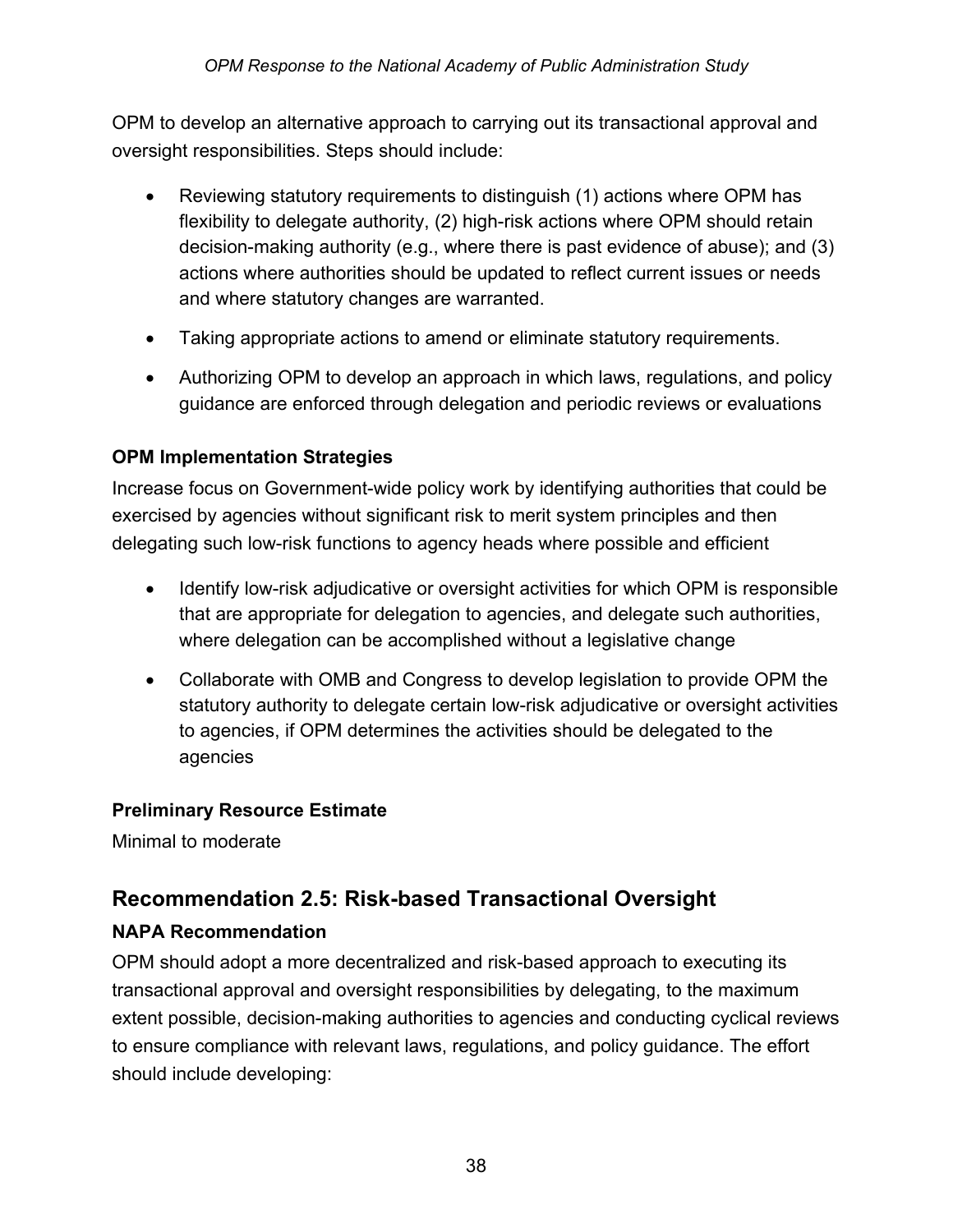- Policy guidance on how agencies should review transactional cases and exercise decision-making authorities.
- Delegation agreements which set the minimum standards of performance and describe OPM's oversight approach and agency responsibilities (for example, agencies routinely reporting to OPM information relating to their activities under the delegated authority and OPM's authority to require an agency to take corrective action and suspend or revoke a delegation agreement if the agency fails to comply with relevant laws, regulations, or the provisions of the delegation agreement).

#### **OPM Implementation Strategies**

Increase focus on Government-wide policy work by identifying authorities that could be exercised by agencies without significant risk to merit system principles and then delegating such low-risk functions to agency heads where possible and efficient

- Provide agencies additional guidance and optimal training on standards to be met in exercising delegations
- Oversee agency use and compliance with laws, regulations, policies/ procedures, and merit system principles

## **Preliminary Resource Estimate**

Minimal to moderate

## <span id="page-43-0"></span>**Recommendation 2.6: Programmatic Evaluations**

#### **NAPA Recommendation**

OPM should modernize its approach to performing broad programmatic evaluations by expanding its efforts to conduct strategic and performance-oriented evaluations, focusing on government-wide, systemic issues, and providing forward-looking recommendations.

#### **OPM Implementation Strategies**

Create a seamless customer and intermediary experience across OPM's policy, service, and oversight functions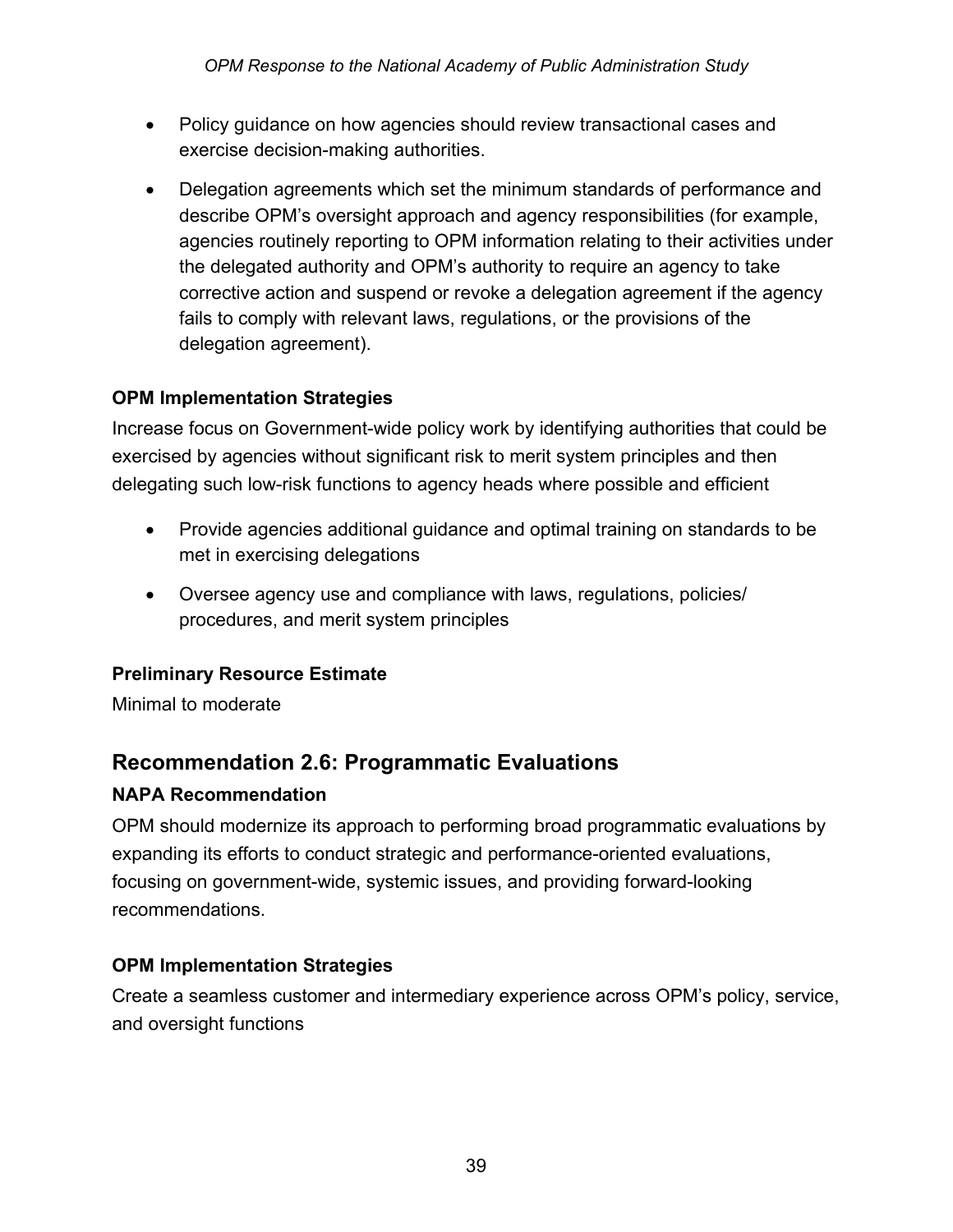• Review and modify evaluation methodology to incorporate strategic, datadriven, and performance-oriented evaluations that focus on Government-wide, systemic issues

## **Preliminary Resource Estimate**

Minimal to moderate

## <span id="page-44-0"></span>**Recommendation 2.7: No-Fee Technical Assistance**

## **NAPA Recommendation**

OPM should provide no-fee technical assistance to agencies for policy interpretation, support, and related training, such as delegated examining training, to the extent consistent with OPM appropriations. (Note: OPM will require additional funding to provide no-fee technical training and assistance.)

## **OPM Implementation Strategies**

Create a seamless customer and intermediary experience across OPM's policy, service, and oversight functions

- Establish a customer experience infrastructure with the organizational power to coordinate agency efforts to create consistent, shared language, goals, and measures around customer experience, with the influence to require adherence
- Promote collaboration across programs when developing and issuing policy and providing guidance and services to agencies in a timely fashion
- Create blended interpretation, technical assistance, consulting, learning, and oversight product and service offerings to meet agency needs across the talent lifecycle, to the extent consistent with appropriations requirements
- Deliver strategic support and guidance to agencies, to the extent resources are provided, as part of an expected, comprehensive catalog of services OPM typically provides

## **Preliminary Resource Estimate**

Moderate to high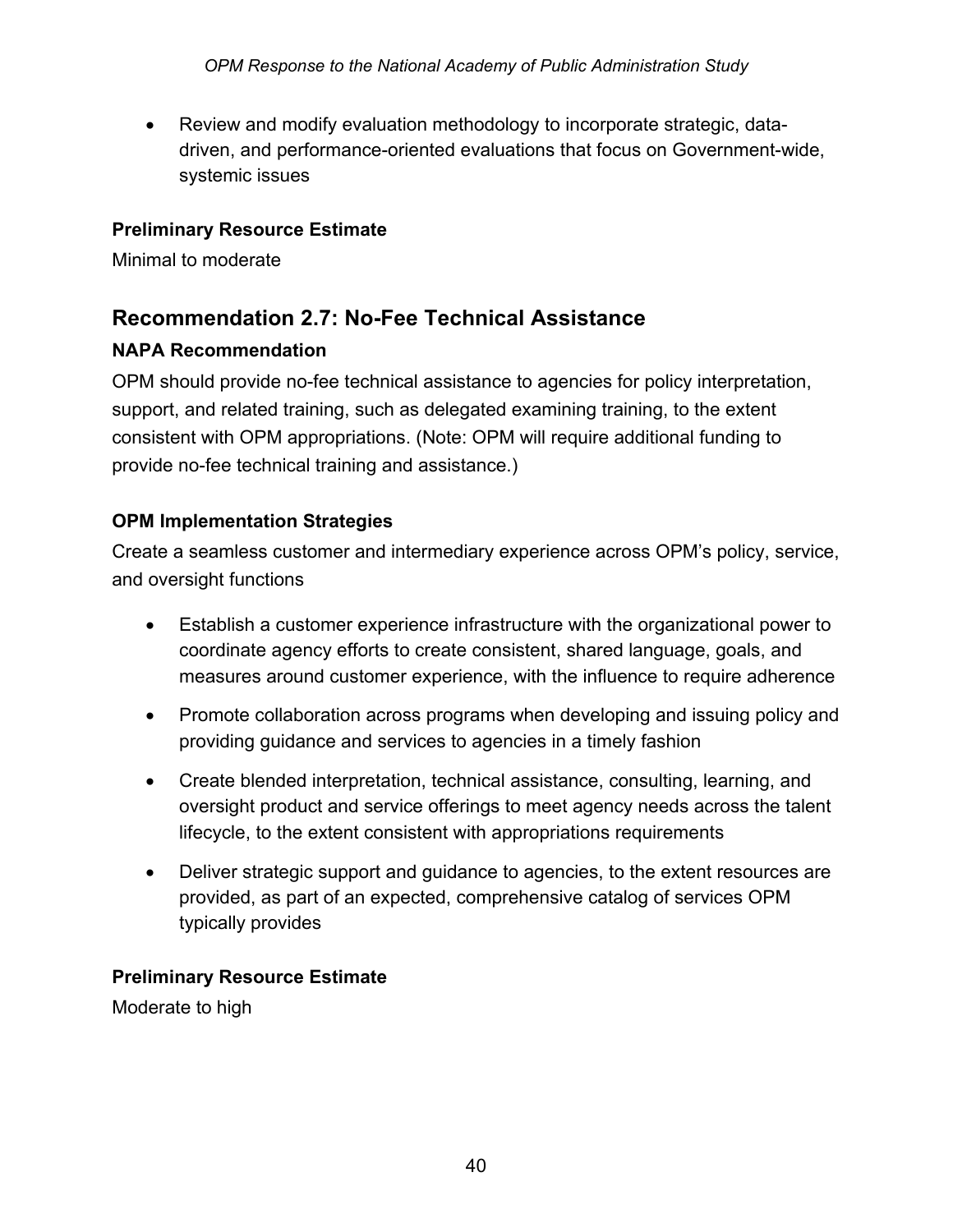## <span id="page-45-0"></span>**Recommendation 2.8: Federal Workforce Competencies and Capabilities**

#### **NAPA Recommendation**

OPM should enhance the competencies and capabilities of the federal human capital workforce by prioritizing and accelerating its efforts to upgrade the human capital competency model, institute a certificate program for credentialing staff, and expand training offerings for human capital professionals with a focus on customer service and problem solving. Steps include:

- Working actively with agencies to identify training requirements and priorities and exploring more cost-effective training options and tools that are suitable to varying agency needs.
- Leveraging external training resources and expertise to expand human capital training offerings by certifying the training programs developed and offered by agencies or external entities.
- Supporting the creation of communities of practice to share promising practices and encourage cross agency collaboration.

#### **OPM Implementation Strategies**

Build the skills of the Federal workforce through hiring and training

- Modernize the Federal workforce competency model
- Strengthen the Federal human resource, acquisitions, and cybersecurity workforce
- Facilitate recruiting and hiring of diverse, early career talent by implementing recently enacted statutory changes applicable to early career talent, modernizing the Pathways program, and designing innovative paid internship programs
- Expand training offerings for human capital professionals and leaders focused on customer service and problem solving
- Drive improvements to assessments used for Federal hiring by establishing Government-wide hiring assessment line of business and agency talent teams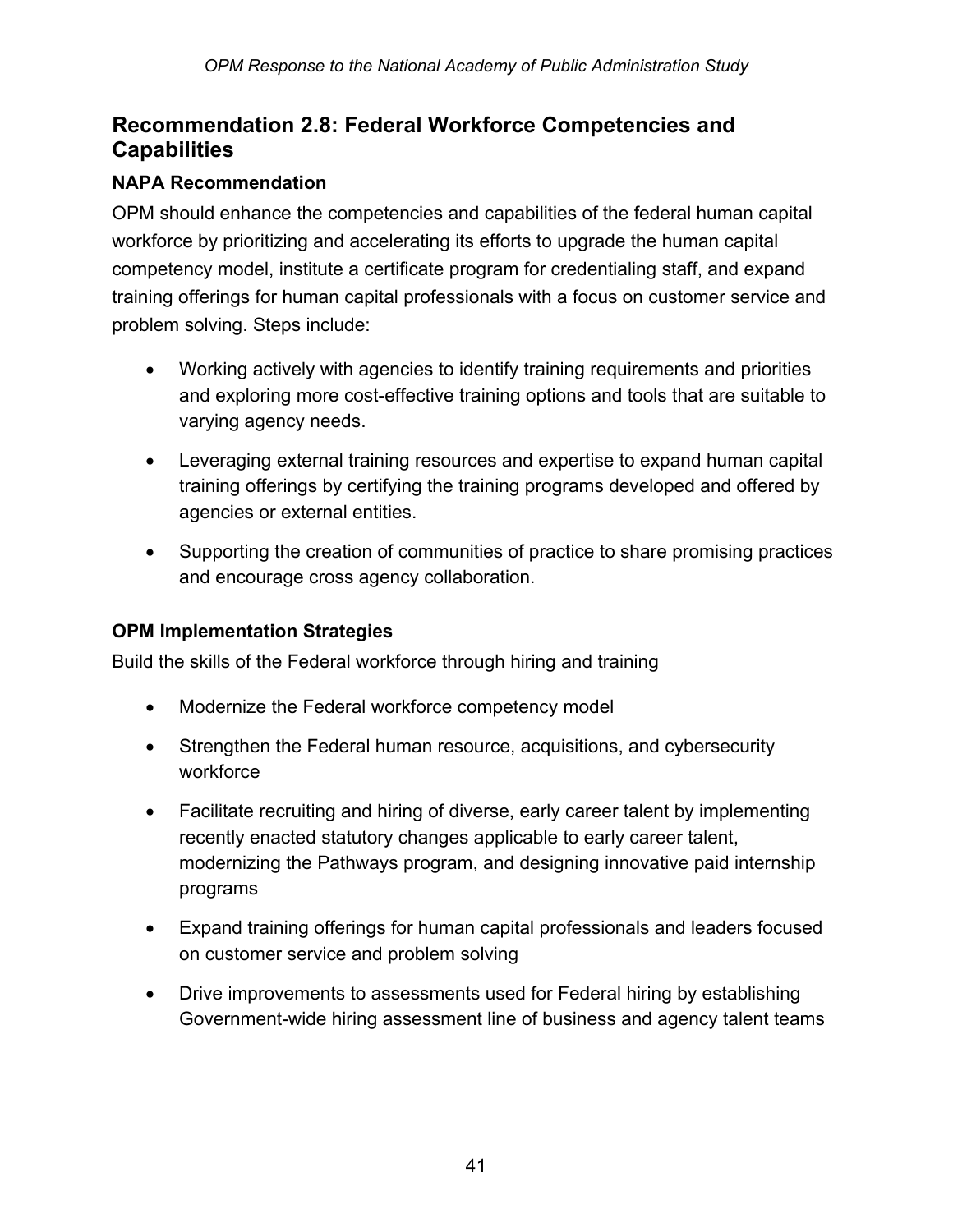- Leverage Competency Exploration for Development and Readiness tool to conduct Government-wide skill gaps analysis across multiple high-risk functions and develop resources to address identified skill gaps
- Create a talent surge playbook to support agencies to acquire the skillsets needed to achieve their missions
- Support agencies in advancing the implementation of skills-based hiring approaches to fill priority positions

Moderate to high

## <span id="page-46-0"></span>**Recommendation 2.9: Human Capital Management Research**

#### **NAPA Recommendation**

OPM should expand and prioritize its role in conducting human capital management research and promoting innovative management of federal workforce. Step should include:

- Working with agencies to leverage its existing authority to expand the use of demonstration projects and seek additional flexibility if needed.
- Reviewing and seeking authority to amend the statutory language in 5 U.S.C. 4703 to streamline and simplify the approval process for establishing demonstration projects.
- Improving the visibility and highlighting the value of research programs and demonstration projects to boost federal agencies' awareness of these options.

## **OPM Implementation Strategies**

Improve OPM's ability to provide strategic human capital management leadership to agencies through expansion of innovation, pilots, and identification of best practices across Government

• Identify key human capital strategies to communicate and operationalize key aspects of human capital research and successful practices that support improvements across the human capital management lifecycle, which may include creating or amending policy and developing or amending guidance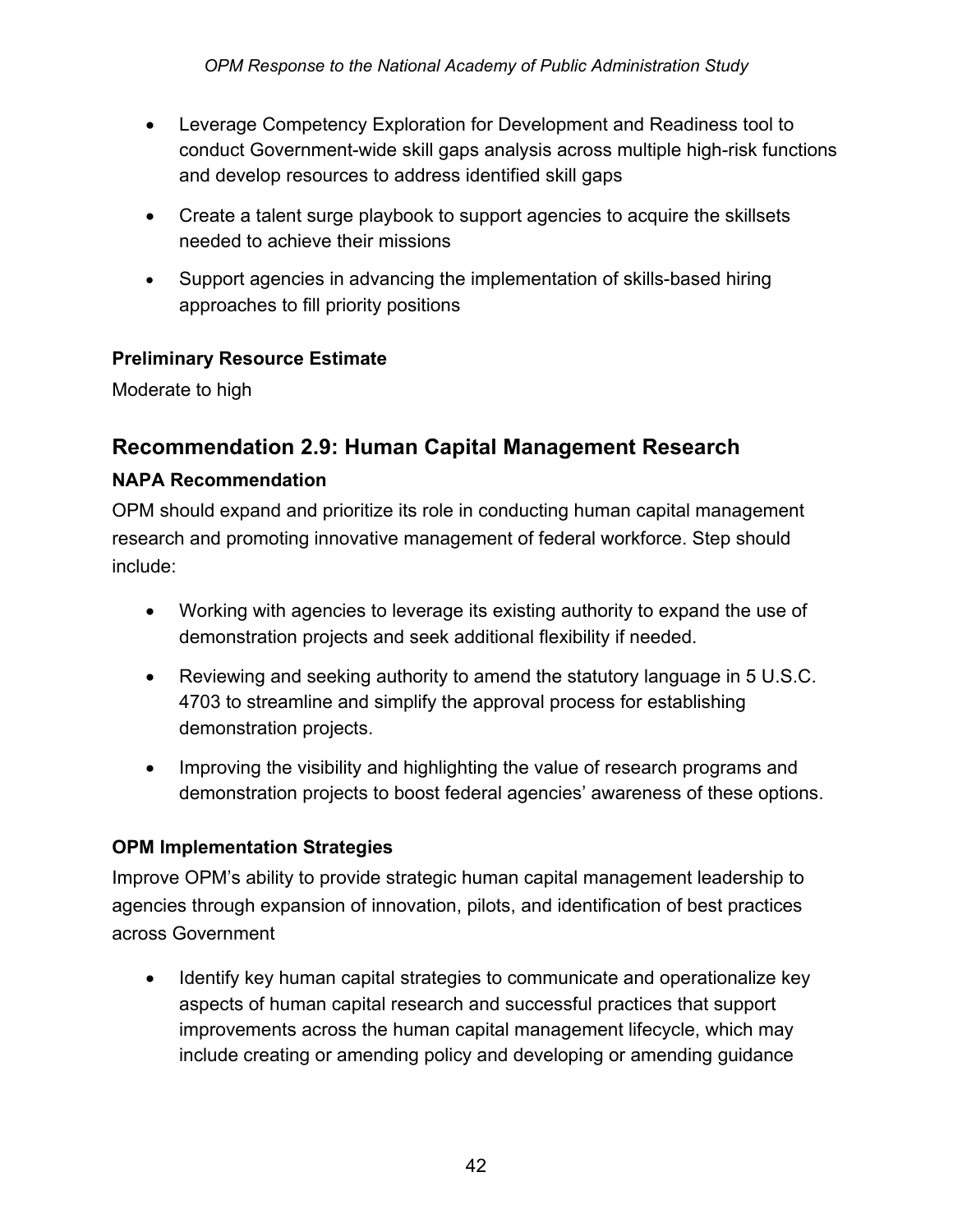- Improve the visibility and highlight the value of research programs and demonstration projects to boost Federal agencies' awareness of these options
- Identify best practices across Government and create a repository of best practices for agencies to access on a designated portal

Minimal to moderate

## <span id="page-47-0"></span>**Recommendation 3.1: Human Capital Data**

#### **NAPA Recommendation**

OPM should initiate efforts to:

- improve the quality of the federal human capital data it collects, provide an integrated view of the federal workforce, and standardize the functional, operational, and data components of the human capital management lifecycle, and
- broaden the availability and accessibility of the data it provides to agencies and the public, in addition to providing tools to help agencies with data collection, analysis, and reporting.

#### **OPM Implementation Strategies**

Expand the quality and use of OPM's Federal human capital data

- Develop and advance an OPM enterprise data strategy using the Federal Data Strategy framework
- Advance data quality, timeliness, and accessibility of key data assets to internal and external customers
- Upgrade user interfaces, two-way data integration, and other capabilities of priority systems
- Expand accessibility of HR analytics via reports, tools and services that support critical external customer decision making for talent needs, as consistent with appropriations requirements
- Build and expand OPM's capacity to use advanced analytical tools and methods like Artificial Intelligence and Machine Learning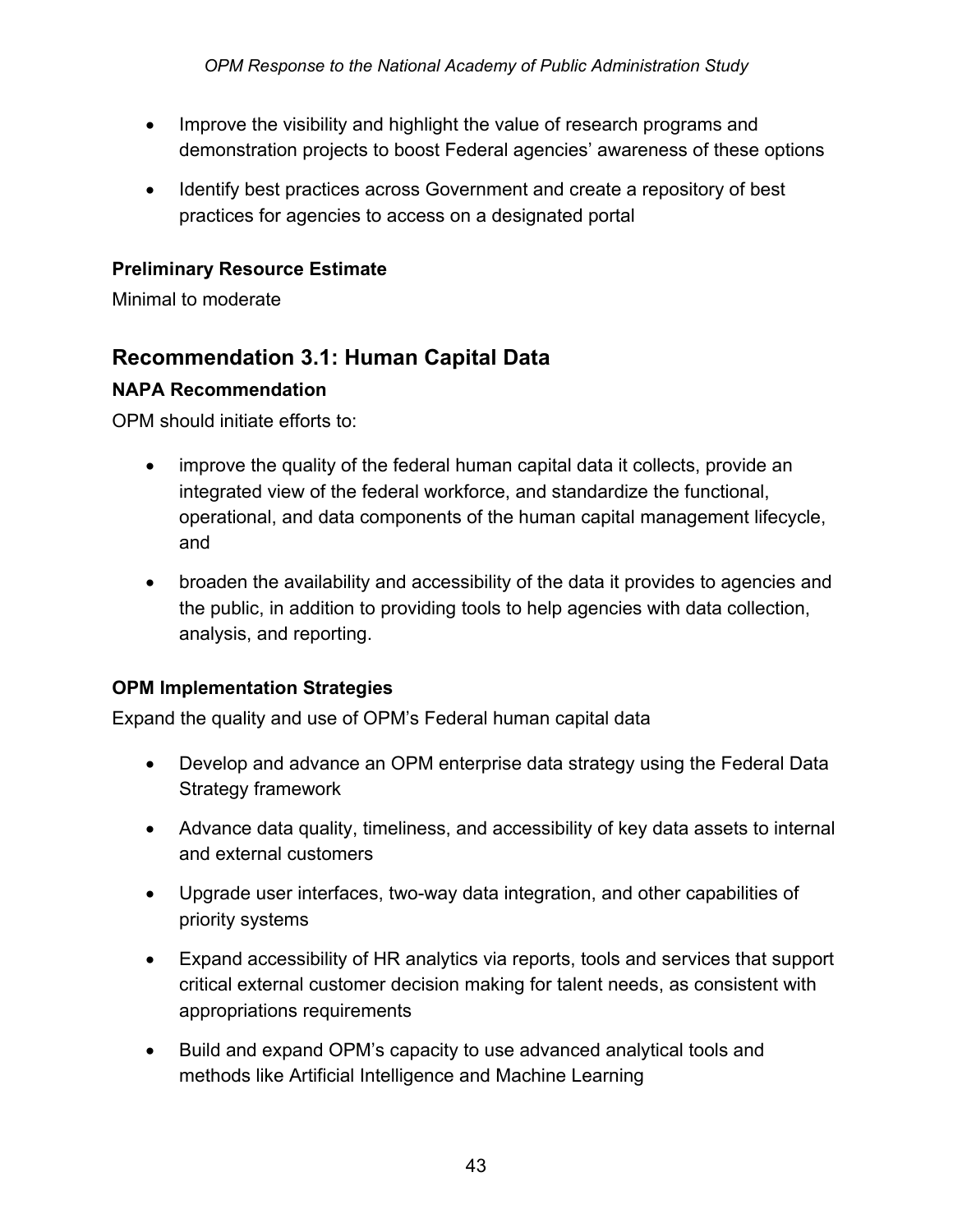- Improve OPM-wide data governance, including data privacy considerations, across all critical data efforts
- Develop the Human Capital Federal Information Business Framework and Human Capital Information Model to provide standardized human capital lifecycle functional, operational, and data components to the extent possible

High

## <span id="page-48-0"></span>**Recommendation 3.2: Workforce Capacity Measurement**

#### **NAPA Recommendation**

OPM should establish a systematic approach and process to measure and track the state and capacity of the federal workforce.

## **OPM Implementation Strategies**

Expand the quality and use of OPM's Federal human capital data

- Develop and advance an OPM enterprise data strategy using the Federal Data Strategy framework
- Advance data quality, timeliness, and accessibility of key data assets to internal and external customers
- Expand accessibility of HR analytics via reports, tools and services that support critical external customer decision making for talent needs, as consistent with appropriations requirements

## **Preliminary Resource Estimate**

Moderate

## <span id="page-48-1"></span>**Recommendation 3.3: IT Modernization**

## **NAPA Recommendation**

OPM should prioritize IT modernization and seek funding from Congress to modernize the eOPF and develop an employee digital record, upgrade technology systems supporting the federal retirement programs, enable a modern human capital data and analytics platform, and transform its website to be both user-centric and user-friendly.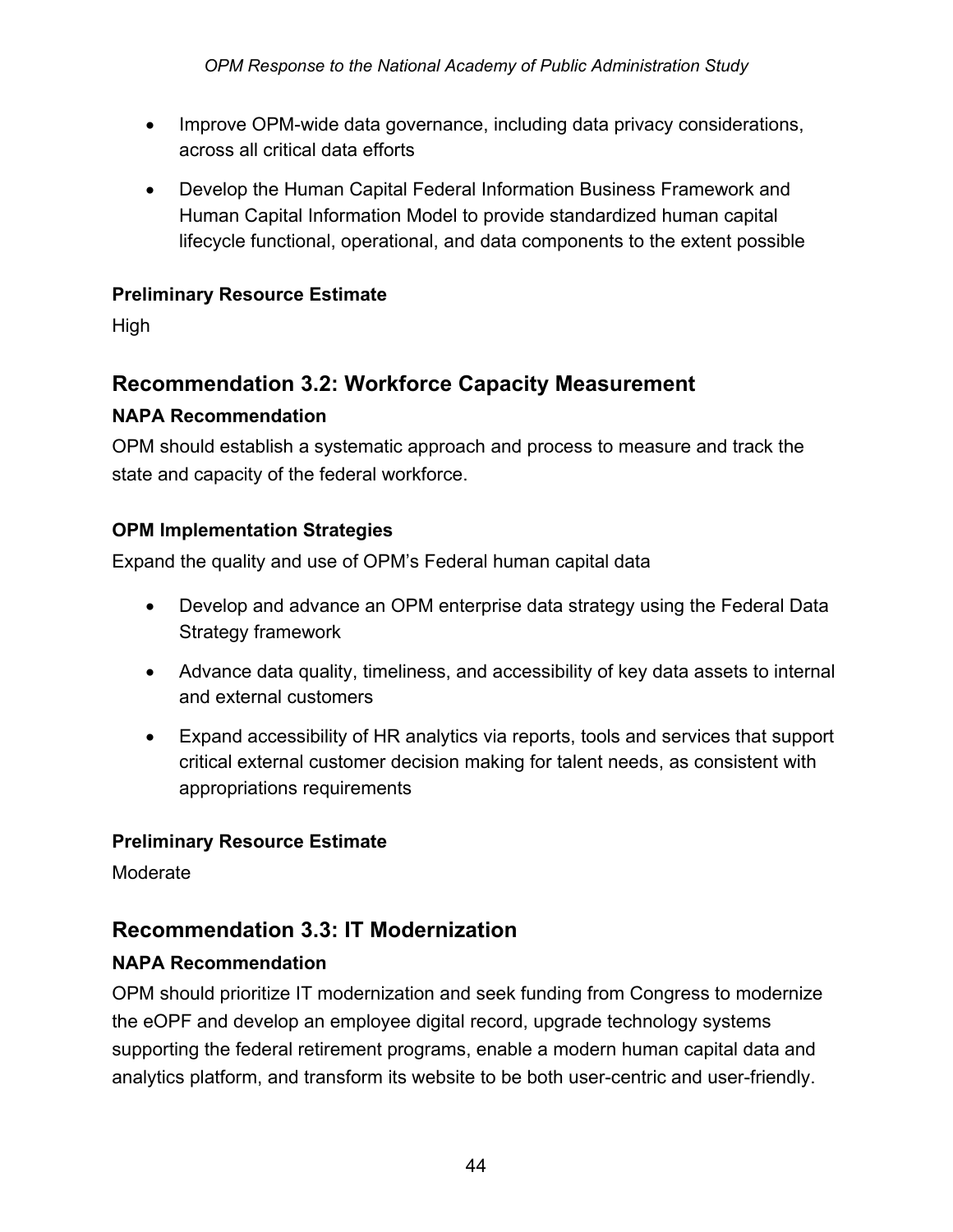#### **OPM Implementation Strategies**

Modernize OPM IT by establishing an enterprise-wide approach, eliminating fragmentation, and aligning IT investments with core mission requirements

- Analyze OPM's spending patterns, through the effective implementation of OMB's mandated Technology Business Management, to leverage its purchasing power through development and execution of strategic sourcing procurement vehicles and policies
- Improve IT governance processes to better align with modernization strategy and governmental best practices
- Conduct discovery sessions with programs to build a mutual understanding of current systems' capabilities and program offices' needs
- Evaluate IT systems for risk, consolidation, and modernization potential, developing an enterprise roadmap, and modernization timeline
- Upskill the workforce through cloud training and activities
- Improve agile software development and operations through adoption of best practices and tools
- Expand and leverage cloud services to enhance employee productivity and cybersecurity protections

Expand the quality and use of OPM's Federal human capital data

- Advance data quality, timeliness, and accessibility of key data assets to internal and external customers
- Expand accessibility of HR analytics via reports, tools and services that support critical external customer decision making for talent needs

Enhance the Retirement Services customer experience by providing timely, accurate, and responsive service that addresses the diverse needs of OPM's customers

• Develop and upgrade user interfaces, modernize system components, and enhance data integration of Retirement Services systems to improve customer service

Create a personalized USAJOBS experience to help applicants find relevant opportunities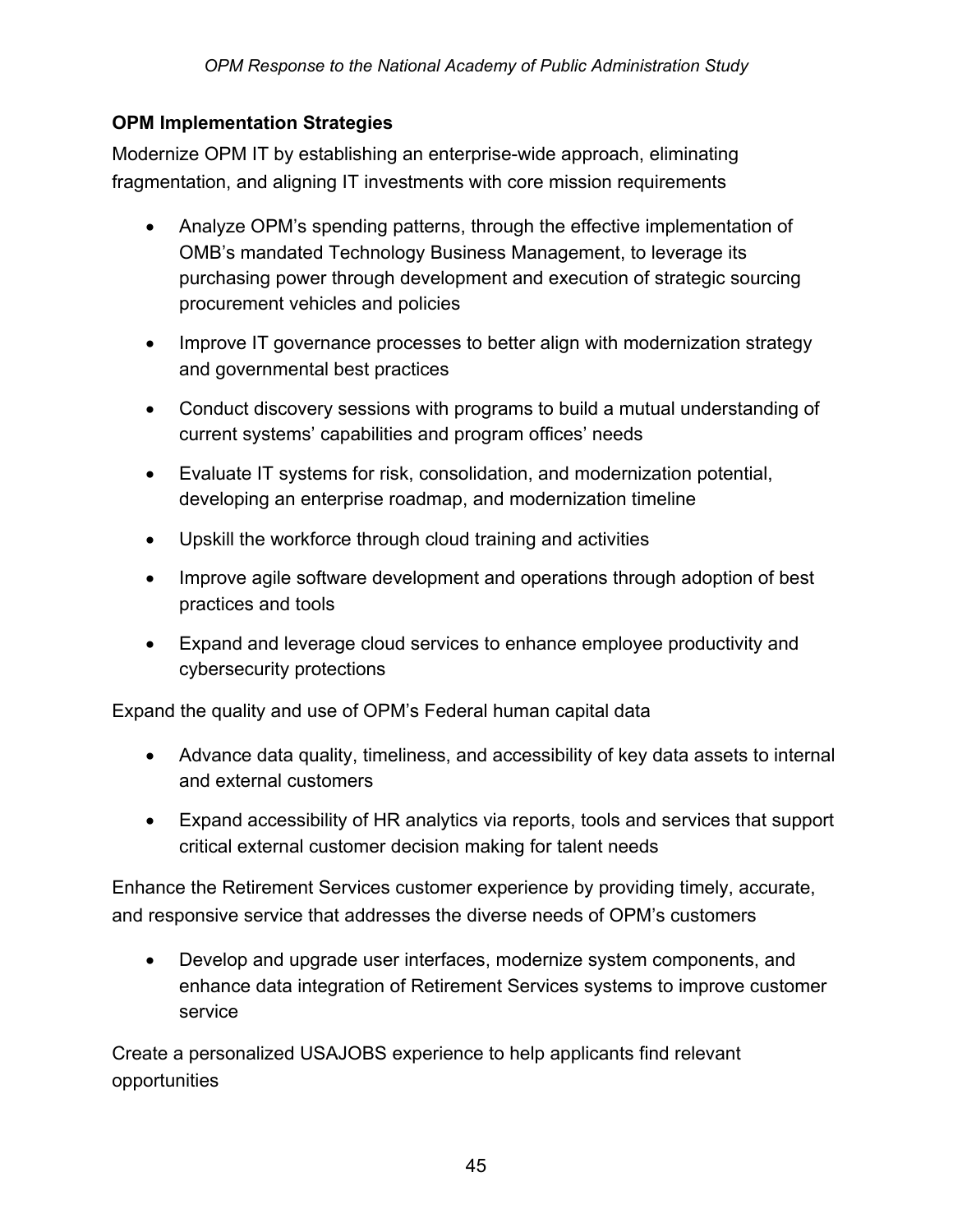• Implement USAJOBS IT modernization efforts to leverage technology and process advancements

Transform the OPM website to a user-centric and user-friendly website

- Strengthen customer engagement with OPM stakeholders during design, requirements development, and testing to improve system quality and adoption
- Create an OPM Digital Governance Board to advance the creation, maintenance, and update of digital tools across the agency
- Increase employee education on human-centered design principles, plain language, privacy, and accessibility to facilitate the creation of clear and consistent website program content and digital tools
- Use human-centered design principles to create a site that is designed for and useful to external customers (as well as OPM program offices), that helps customers efficiently obtain the information they need, and creates opportunities for feedback
- Migrate to a cloud hosted OPM.gov platform to allow for elasticity as demand increases or decreases, delivering a positive customer experience during peak usage
- Implement a modern content management platform to more easily update and maintain the content on OPM.gov
- Establish a unified approach to the development and maintenance of web content

## **Preliminary Resource Estimate**

Very high

## <span id="page-50-0"></span>**Recommendation 3.4: DCSA Support Sunset**

## **NAPA Recommendation**

OPM should work with OMB and Congress to develop a clear, agreed-to plan to transition and sunset its ongoing IT operational support to DCSA, based on an assessment of the impact on OPM's IT budget and enterprise priorities.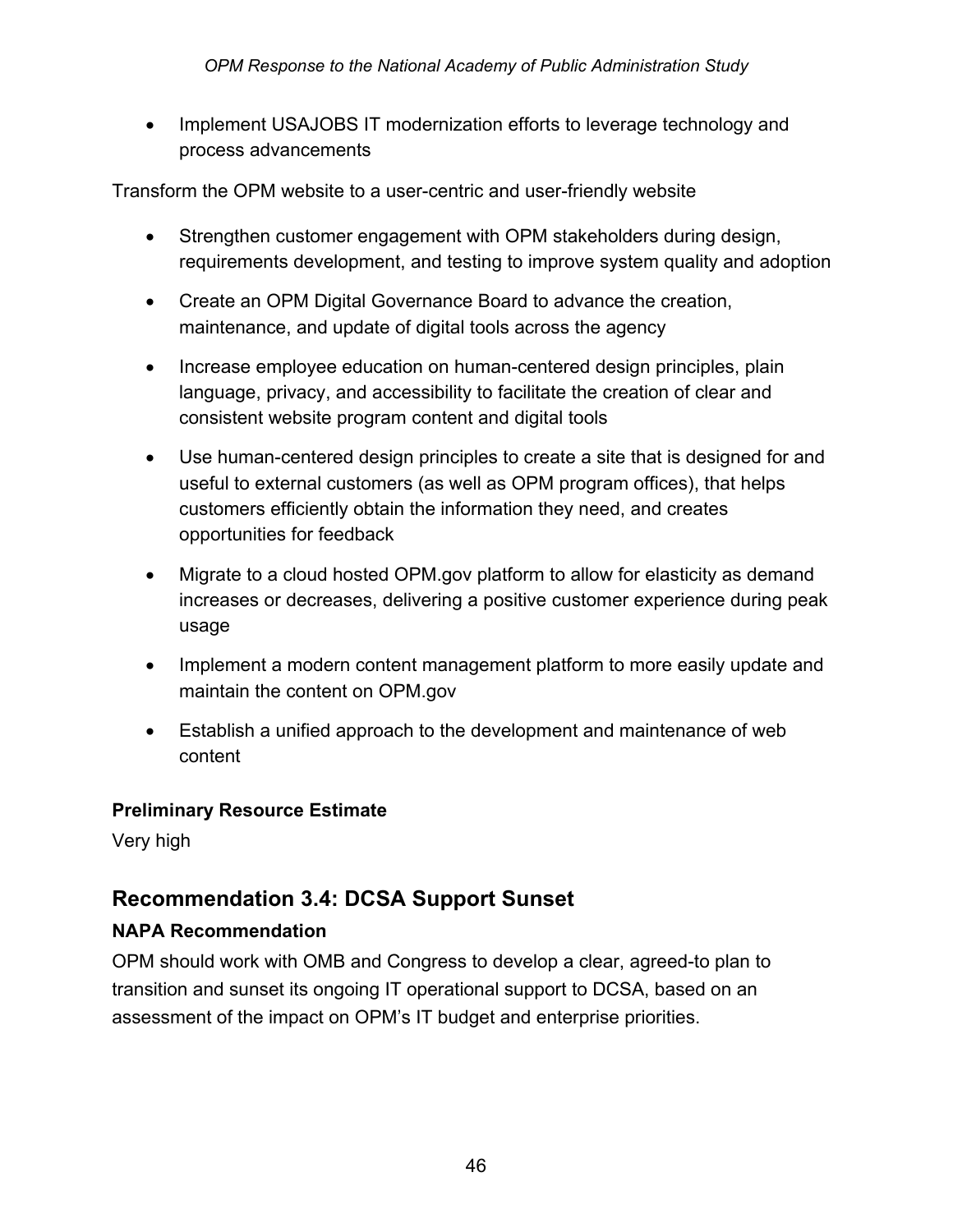#### **OPM Implementation Strategies**

Modernize OPM IT by establishing an enterprise-wide approach, eliminating fragmentation, and aligning IT investments with core mission requirements

• Complete transition of ongoing IT operational support to Defense Counterintelligence Security Agency (DCSA)

#### **Preliminary Resource Estimate**

Moderate to high

## <span id="page-51-0"></span>**Recommendation 3.5: Operational Cost Analysis**

#### **NAPA Recommendation**

OPM should expand its ongoing re-baselining initiative to determine the cost of current OPM operations, assess the cost implications of changes recommended in this report (including provision of core human capital services currently offered on a fee-for-service basis), and identify opportunities to reduce costs and reallocate resources to accomplish mission responsibilities more effectively and efficiently.

## **OPM Implementation Strategies**

Establish a sustainable funding and staffing model for OPM that better allows the agency to meet its mission

- Implement a process and structure that enhances labor code management and reporting across the agency
- Leverage enhanced reporting and external studies to support future budget justifications
- Provide OPM supervisors and managers with educational materials about the budget formulation process, resource allocation, and execution
- Identify alternative external funding sources (separate and distinct from the discretionary budget request process)

#### **Preliminary Resource Estimate**

Minimal to moderate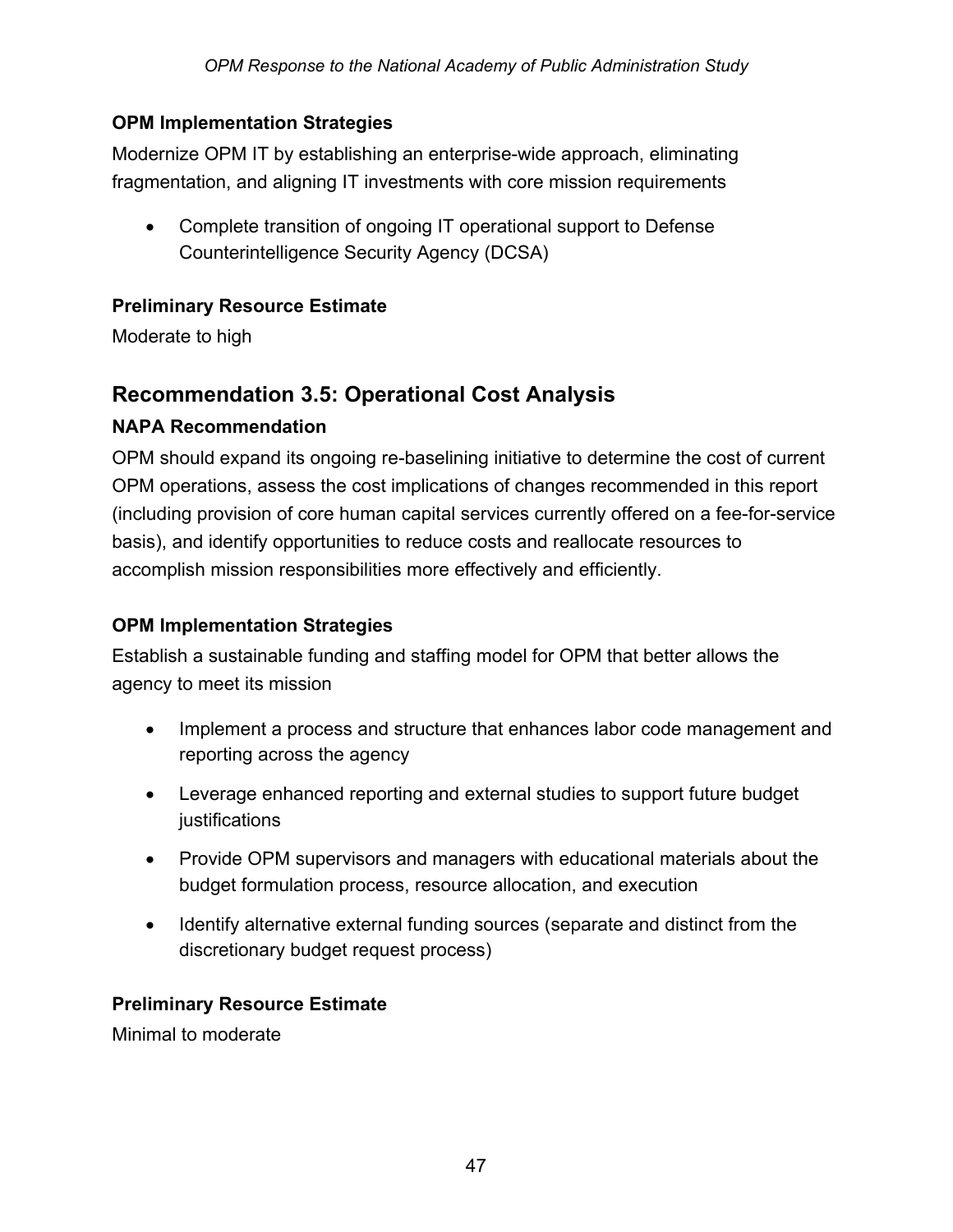## <span id="page-52-0"></span>**Recommendation 3.6: Budget Justifications**

## **NAPA Recommendation**

OPM should continue its efforts to strengthen capacity to track staff costs and implement strategic workforce planning to inform more rigorous budget justifications and manage resources more efficiently and effectively.

## **OPM Implementation Strategies**

Establish a sustainable funding and staffing model for OPM that better allows the agency to meet its mission

- Implement a process and structure that enhances labor code management and reporting across the agency
- Leverage enhanced reporting and external studies to support future budget justifications

## **Preliminary Resource Estimate**

Minimal to moderate

## <span id="page-52-1"></span>**Recommendation 3.7: IT Modernization Funding**

## **NAPA Recommendation**

Congress should provide dedicated funding to be used for specific, major OPM IT modernization projects contingent on the development of an agreed-upon roadmap based on sound IT investment planning and control processes.

## **OPM Implementation Strategies**

Establish a sustainable funding and staffing model for OPM that better allows the agency to meet its mission

• Identify alternative external funding sources (separate and distinct from the discretionary budget request process)

## **Preliminary Resource Estimate**

Minimal (Note: the implementation strategies above require minimal resources to implement, but the ultimate funding needed is substantial, and generally reflected in the response to recommendation 3.3)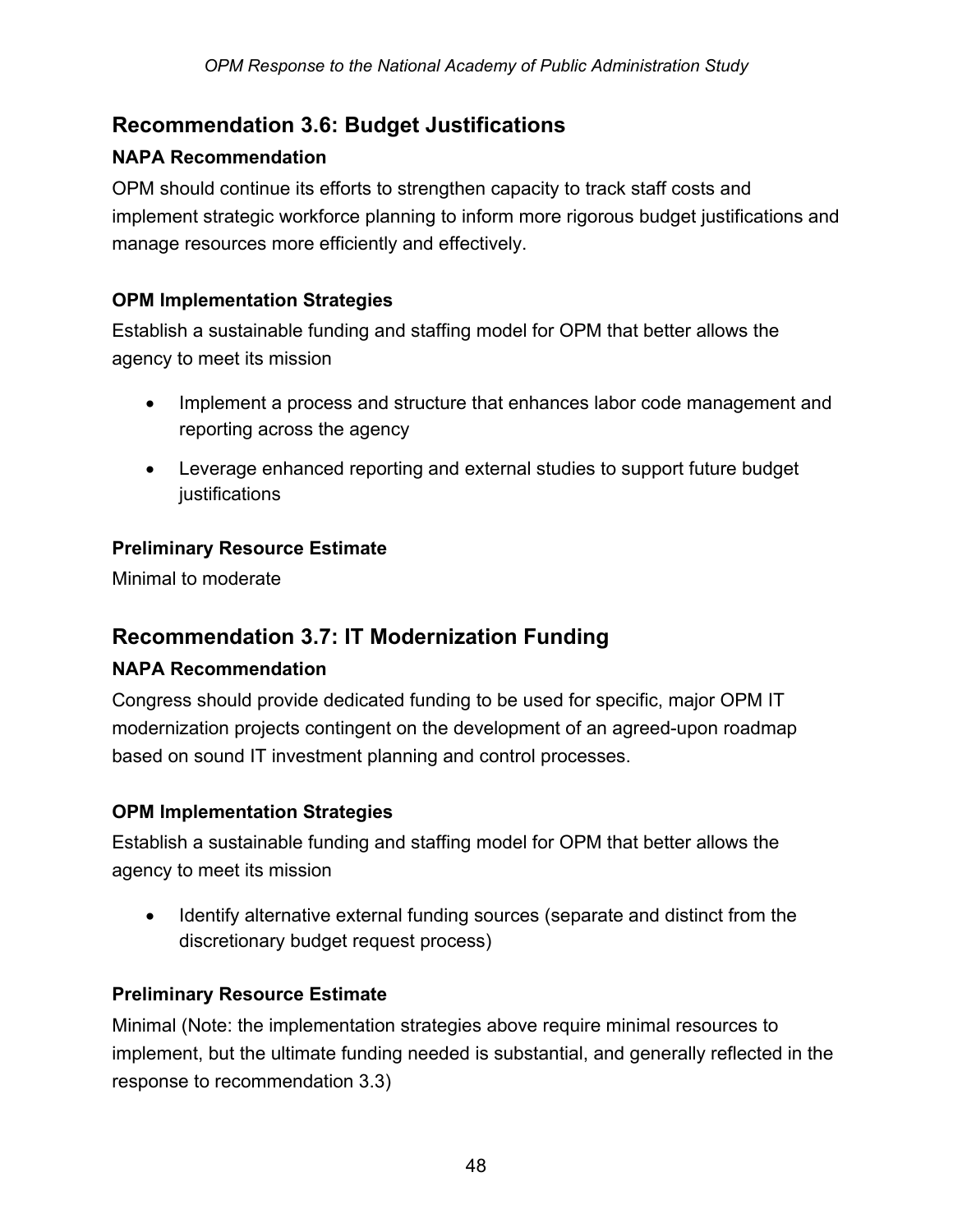## <span id="page-53-0"></span>**Recommendation 3.8: IT Working Capital Fund**

## **NAPA Recommendation**

Congress should provide authority to OPM to establish an IT Working Capital Fund, contingent on the completion of an enterprise-wide IT requirements and cost analysis to enable a more flexible and accountable internal process for funding IT operations and maintenance.

## **OPM Implementation Strategies**

Establish a sustainable funding and staffing model for OPM that better allows the agency to meet its mission

• Identify alternative external funding sources (separate and distinct from the discretionary budget request process)

## **Preliminary Resource Estimate**

Minimal (Note: the implementation strategies above require minimal resources to implement, but the ultimate funding needed is substantial, and generally reflected in the response to recommendation 3.3)